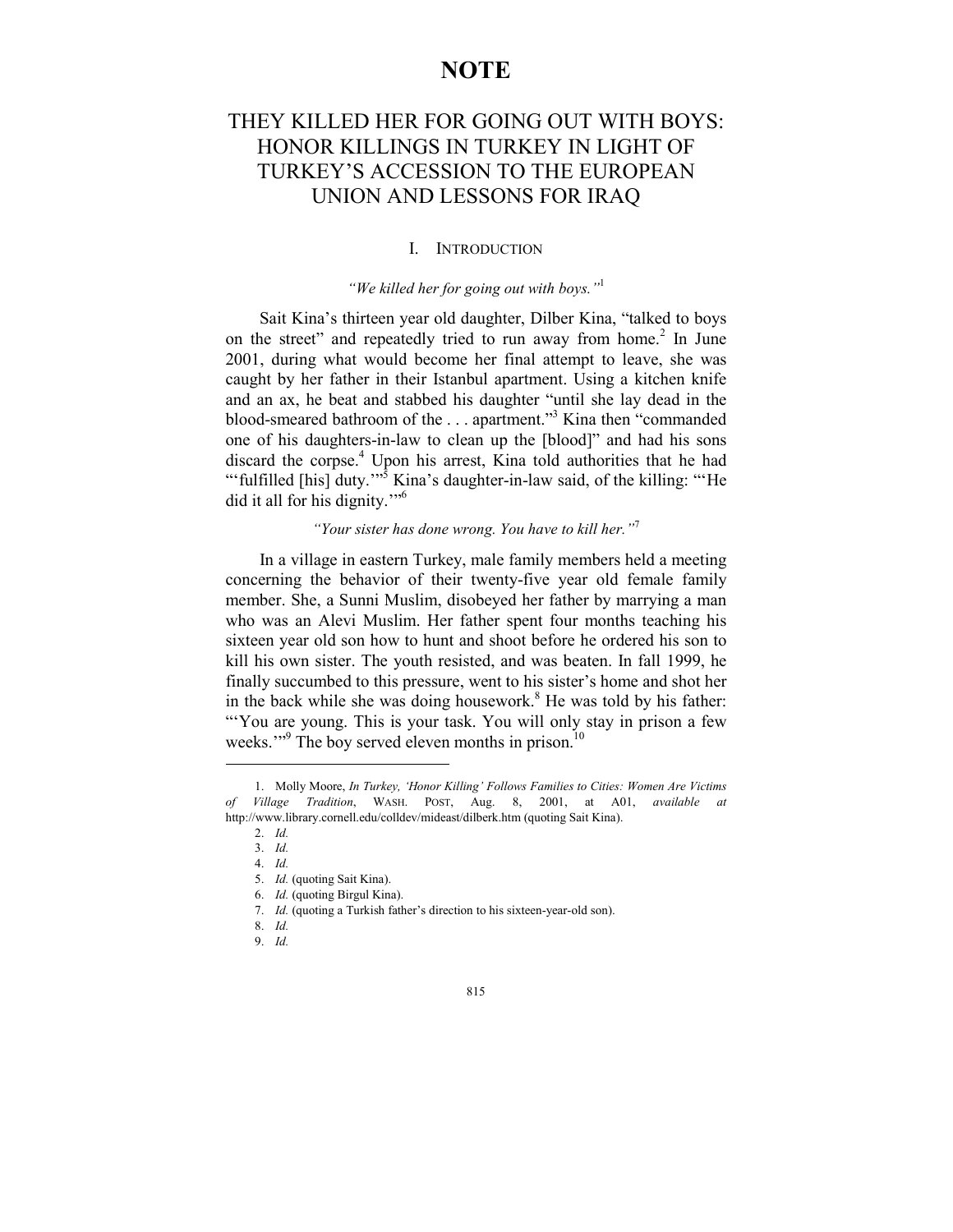#### 816 *HOFSTRA LAW REVIEW* [Vol. 35:815

An "honor killing" or "honor crime" is the murder of a girl or woman by her family members due to their disapproval of her alleged sexual misbehavior, which they perceive as defying societal gender norms.<sup>11</sup> Honor crimes in Turkey are most prevalent in the rural areas of the east and southeast, but are not limited to those areas.<sup>12</sup> They also occur in Turkish cities such as Istanbul and Izmir, as well as in Turkish immigrant communities outside of Turkey.<sup>13</sup> A woman is killed in the name of honor when she does something or is thought to have done something that falls outside of her traditional social role in Turkish society.<sup>14</sup> Women are especially targeted for interacting with men outside of their family or for any perceived or actual sexual behavior.<sup>15</sup>

The conception of "honour" (honor) is rooted in a social system that imposes a particular behavioral code on women and girls.<sup>16</sup> A man's "honour" consists of two main components: His reputation is determined by his own actions in the community ("seref") and the chastity or virtue of the female members of his family ("namus").<sup>17</sup> When a man's namus is threatened, he is encouraged to act to defend it. If a man's namus is lost because of sexual conduct on the part of his female family members, he kills the female party to regain his honor.<sup>18</sup> The killer is usually a husband, a brother, an uncle, a father or a son of the woman who allegedly sullied the family's honor.<sup>19</sup> The decision to murder is often sanctioned by a group of family elders who decide to punish the woman

-

19. *See id.*

<sup>10.</sup> *Id.*

 <sup>11.</sup> Dicle Kogacioglu, *The Tradition Effect: Framing Honor Crimes in Turkey*, 15 DIFFERENCES 118, 118 (2004).

 <sup>12.</sup> While honor killings are thought to occur most in the southeast, there are no national or regional statistics on the occurrence of honor crimes. Kogacioglu suggests that even if the killings are more frequent in the southeast, other practices such as "limits imposed on women's rights to travel or to receive education" are persistent throughout the country, even in more urban areas like Istanbul. *Id.* at 129-30. Other forms of violence in the name of honor (for example, beatings rather than outright killings) are prevalent throughout the country. Attributing these crimes only to the southeast carries with it an ethnic implication, as the southeast is primarily inhabited by Kurds. Kurdish guerilla forces have repeatedly conflicted with the Turkish military, and thus attributing honor crimes primarily to an area inhabited by Kurds, contributes to a larger process of Kurdish ethnic stigmatization. *Id.* at 130. "This enables other parts of the country to be imagined as somehow immune to the problem." *Id.*

 <sup>13.</sup> CARIN BENNINGER-BUDEL & LUCINDA O'HANLON, WORLD ORGANISATION AGAINST TORTURE (OMCT), VIOLENCE AGAINST WOMEN IN TURKEY: A REPORT TO THE COMMITTEE AGAINST TORTURE, *in* VIOLENCE AGAINST WOMEN: 10 REPORTS/YEAR 2003, at 339, 350 (2004) [hereinafter VIOLENCE AGAINST WOMEN].

<sup>14.</sup> *Id.* at 350-51.

<sup>15.</sup> *Id.* at 351.

<sup>16.</sup> *Id.* at 352.

<sup>17.</sup> *Id.*

<sup>18.</sup> *Id.*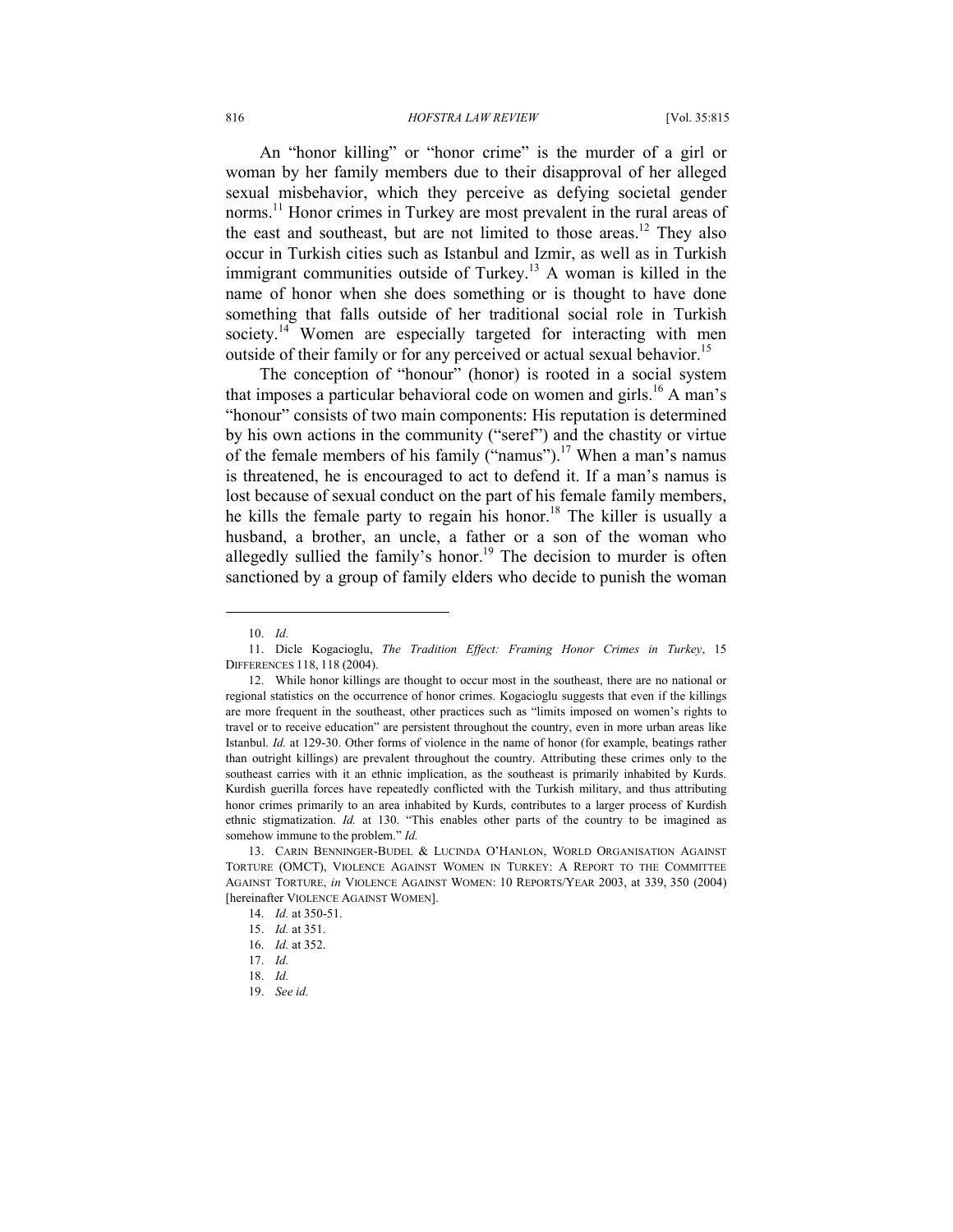and then determine what form that punishment should take. $20$ 

Though honor crimes are often dismissed as being part of "tradition," it should be clear that honor crimes are human rights abuses. Not only do these crimes involve murder, but also "[t]he condoned violence that exists under the Honor Crime umbrella . . . includes . . . attempted murder, acid attacks, and female infanticides."<sup>21</sup> Thus, a wide array of illicit, violent activity stems from the practice of honor killing. Honor crimes stand in violation of a number of international human rights, including: "the right to life and security of the person; freedom from torture and cruel, inhuman and degrading treatment; and the right to equality before the law and to equal protection of the law." $^{22}$ 

In order for Turkey to fulfill the Copenhagen Political Criteria ("Copenhagen Criteria"), $^{23}$  which is necessary for its accession to the European Union ("EU"), this Note will argue that honor killings must be eliminated in Turkey. Successfully attacking the problem of honor killings in Turkey is in the interests of both the EU and the United States. Were honor killings to be eliminated in Turkey and women's rights improved more generally throughout the country, Turkey's accession to the EU would provide an example of a "modern" Arab state where women are treated equally under the law and in practice. This example would serve the American interest in providing a concrete model for Iraq, where, following the U.S.-U.K. invasion, honor killings and domestic violence continue to be pervasive social problems.<sup>24</sup>

In order to facilitate this change, the EU and the United States should extensively fund women's rights organizations in Turkey that are dedicated to fighting against the existence of honor killings. A nationwide campaign against honor killings has been recently launched in Turkey, $^{25}$  and EU-U.S. funding would help immensely with these efforts. Educational outreach programming directed both at families—

<sup>20.</sup> *See* Moore, *supra* note 1.

 <sup>21.</sup> Ferris K. Nesheiwat, *Honor Crimes in Jordan: Their Treatment Under Islamic and Jordanian Criminal Laws*, 23 PENN ST. INT'L L. REV. 251, 254 (2004).

 <sup>22.</sup> AMNESTY INT'L, IRAQ: DECADES OF SUFFERING 16 (2005) [hereinafter AMNESTY, IRAQ], *available at* http://web.amnesty.org/library/Index/ENGMDE140012005?open&of=ENG-IRQ.

<sup>23.</sup> Conclusions of the Presidency, European Council in Copenhagen (June 21, 1993), at 12- 16 [hereinafter Copenhagen Council Criteria]; *see also* Erich Hochleitner, *The Political Criteria of Copenhagen and Their Application to Turkey*, 1-3 (Austrian Inst. for European Sec. Policy, Working Paper, 2005).

 <sup>24.</sup> ActionLA & PeaceNoWar.net, Kurdish Women Action Against Honour Killing ("KWAHK"), Women in Iraq: Womens Rights Are in Danger, http://www.kwahk.org/ articles.asp?id=43.

<sup>25.</sup> *Turkey: 2005 Progress Report*, at 32, COM (2005) 561 final (Nov. 9, 2005) [hereinafter *2005 Report*].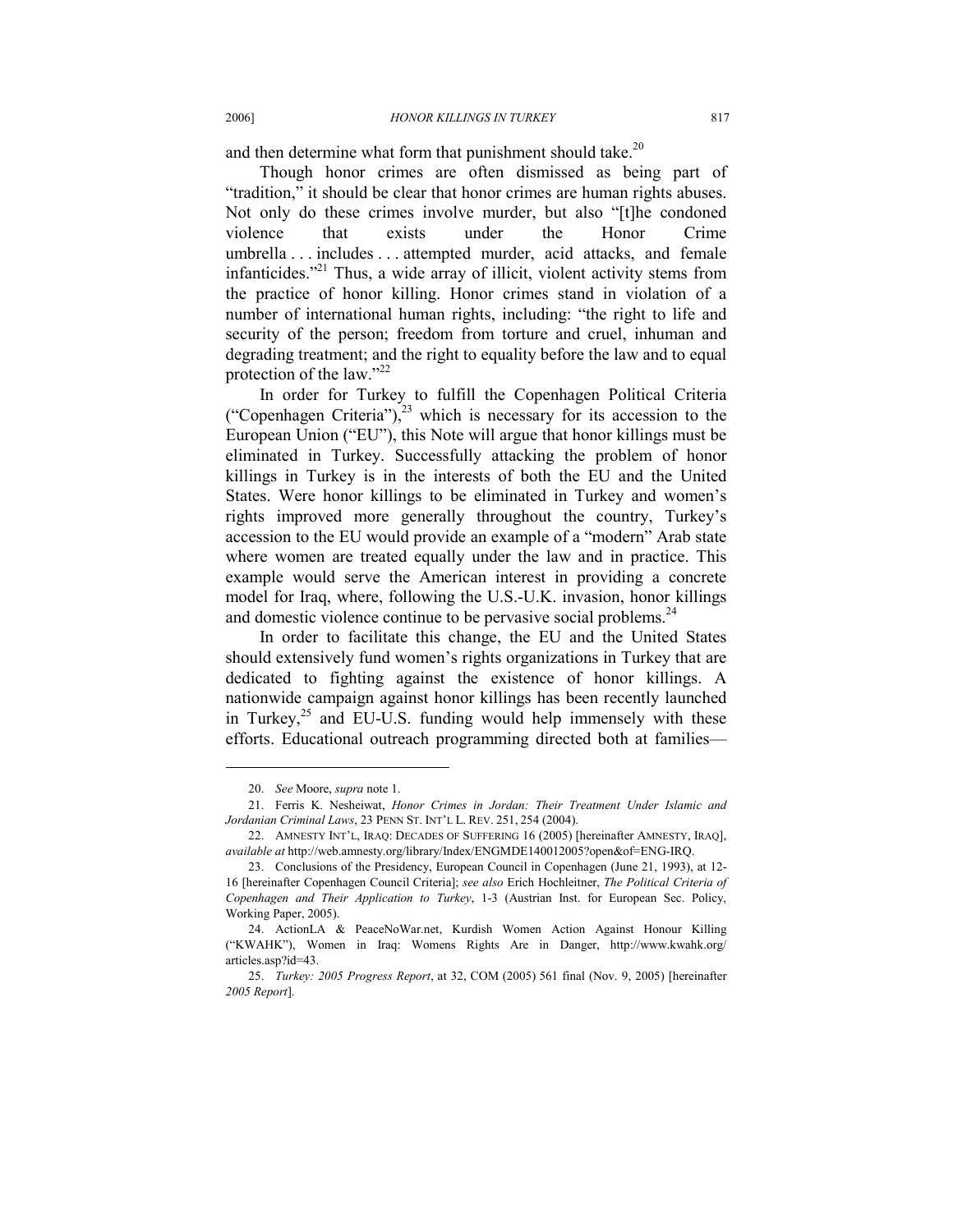especially in the more rural areas where tribal rule still dominates—and at local law enforcement authorities should be a crucial part of this fight. Additionally, developing and implementing basic socioeconomic programs as well as increasing the number of shelters or safe spaces for potential victims to turn to, would also be effective ways of targeting the problem of honor crimes. Such programming could be made possible through a combined EU-U.S. funded effort.

Part II of this Note will provide a brief history of Turkey's relations with the EU. This section will also discuss the basis for Turkey's accession to the EU, including both the EU's interest in having Turkey join as a member state and that which Turkey stands to gain by joining the EU.

Part III of this Note will address the criteria for Turkey's accession, focusing particularly on its compliance with women's equality and human rights requirements. This section will consist of a discussion of the Copenhagen Criteria and Accession Partnership guidelines and the European Convention for the Protection of Human Rights and Fundamental Freedoms.

Part IV of this Note will address reforms that Turkey has instituted in order to comply with these criteria. This section will include the perspectives of the European Commission ("EC"), Turkish authorities and American authorities. It will address the changes to Turkey's Penal Code that have been heralded as a major step in eliminating honor killings and will also briefly discuss changes in Turkey's Civil Code and Constitution that are relevant to expanding women's rights in Turkey.

Part V of this Note will then point out problems that persist in light of the above changes and problems with the changes themselves, specifically with the reforms to the Penal Code. This section will also discuss the defense of provocation and the idea of the defense of honor as a mitigating consideration in American criminal law. It will further address other factors that contribute to the overarching problem of honor killings, including: judicial practice; the tendency of Westerners, the international community and Turkish judges to attribute these killings to "tradition;" the fact that there are no networks of institutions to aid victims; and a brief discussion of the EU's gender mainstreaming approach.

Part VI of this Note will propose that the EU extensively fund grassroots efforts in Turkey that address a number of factors that contribute to the persistence of honor crimes. This method, when combined with legal reforms, will be more effective in addressing the problem of honor killings than legal changes alone. This section will end with a discussion of the situation from an American perspective,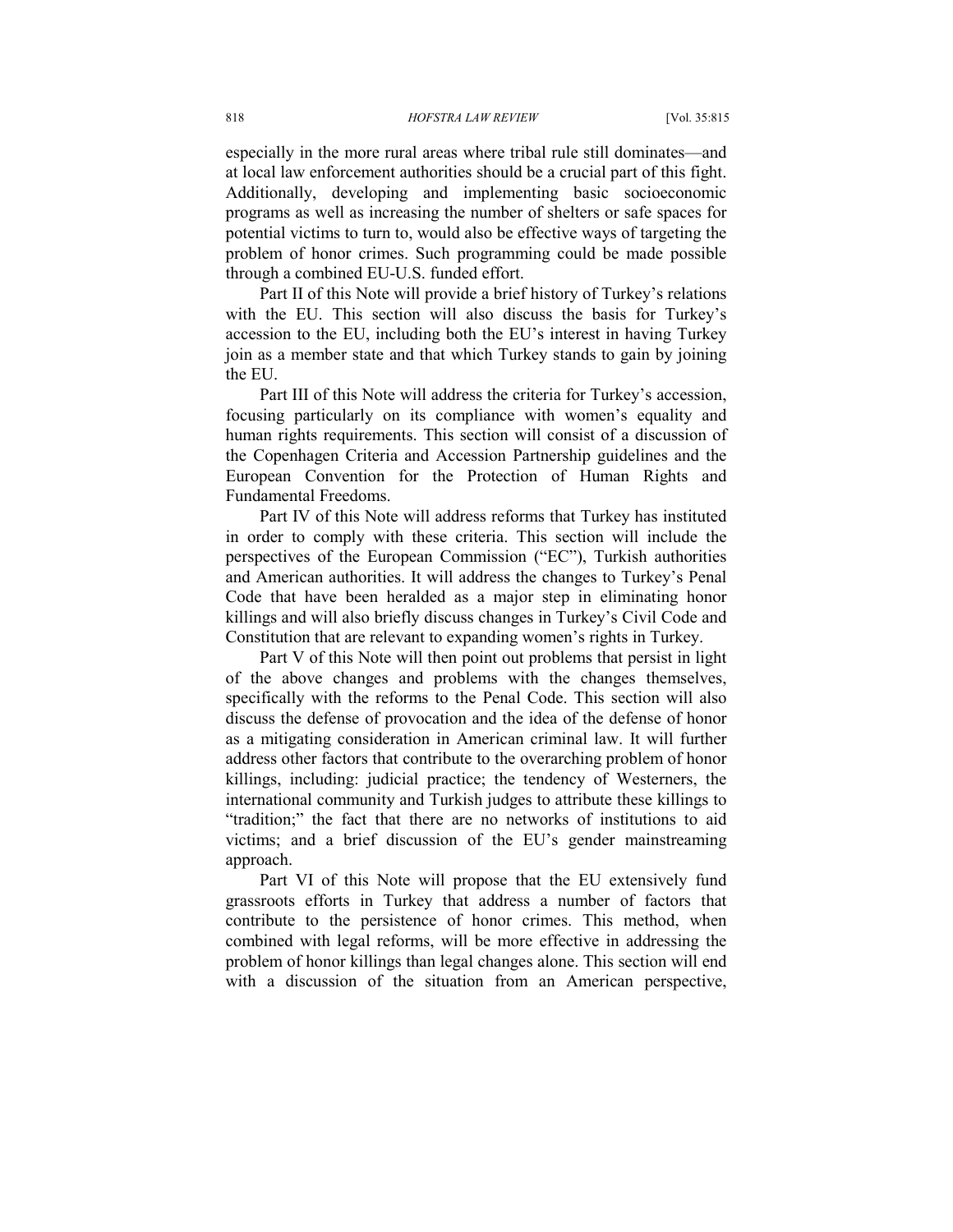suggesting that Turkey could serve as an invaluable model for Iraq. The United States and the EU share an interest in making Iraq and Turkey, respectively, models of a "modern" Arab state.

#### II. ACCESSION

#### *A. History of Turkey's Relations with the EU and Roots of Accession*

Turkey first applied for European Exchange Commission ("EEC") membership in 1959.<sup>26</sup> The EEC established an association between Turkey and itself that would suffice until conditions for accession were established.<sup>27</sup> Notwithstanding Turkey's military coup in  $1960$ ,<sup>28</sup> the EEC and Turkey formalized their association in 1963 with the Ankara Agreement, which contained a membership perspective.<sup>29</sup> The key aspect of the Ankara Agreement was the establishment of "three phases of a Customs Union which would serve as an instrument to foster real integration between the EEC and Turkey."<sup>30</sup> Additionally, a Financial Protocol<sup>31</sup> and a Council of Association,<sup>32</sup> a group that meets to discuss the work of the association, were established. Due to numerous military coups throughout 1971-1980, the EEC and Turkey did not normalize relations until 1983, when a civil government was established in Turkey.<sup>33</sup> Turkey's eligibility for membership, its recognition as a European country, was affirmed in 1987, but further action was postponed because the EU "was not able to accept any new member[s] before concluding its internal market integration in 1992."<sup>34</sup> Although 1995 marked the formation of a customs union, $35$  it was not fully

 <sup>26.</sup> Observatory of European Foreign Policy, Institut Universitari d'Estudis Europeus, EU-Turkish Relations Dossier, http://selene.uab.es/\_cs\_iuee/english/Obs/m\_investigacion.html (last visited Feb. 9, 2007) [hereinafter EU-Turkish Relations].

<sup>27.</sup> *Id.*

<sup>28.</sup> *Id.*

<sup>29.</sup> Agreement Establishing an Association Between the European Economic Community and Turkey, Sept. 12, 1963, 1963 J.O. (L 361) 1, 5 [hereinafter Ankara Agreement]; *see also Communication from the Commission to the Council and the European Parliament: Recommendation of the European Commission on Turkey's Progress Towards Accession*, at 2, COM (2004) 656 final (Oct. 6, 2004) [hereinafter *EC Recommendation*].

 <sup>30.</sup> EU-Turkish Relations, *supra* note 26; *see also* Representation of the European Commission to Turkey, EU-Turkey: Historical Overview, http://www.deltur.cec.eu.int/english/euturkey.html (last visited Feb. 9, 2007) [hereinafter Historical Overview].

 <sup>31.</sup> Ankara Agreement, *supra* note 29, at 23-24 (setting forth Protocol No. 2, Financial Protocol); *see also* EU-Turkish Relations, *supra* note 26.

<sup>32.</sup> Ankara Agreement, tit. 1, art. 6, *supra* note 29, at 7.

 <sup>33.</sup> EU-Turkish Relations, *supra* note 26.

<sup>34.</sup> *Id.*

<sup>35.</sup> *EC Recommendation*, *supra* note 29, at 2.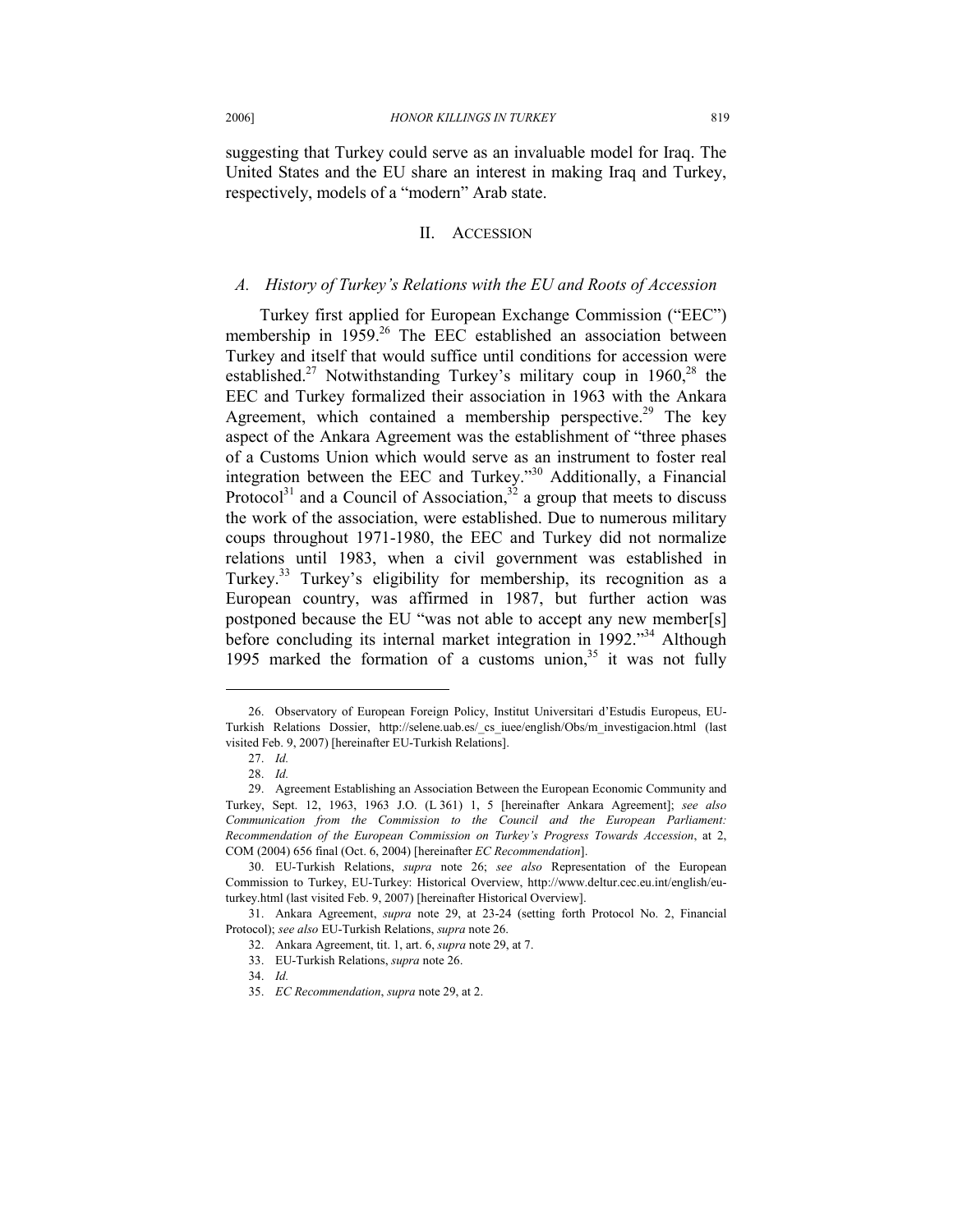implemented.<sup>36</sup>

Turkey's membership was deferred because of its failure to meet the Copenhagen Criteria,  $37$  and also due to hostility from countries such as Sweden and influential non-governmental organizations that argued that Turkey could not be a European country.<sup>38</sup> National governments and organizations espoused the position that because Turkey was a Muslim nation, it was fundamentally incompatible with the rest of Europe.<sup>39</sup> Turkey was further characterized as having a "democratic deficit," which inhibited efforts to view Turkey as European.<sup>40</sup> The debate continues to this day.<sup>41</sup>

Despite this opposition, in December 1999, at the Helsinki Council, the EU officially recognized Turkey's candidacy for accession.<sup>42</sup> This decision stemmed in large part from an improvement in Turkey's relations with Greece and from the election of leftist parties in the majority of EU states,<sup>43</sup> rather than a significant improvement in the treatment of Turkish women or an enunciated commitment to human rights on Turkey's part.<sup>44</sup> Following the approval of Turkey's accession candidacy, economic integration between Turkey and the EU rapidly expanded.<sup>45</sup> Political integration, or human rights reforms, did not occur at the same rate.<sup>46</sup> Nevertheless, in 2002, the EC reported: "'[I]f the European Council in December 2004, on the basis of a report and a recommendation from the [EC], decides that Turkey fulfills the Copenhagen political criteria, the EU will open accession negotiations with Turkey without delay."<sup>47</sup> In 2004, the EC reaffirmed its

 <sup>36.</sup> *See* EU-Turkish Relations, *supra* note 26.

<sup>37.</sup> *Id.*; *see* Copenhagen Council Criteria, *supra* note 23, at 12-16; *infra* Part III.A.

<sup>38.</sup> EU-Turkish Relations, *supra* note 26.

<sup>39.</sup> *Id.*

<sup>40.</sup> *Id.*

<sup>41.</sup> *See* Roger Cohen, *Why Turkey Matters*, INT'L HERALD TRIB., Oct. 1, 2005, at 2 (discussing European opposition to the idea that Turkey is part of Europe).

<sup>42.</sup> *EC Recommendation*, *supra* note 29, at 2.

 <sup>43.</sup> Greece's EU membership in 1981 served to block Turkey's accession efforts on a number of occasions. *See* EU-Turkish Relations, *supra* note 26. Greece's objection to the EC's proposed cooperation package, "Matutes Package," prohibited the Council from adopting it. Greece and Turkey have historically been engaged in ongoing disputes over Cyprus, as well as aerial and maritime space and the continental shelf. *Id.* The rise of the Simitis government in Greece as well as the solidarity resulting from earthquakes in 1999 decreased Greek opposition to Turkish accession and contributed to the EU's acceptance of the Turkish candidacy at the Helinski Council of December 1999. *Id.*

<sup>44.</sup> *See id.*

<sup>45.</sup> *See id.* (explaining how in 1999, Turkey became both a primary export destination of and an exporter to the EU).

<sup>46.</sup> *Id.*

<sup>47.</sup> *EC Recommendation*, *supra* note 29, at 2 (quoting conclusions of the Copenhagen European Council).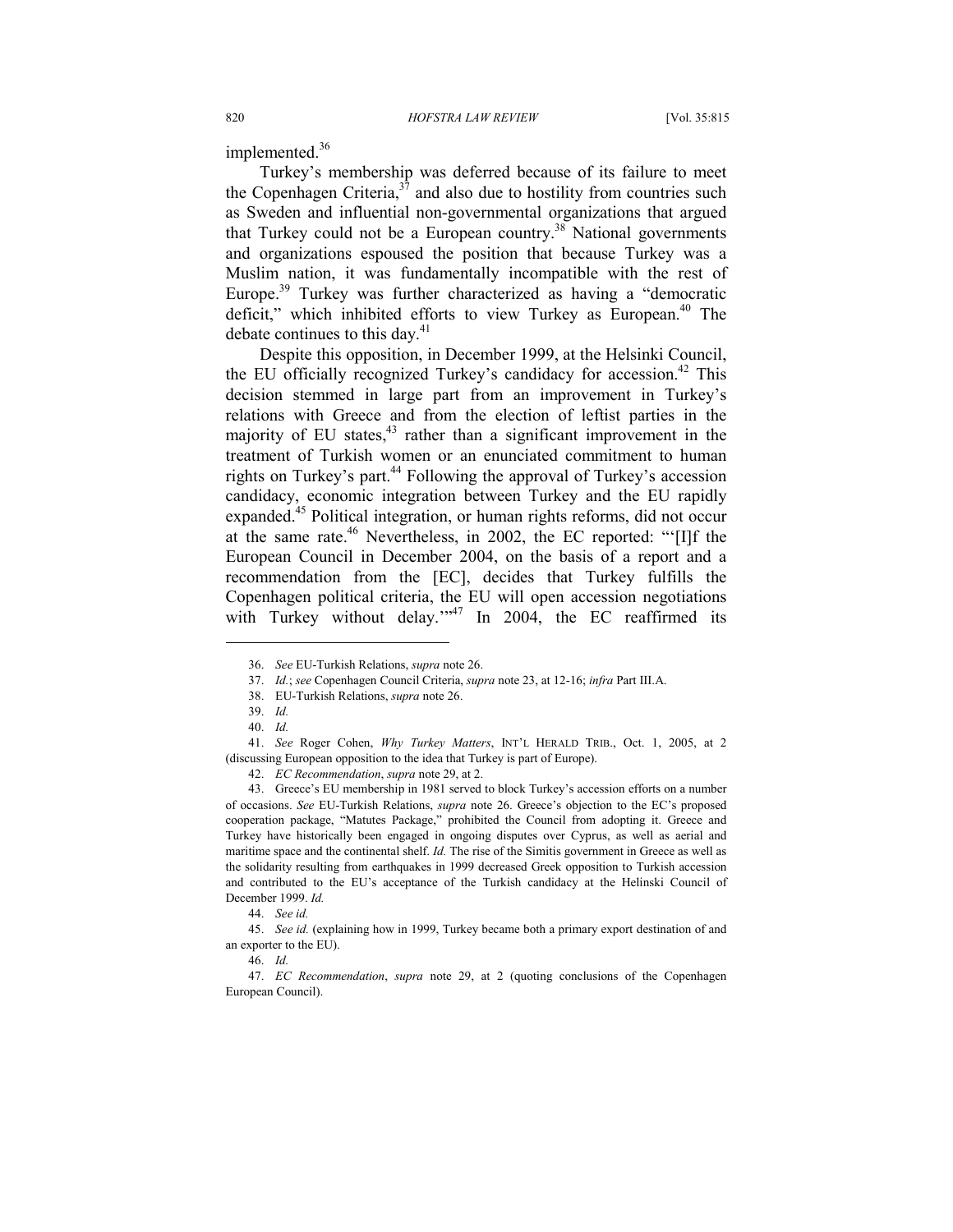commitment to begin negotiations<sup>48</sup> and on October 3, 2005, negotiations with Turkey resumed.<sup>49</sup>

## *B. Interests in Accession*

The EU has both an economic $50$  and a more symbolic interest in Turkey's membership. The EC has declared: "Turkey would be an important model of a country with a majority Muslim population adhering to such fundamental principles as liberty, democracy, respect for human rights and fundamental freedoms, and the rule of law."<sup>51</sup> The EC is insistent that Turkey is and always has been a vital part of Europe:

For major periods of European history, Turkey has been an important factor of European politics. Turkey is [a] member of all important other European organisations and has since the Second World War played an important role in contributing to the shaping of European policies.<sup>52</sup>

The EU's "geo-strategic" position has been echoed in recent comments by Tony Blair.<sup>53</sup> Turkey can serve as a bridge between the Middle East and the West, which is especially needed in light of recent terrorist attacks.<sup>54</sup> Jonathan Eyal, a political analyst from London's Royal United Services Institute observed: "'For Blair this is a seminal test, . . . He believes the only way to manage the Middle East is to show that Europe stands ready to embrace the most westernized and modern of Muslim states."<sup>55</sup> The British foreign secretary, Jack Straw, made a similar statement: "'Anchor Turkey in the West and we gain a beacon of democracy and modernity, a country with a Muslim majority which will be a shining example across the whole of its neighboring region.<sup>"56</sup>

This position has also been adopted by the United States.<sup>57</sup> On a trip to Istanbul in June 2004, President Bush spoke at length about the example that Turkey could provide for the entire Middle East, especially

<sup>48.</sup> *Id*.

<sup>49.</sup> *2005 Report*, *supra* note 25, at 4.

<sup>50.</sup> *See* Sübidey Togan, *Economic Implications of EU Accession for Turkey*, *in* TURKEY: ECONOMIC REFORM & ACCESSION TO THE EUROPEAN UNION 311, 311 (Bernard Hoekman & Sübidey Togan eds., 2005) (discussing Turkish economics); *see also* STATE PLANNING ORGANISATION, T.R. PRIME MINISTRY, THE LIKELY EFFECTS OF TURKEY'S MEMBERSHIP UPON THE EU 24-40 (2004), *available at* http://ekutup.dpt.gov.tr/ab/uyelik/etki/olasi-i.pdf.

<sup>51.</sup> *EC Recommendation*, *supra* note 29, at 4.

<sup>52.</sup> *Id.* at 2.

 <sup>53.</sup> Cohen, *supra* note 41.

<sup>54.</sup> *Id.*

<sup>55.</sup> *Id.* (quoting Jonathan Eyal).

<sup>56.</sup> *Id.* (quoting Jack Straw).

<sup>57.</sup> *Id.*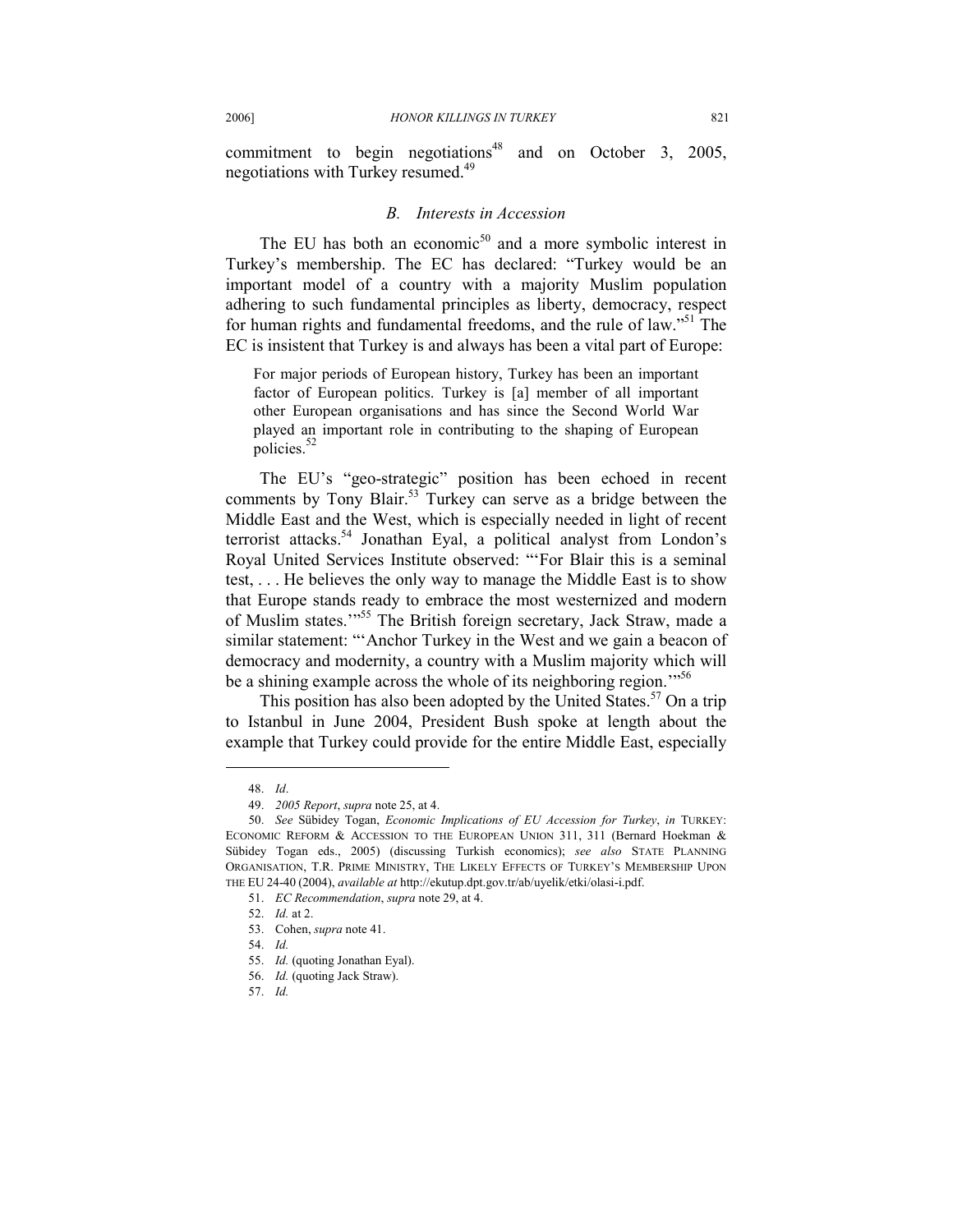for Iraq.<sup>58</sup> Bush also stressed the United States's enthusiastic support for Turkey's entry into the EU.<sup>59</sup> The President told his Turkish audience:

Your country, with 150 years of democratic and social reform, stands as a model to others, and as Europes [sic] bridge to the wider world. Your success is vital to a future of progress and peace in Europe and in the broader Middle East—and the Republic of Turkey can depend on the support and friendship of the United States. $60$ 

Thus, while European powers such as Germany are less enthusiastic about Turkey's membership, $61$  the measure has the staunch support of the United States and Great Britain. There can be no doubt that the West, as a whole, has a significant interest in Turkey's EU accession.<sup>62</sup>

Turkey, itself, also has a significant interest in becoming a member of the EU. $^{63}$  Many of the benefits of membership are economic.<sup>64</sup> However, Turkey has a more symbolic interest in membership as well. Turkey is officially committed to entrance into the EU because it signifies that Turkey is committed to EU values and is a truly modern state. Turkish Prime Minister Recep Tayyip Erdoğan's website reports: "The Turkish Government regards EU membership as a new step forward, a milestone confirming the founding philosophy of and Atatürk's vision for the Republic. For the Turkish nation, conforming to contemporary values is a way of life and an ideal to be pursued."<sup>65</sup> Thus, the official position of the Turkish government is that Turkey shares the western interest in becoming a "beacon" of modernity. As Turkey's Minister of Foreign Affairs told EU ambassadors in November 2005, "both Turkey and the EU stand to gain tremendously from our

 <sup>58.</sup> George W. Bush, Remarks by the President in Istanbul, Turkey (June 29, 2004) [hereinafter Bush, Remarks], *available at* http://www.whitehouse.gov/news/releases/ 2004/06/20040629-4.html.

<sup>59.</sup> *Id.*

<sup>60.</sup> *Id.*

<sup>61.</sup> *See* Cohen, *supra* note 41 (discussing German now-chancellor Angela Merkel's recent expression of the opinion that Turkish membership is an "overstretch" and that a Turkish status of "privileged partnership" rather than full membership would be preferable).

<sup>62.</sup> *See id.* (discussing the interests of Europe and the United States in accession); *see also*  Bush, Remarks, *supra* note 58 (discussing the American interest in accession).

<sup>63.</sup> *See* Abdullah Gül, Deputy Prime Minister and Minister of Foreign Affairs of Turkey, Speech delivered at the Luncheon held with EU Ambassadors (Nov. 9, 2005), *available at* http://www.mfa.gov.tr/MFA/PressInformation/Speeches/Speeches2005/Speech\_9November 2005.htm(discussing Turkey's desire to join the EU).

<sup>64.</sup> *See* Harry Flam, *Economic Effects of Turkey's Membership on the European Union*, *in*  TURKEY: ECONOMIC REFORM & ACCESSION TO THE EUROPEAN UNION, *supra* note 50, at 341, 351.

 <sup>65.</sup> Basin-Yayin ve Enformasyon Genel Müdürlügü [Directorate General of Press and Information], EU National Programme, http://www.byegm.gov.tr/on-sayfa/ab/eu-np.htm (last visited Feb. 9, 2007) [hereinafter National Programme] (unofficial translation).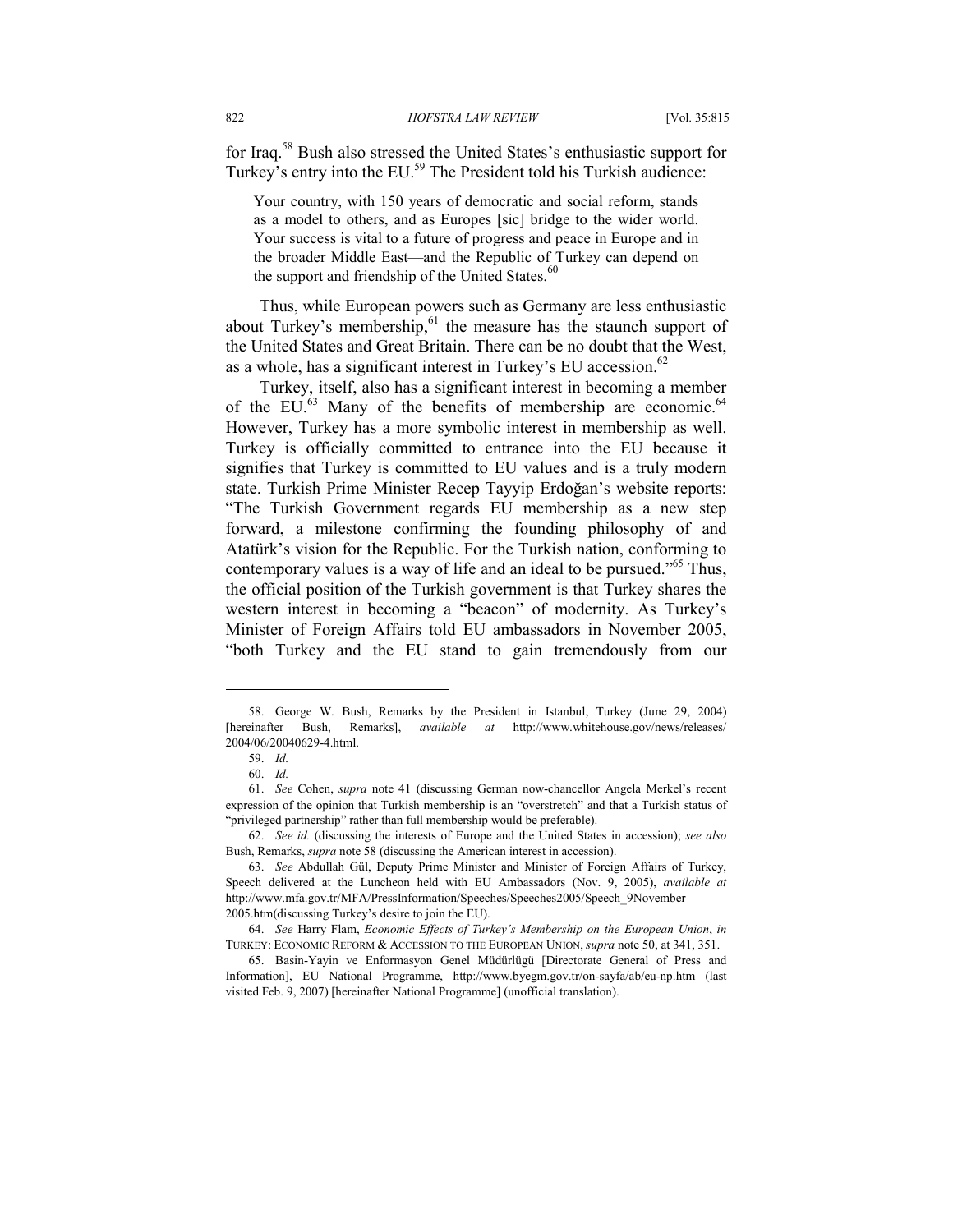integration process and from its finalization when Turkey becomes a member . . . . The European public wants the EU to be a truly global actor. Turkey's accession to the EU will be an asset in this respect."<sup>66</sup> Thus, key Turkish political actors clearly see accession as being mutually advantageous for both Turkey and the EU.

# III. THE ACCESSION CRITERIA AND TURKEY'S COMPLIANCE EFFORTS

# *A. Criteria for Accession*

Before this vision can be accomplished, Turkey has had to and is still in the process of instituting a variety of reforms. In order to be a member of the EU, Turkey must comply with the entire body of EU legislation and standards, collectively called the *acquis communautaire*. <sup>67</sup> The EC declared that Turkey should prepare a national program for adoption of these standards,<sup>68</sup> including a timetable for achieving the priorities and objectives established in the Accession Partnership.<sup>6</sup>

"The first Accession Partnership for Turkey was decided in March 2001" and later revised in 2003.<sup>70</sup> The purpose of the Accession Partnership is to give Turkey guidelines and financial assistance to qualify for accession, stressing the areas in which Turkey needs to improve.<sup>71</sup> This Note is primarily concerned with requirements regarding human rights and equality between men and women.<sup>72</sup>

All candidate countries, including Turkey, must meet the Copenhagen Criteria, established by the Copenhagen European Council.<sup>73</sup> A nation's ability to meet these criteria establishes its position among the ranks of countries marked by the "stability of institutions guaranteeing democracy, the rule of law, human rights and respect for

 <sup>66.</sup> Gül, *supra* note 63.

<sup>67.</sup> Togan, *supra* note 50, at 311.

<sup>68.</sup> *See* NATIONAL PROGRAMME FOR ADOPTION OF THE ACQUIS, SUMMARY OF THE NATIONAL PROGRAMME [hereinafter EU NATIONAL PROGRAMME], *available at* Embassy of the Republic of Turkey, London, Turkey and the EU—Publications, http://www.turkish embassylondon.org/EUDOCS/NPAA\_executive\_summary.pdf.

<sup>69.</sup> Council Decision 2003/398, On the Principles, Priorities, Intermediate Objectives and Conditions Contained in the Accession Partnership with Turkey, Annex, 2003 O.J. (L 145) 40, 42 (EC) [hereinafter Accession Partnership].

<sup>70.</sup> *Id.*

<sup>71.</sup> *Id.*

<sup>72.</sup> *See id.*

<sup>73.</sup> *2004 Regular Report on Turkey's Progress Towards Accession*, at 11, COM (2004) 656 final (Oct. 6, 2004) [hereinafter *2004 Report*]; *see also* Hochleitner, *supra* note 23, at 1.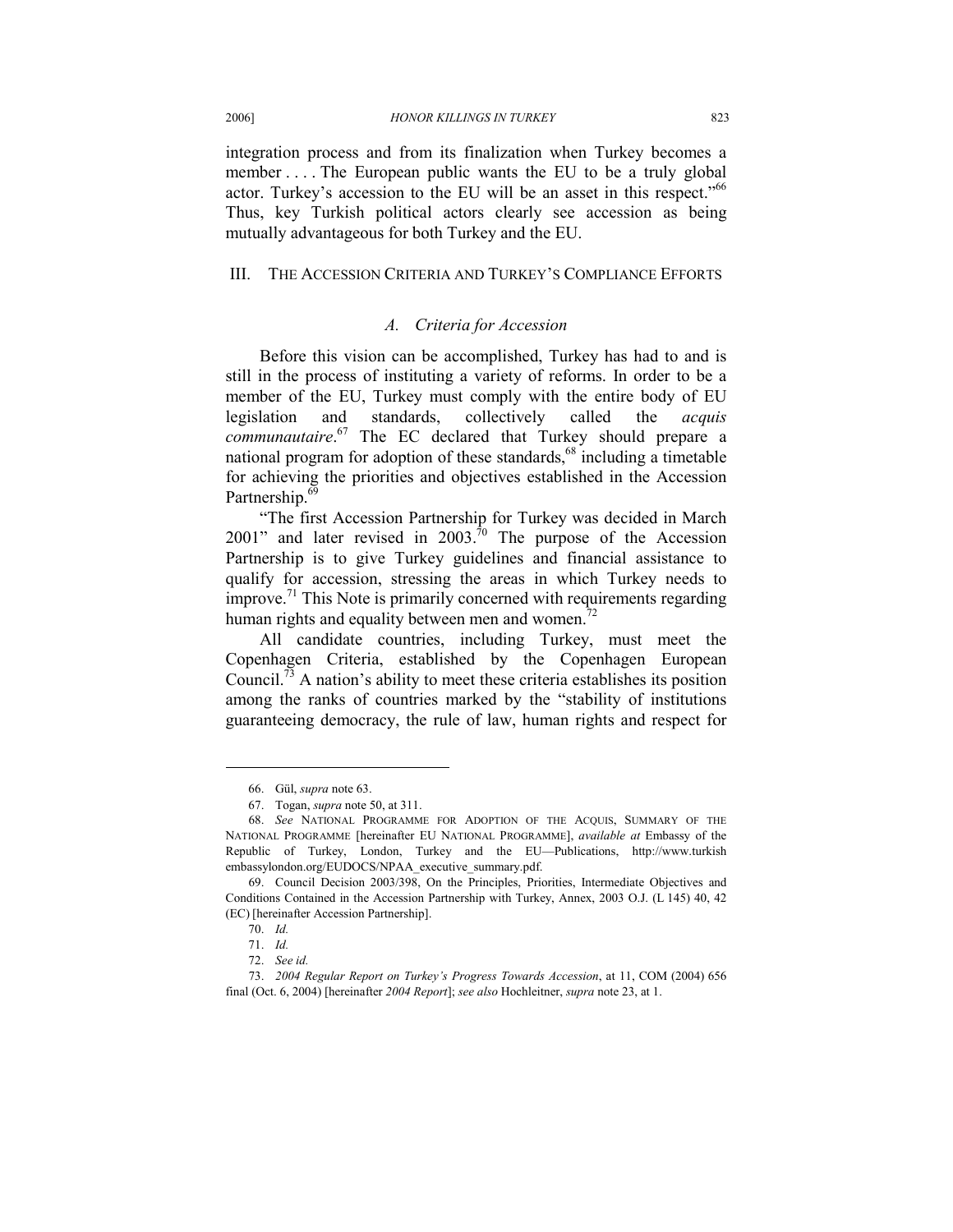and protection of minorities."<sup>74</sup> Meeting these Criteria is a large step towards EU membership.

Additionally, members of the EU are strongly encouraged to comply with the European Convention for the Protection of Human Rights and Fundamental Freedoms,<sup>75</sup> which Turkey ratified in 1954.<sup>76</sup> Relevant human rights requirements include

- [a] Respect[ing] the judgments of the European Court of Human Rights.
	- . . . .
- [b] Guarantee[ing] in law and in practice the full enjoyment of human rights and fundamental freedoms by all individuals without discrimination and irrespective of language, race, colour, sex, political opinion, religion or belief in line with relevant international and European instruments to which Turkey is a party.
	- . . . .
- [c] Strengthen[ing] the independence and efficiency of the judiciary and promot[ing] consistent interpretation of legal provisions related to human rights and fundamental freedoms in line with the European Convention on Human Rights.
	- . . . .[and]

j

[d] Extend [ing] the training of law enforcement officials on human rights issues and modern investigation techniques, in particular as regards the fight against torture and ill-treatment, in order to prevent human rights violations.<sup>77</sup>

<sup>74.</sup> Accession Partnership, *supra* note 69, at 42.

<sup>75.</sup> Convention for the Protection of Human Rights and Fundamental Freedoms, Nov. 4, 1950, 213 U.N.T.S. 221 [hereinafter ECHR]. Although each of the current EU member states is also a party to the ECHR, the Court of Justice of the European Community, the supreme EU court, has held that the treaty establishing the European Community does not allow the Community to accede to the ECHR. Opinion 2/94, 1996 E.C.R. I-01759. In light of this decision, the EC convened to draft a charter embodying the notions embraced by the ECHR. Council Charter of Fundamental Rights of the European Union 2000/01, 2000 O.J. (C 364) 1, 8 [hereinafter EU Charter]. While the EU has yet to formally adopt uniform provisions reflecting the ECHR and its protocols, its rigid commitment to their spirit was manifested in the short term priorities of Turkey's accession in Accession Partnership, *supra* note 69, at 43.

 <sup>76.</sup> European Court of Human Rights—Basic Texts, Dates of Ratification of ECHR, http://www.echr.coe.int/ECHR/ (follow "Basic Texts" hyperlink; then follow "Dates of ratification of the European Convention on Human Rights and Additional Protocols" hyperlink) (last visited Feb. 9, 2007).

<sup>77.</sup> Accession Partnership, *supra* note 69, at 43-44; *see also* ECHR, *supra* note 75, arts. 1, 2-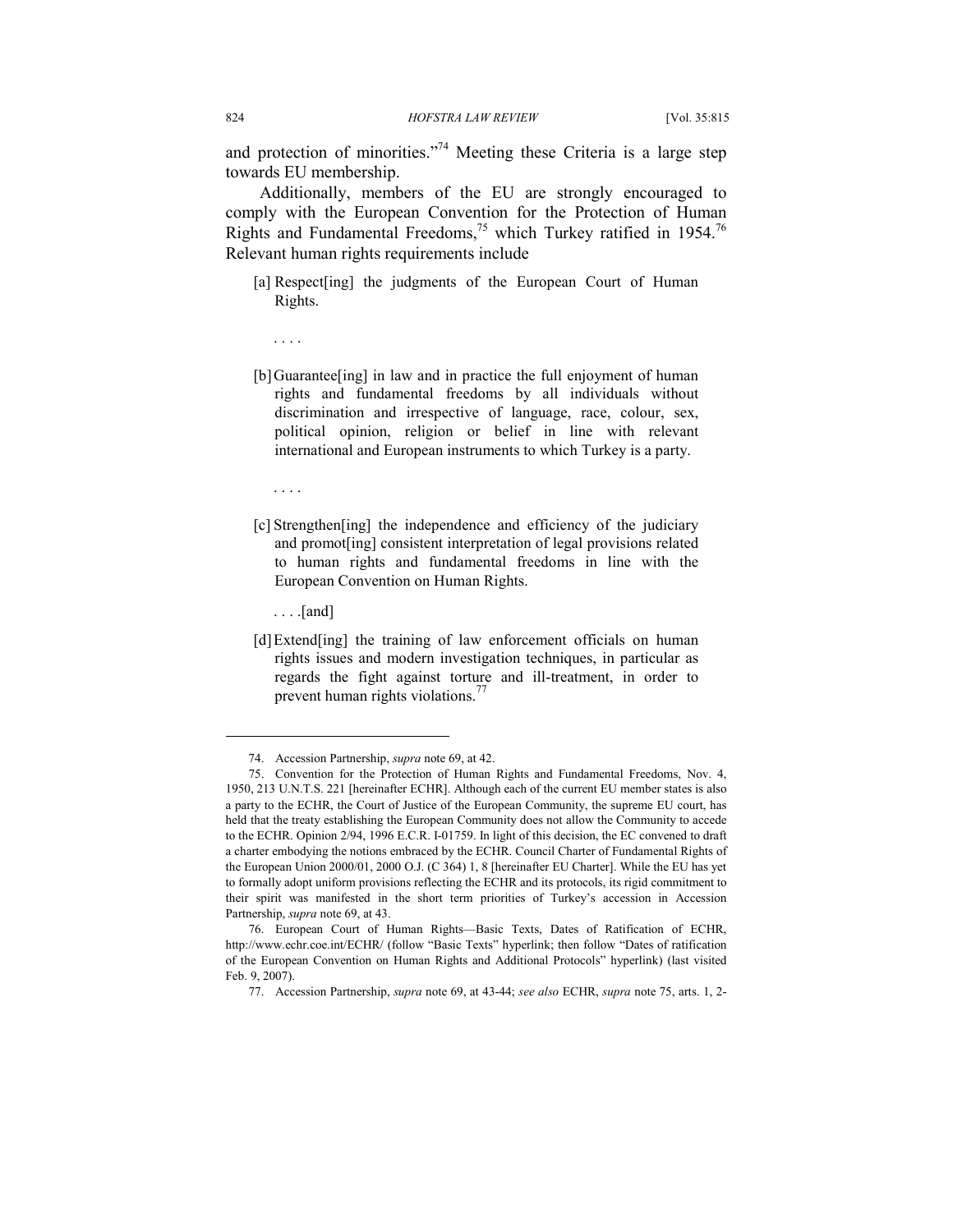Turkey is also required to "[e]xtend the training of judges and prosecutors on the application of the European Convention on Human Rights and the case law of the European Court of Human Rights."<sup>78</sup>

Both of these provisions, as well as the proposed (but recently rejected) European Constitution,<sup>79</sup> would require Turkey to adhere to basic tenets of human rights and would also prohibit discrimination on the basis of sex in Turkey.<sup>80</sup> When a woman, not her male lover, is murdered by her male family members in order to purify the family's honor, her fundamental human right to life has been violated. When, but for the fact that her gender is female, she would not be the subject of such an attack, she is being discriminated against because of her sex. When society turns a blind eye, tacitly or explicitly condoning or ignoring her male family members' actions, and neither the law nor her community condemns the murder and punishes the murderer, her fundamental human rights are being violated. When a woman is not free to engage in sexual behavior outside of marriage without the threat of violence from her male family members, this violates her fundamental freedoms of dignity and equality in being able to express her sexuality without gender-based victimization. The existence, and more importantly, the tolerance of honor killings in Turkey is completely incompatible with the Copenhagen Criteria and the European Convention for the Protection of Human Rights and Fundamental Freedoms and is indicative of gender discrimination.

# *B. Turkey's Efforts to Comply*

Despite the prevalence of honor killings in Turkey and the continued reports of violence against women and family violence, $81$  the

<sup>3, 42-46.</sup> 

<sup>78.</sup> Accession Partnership, *supra* note 69, at 44.

<sup>79.</sup> Provisional Consolidated Version of the Draft Treaty Establishing a Constitution for Europe (CIG) 86/04 of June 25, 2004, at 1 [hereinafter European Constitution] (proposing adoption of the European Constitution with EU Charter, *supra* note 75, as one of its provisions). The EU Charter recognizes a number of rights. These rights are categorically organized under the titles of "Dignity," "Freedoms," "Equality," "Solidarity," "Citizens' Rights," and "Justice." EU Charter, *supra* note 75, chps. I, II, III, IV, V, VI. The Charter recognizes such rights as the "right to the integrity of the person . . . [with the] right to respect for his or her physical and mental integrity," and the "[p]rohibition of torture and inhuman or degrading treatment or punishment . . . [that] [n]o one shall be subjected to torture or to inhuman or degrading treatment or punishment." *Id.* arts. 3(1), (4). In addition: "Equality before the law" specifies that "[e]veryone is equal before the law." *Id.* art. 20.

<sup>80.</sup> *See id.* art. 23 (requiring that "[e]quality between men and women must be ensured in all areas").

<sup>81.</sup> *2005 Report*, *supra* note 25, at 32 (discussing the persistence of violence against women and honor crimes in Turkey).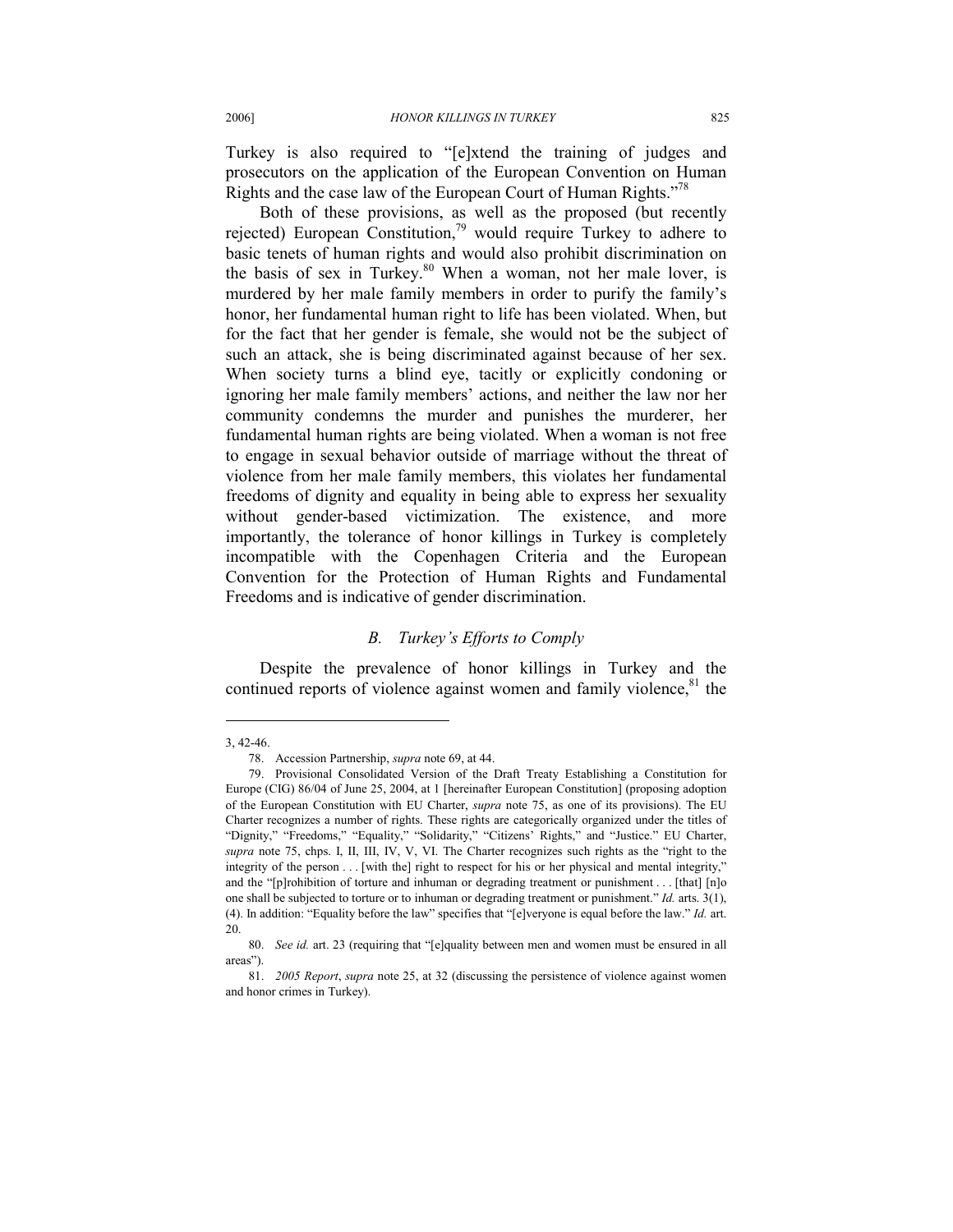EC and the United States have praised Turkey's efforts to generally comply with the Copenhagen Criteria.<sup>82</sup> As of 2003, the Copenhagen European Council "strongly welcomes the important steps taken by Turkey towards meeting the Copenhagen criteria."<sup>83</sup> The EC concluded in 2004 that Turkey has recognized the primacy of international and European law and aligned itself to a large extent with international rulings and conventions.<sup>84</sup> In its *2004 Regular Report on Turkey's Progress Towards Accession*, the EC stressed Turkey's new ratification of international conventions, such as the International Covenant on Civil and Political Rights<sup>85</sup> and the International Covenant on Social and Cultural Rights, $86$  as evidence of its progress. $87$  While the EC recognized that "implementation of the reforms is uneven,"<sup>88</sup> it concluded that Turkey was ready to begin accession negotiations.<sup>89</sup>

The EC's *2005 Progress Report* is more critical than its *2004 Report* of Turkey's efforts in the areas of human rights and women's equality.<sup>90</sup> The EC concluded in November 2005: "There has been little progress regarding women's rights . . . ."<sup>91</sup> Evidence of this lack of progress is found in the areas of domestic violence and honor killings, which remain major problems in Turkey.<sup>92</sup> The EC concludes its 2005 *Report* with an acknowledgement that "[g]reater attention is being paid to women's rights, but violence against women remains a matter of serious concern."<sup>93</sup> Thus, even the EC acknowledged that reforms have not resulted in change as quickly as members had hoped a year earlier. The EC's *2006 Progress Report* similarly concludes: "The legal framework is overall satisfactory, but implementation remains a challenge."<sup>94</sup> While the EC is pleased with Turkish efforts to address the problem of honor killings through both legal reform and a wider nationwide domestic violence campaign, it also acknowledges that even

<sup>82.</sup> *See 2004 Report*, *supra* note 73, at 54; *see also* Bush, Remarks, *supra* note 58 (observing that Turkey is "moving rapidly to meet the criteria for membership").

<sup>83.</sup> Accession Partnership, *supra* note 69, at 40.

<sup>84.</sup> *2004 Report*, *supra* note 73, at 54.

<sup>85.</sup> International Covenant on Civil and Political Rights, Mar. 23, 1976, 999 U.N.T.S. 171.

<sup>86.</sup> International Covenant on Economic, Social and Cultural Rights, Jan. 3, 1976, 999 U.N.T.S. 3.

<sup>87.</sup> *See 2004 Report*, *supra* note 73, at 16.

<sup>88.</sup> *Id.* at 12 (quoting *2003 Regular Report on Turkey's Progress Towards Accession*, COM (2003) 676 final (Nov. 5, 2003)).

<sup>89.</sup> *See* Presidency Conclusions, Brussels European Council (Dec. 16, 2004), at 4-6.

<sup>90.</sup> *2005 Report*, *supra* note 25, at 41.

<sup>91.</sup> *Id.* at 32 (emphasis omitted).

<sup>92.</sup> *Id.*

<sup>93.</sup> *Id.* at 42.

<sup>94.</sup> *Turkey: 2006 Progress Report*, at 18, COM (2006) 649 final (Nov. 8, 2006) [hereinafter *2006 Report*].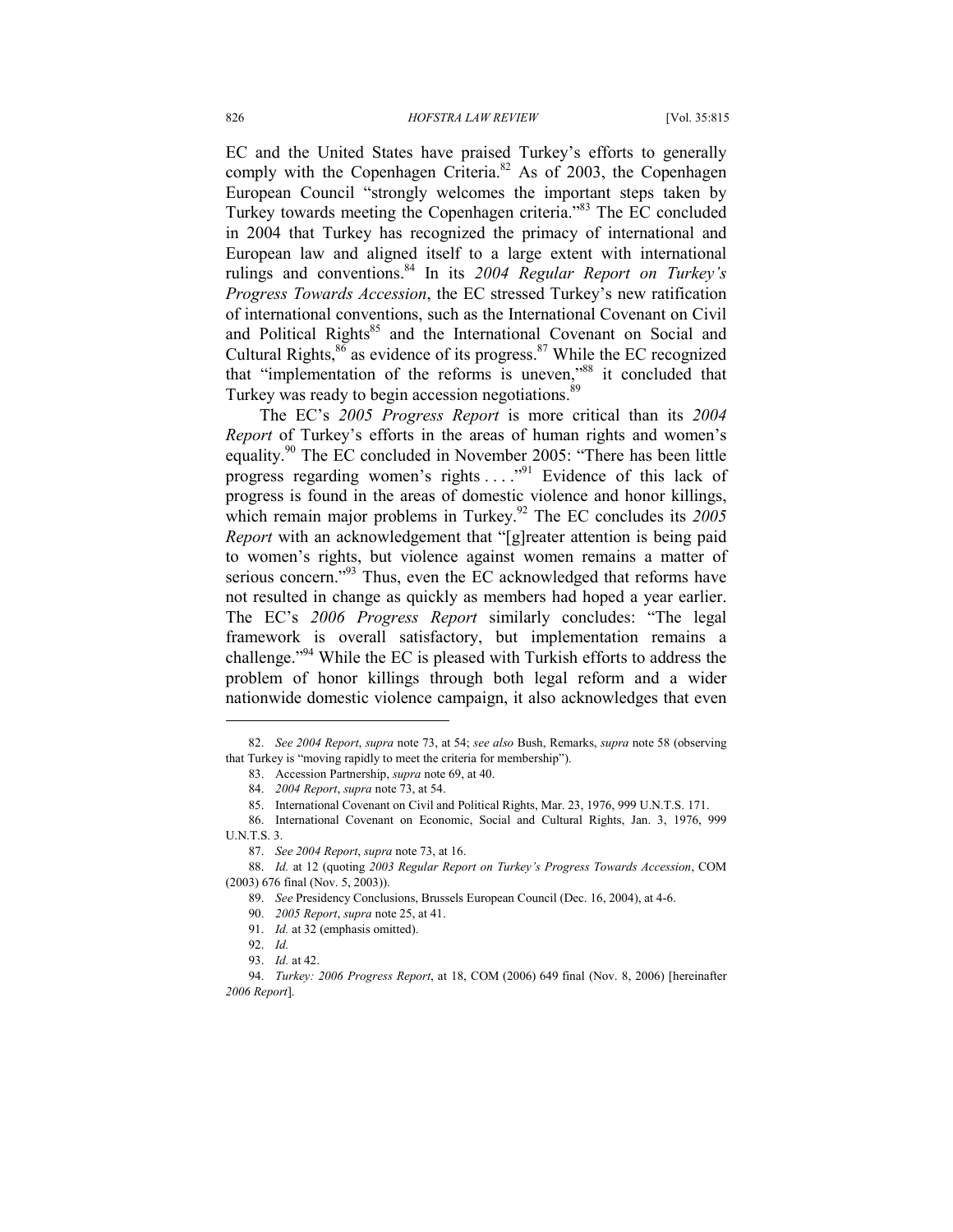with new changes to the Penal Code, "sentences issued by courts reflect a mixed picture."<sup>95</sup> Despite the "lack of reliable data" on honor crimes, the EC is concerned with the fact that these crimes have continued, particularly in east and southeast Turkey.<sup>96</sup>

Turkey is, however, officially committed to full compliance with the EU criteria. The Turkish State Minister and Chief Negotiator at the EU accession negotiations, Ali Babacan, stated on October 12, 2005 that the first pillar of the EU negotiation process would consist of "implementation of . . . all the Copenhagen political criteria [and] the deepening and the refining of political reforms."<sup>97</sup> This implementation of the Copenhagen Criteria is to be monitored by a Reform Monitoring Group led by Abdullah Gül, the Turkish Foreign Minister and Deputy Prime Minister.<sup>98</sup> Thus, Turkish authorities have committed themselves publicly to complete compliance.

The Turkish government resolved to complete legislative materials relevant to the Copenhagen Criteria "in letter and spirit" by June 2004.<sup>99</sup> The process by which Turkey intends to implement these criteria is through a number of "harmonization packages," which is a term for a draft law approved by Parliament in a single voting session that amends more than one code or law simultaneously.<sup>100</sup> These packages are designed to bring Turkey in line with EU requirements by amending groups of Turkish laws.<sup>101</sup> The Turkish government is optimistic about its ability to comply with EU criteria. As Abdullah Gül stated in November 2005: "We are now entering a process of complete harmonization. We are determined to pursue our reform agenda with a special focus on implementation."<sup>102</sup> In the women's rights arena, this agenda has included the appointment of a Directorate General for the Status of Women, who is responsible for coordinating efforts to attack the problem of honor crimes. $103$ 

The U.S. government has consistently praised Turkish efforts to comply with the EU criteria, as indicated by President Bush's

<sup>95.</sup> *Id.*

<sup>96.</sup> *Id.*

 <sup>97.</sup> Ali Babacan, State Minister and Chief Negotiator on the EU Accession Process, Press Conference in Ankara, Turkey (Oct. 12, 2005), http://www.fulltextnews.com/detay.php?id= 462&PHPSESSID=3b0635b9ff43e3f03ff23705b17bafcd.

<sup>98.</sup> *Id.*

<sup>99.</sup> *See* EU NATIONAL PROGRAMME, *supra* note 68.

 <sup>100.</sup> *EC Recommendation*, *supra* note 29, at 3; EU NATIONAL PROGRAMME, *supra* note 68; Kogacioglu, *supra* note 11, at 134.

<sup>101.</sup> *EC Recommendation*, *supra* note 29, at 3; EU NATIONAL PROGRAMME, *supra* note 68.

 <sup>102.</sup> Gül, *supra* note 63.

<sup>103.</sup> *2006 Report*, *supra* note 94, at 18.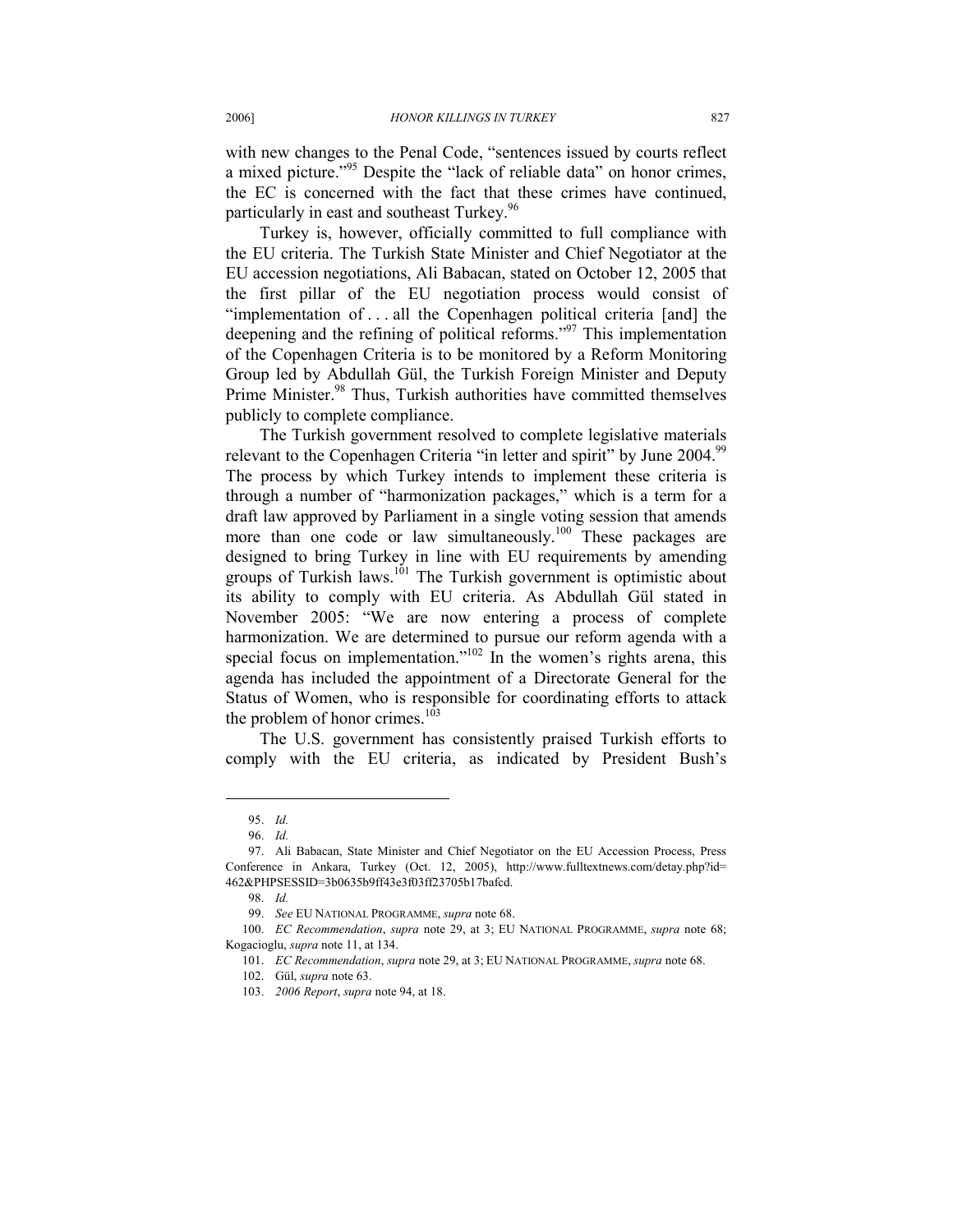encouraging speech, quoted above.<sup>104</sup> Other sectors of the U.S. government have echoed the President's optimism.<sup>105</sup> The U.S. Bureau of Democracy, Human Rights and Labor has advanced this view: "The [Turkish] Government generally respected the human rights of its citizens" and "the [Turkish] Government adopted extensive human rights-related legal reforms designed to crack down on torture and 'honor killings.'"<sup>106</sup> While the U.S. government concluded that "it is too early to assess what impact these reforms will have on actual government practices," the tone of its report remains positive.<sup>107</sup> This report is consistent with the State Department's previous country report, in which the U.S. government praised Turkey for its positive approach to its human rights record and recent democratic reforms, stating that Erdoğan's government had developed a "zero tolerance" torture policy.<sup>108</sup>

#### IV. TURKISH LEGAL REFORM

### *A. Changes in the Turkish Penal Code*

The initial optimism of the EC, Turkey and the United States is in large part due to reforms to Türk Ceza Kanunu (Turkish penal code or "TCK") that were scheduled to take effect on June 1, 2005. Former Article 462, a provision stipulating mitigating defenses for homicide, is particularly relevant in the honor killing context. The provision, which has been revoked as part of Turkey's efforts to comply with EU guidelines, covered "Special Aggravating Provocations"<sup>109</sup> and stated that a situation was "provocation if the perpetrator had discovered or was convinced that one of his first-degree relatives [was] involved in an illicit relationship."<sup>110</sup> Punishment for murder in this scenario could be

<sup>104.</sup> *See* Bush, Remarks, *supra* note 58.

<sup>105.</sup> *See* BUREAU OF DEMOCRACY, HUMAN RIGHTS & LABOR, U.S. DEP'T OF STATE, SUPPORTING HUMAN RIGHTS AND DEMOCRACY: THE U.S. RECORD 2004-2005, at 156 (2005) [hereinafter U.S. RECORD 2004-2005].

<sup>106.</sup> *Id.*

<sup>107.</sup> *Id.*

 <sup>108.</sup> BUREAU OF DEMOCRACY, HUMAN RIGHTS AND LABOR, U.S. DEP'T OF STATE, SUPPORTING HUMAN RIGHTS AND DEMOCRACY, THE U.S. RECORD 2003-2004, at 151 (2004).

 <sup>109.</sup> Canan Arin, SEELINE—Constitutional Report: Turkey, http://web.archive.org/web/ 20051116232521/www.seeline-project.net/reports/Turkey.htm (last visited Feb. 12, 2007).

<sup>110.</sup> Kogacioglu, *supra* note 11, at 122-23 (translating Article 462); *see also* Leyla Pervizat, *'Honor Killings' in Turkey: A Scapegoat: Article 462*, FEMPOWER (European Information Centre Against Violence/WAVE Office, Vienna, Austria), Mar. 2001, at 10, 11 & n.5 (translating that language as "[i]f a relative surprises a family member in the act of adultery, or immediately before the act, or immediately after the act," then the sentence reduction would be applied).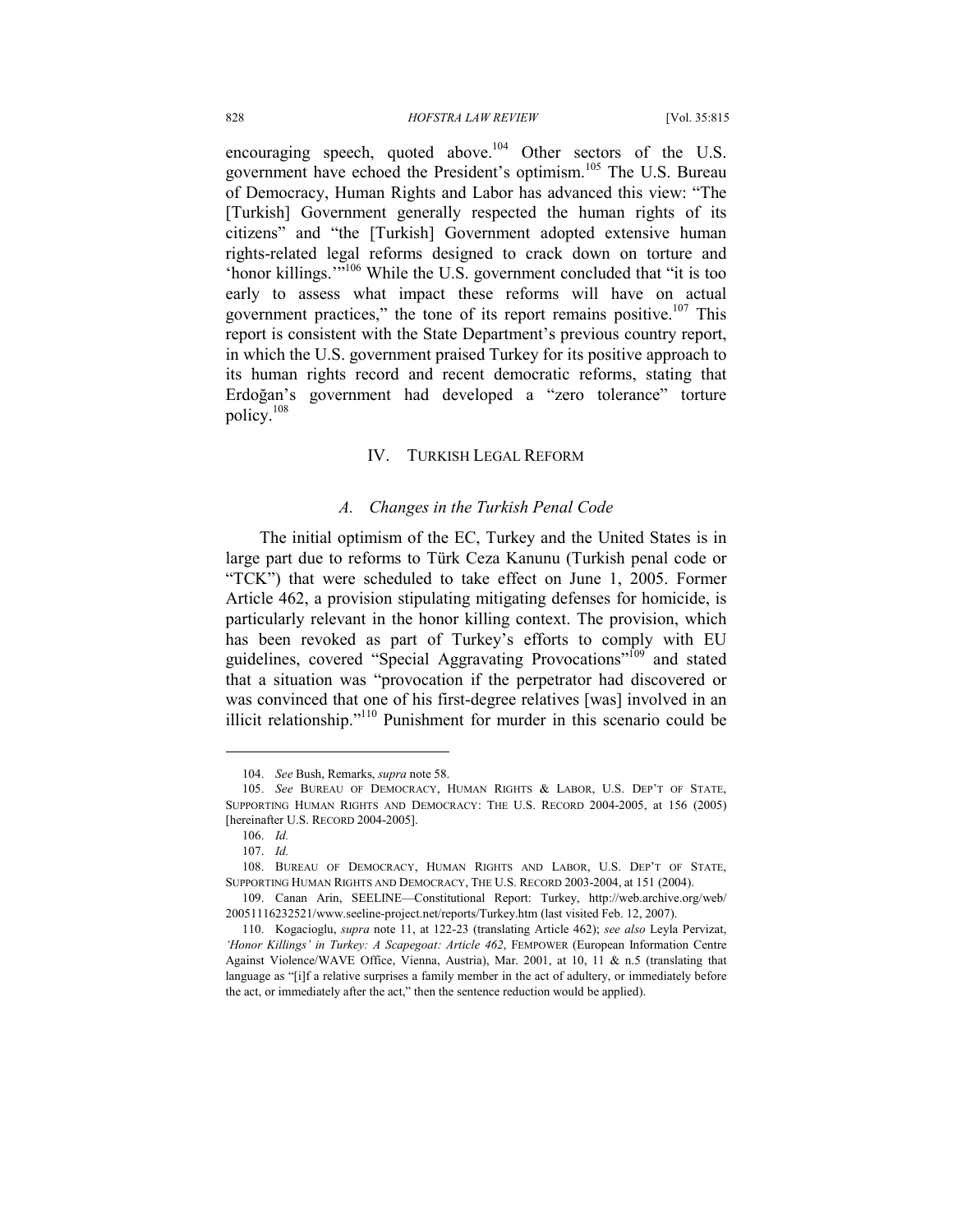reduced by one-eighth of the original sentence.<sup>111</sup> Another translation of Article 462 is:

Regarding the perpetrators who commit the offenses specified in the two foregoing Chapters, against the wife, husband, sister or offspring, at the time the victim is caught in the act of adultery or illegal sexual intercourse, or while the victim was about to commit adultery or engage in illegal sexual intercourse, or while the victim was in a situation showing, free from any doubt, that he or she has just completed the act of adultery or sexual intercourse; or against another person caught participating in such acts with one of the aforesaid relatives, or against both, the punishment prescribed for the offense shall be reduced to 7/8 and heavy imprisonment shall be changed to imprisonment. In view of heavy life imprisonment, imprisonment for four to eight years shall be imposed, and in view of death, imprisonment for five to ten years shall be imposed.<sup>112</sup>

This article was meant to describe crimes of passion<sup>113</sup> or what would be equivalent to the defense of extreme emotional disturbance or provocation in U.S. law. The idea that it is acceptable to kill a woman for perceived or actual deviance from her socially proscribed sexual role is far from new. Ancient Roman law prescribed that men could justifiably kill their wives for committing adultery.<sup>114</sup> The rationale for this law was that Roman men needed to be able to ensure that their male children were really theirs. These children were set to inherit the father's property and possessions, as well as his reputation, and thus it was important to be certain about their "pedigree."<sup>115</sup>

The principle that a woman's adultery served as a valid mitigating factor in assessing a murder charge also found its way into American common law.<sup>116</sup> Adultery was viewed as "provocation" and thus, if a man found another man committing adultery with his wife and murdered that man, his murder charge would be reduced to manslaughter.<sup>117</sup> The wife's male lover was considered by one court to be a "murderer of the peace and respectability of a family[,] . . . one who forcibly attacks habitation and property" and is responsible for "the destruction of female

 <sup>111.</sup> Kogacioglu, *supra* note 11, at 123.

 <sup>112.</sup> Canan Arin, SEELINE—Criminal Code Report: Turkey, http://web.archive.org/ web/20051116232344/http://www.seeline-project.net/CCR/TurkeyCCR.htm (last visited Feb. 12, 2007).

<sup>113.</sup> *Id.*

 <sup>114.</sup> JOHN KAPLAN, ROBERT WEISBERG & GUYORA BINDER, CRIMINAL LAW: CASES AND MATERIALS 335 (5th ed. 2004).

<sup>115.</sup> *Id.*

<sup>116.</sup> *Id.* at 332.

<sup>117.</sup> *Id.* (citing Reed v. State, 62 Miss. 405 (1884)).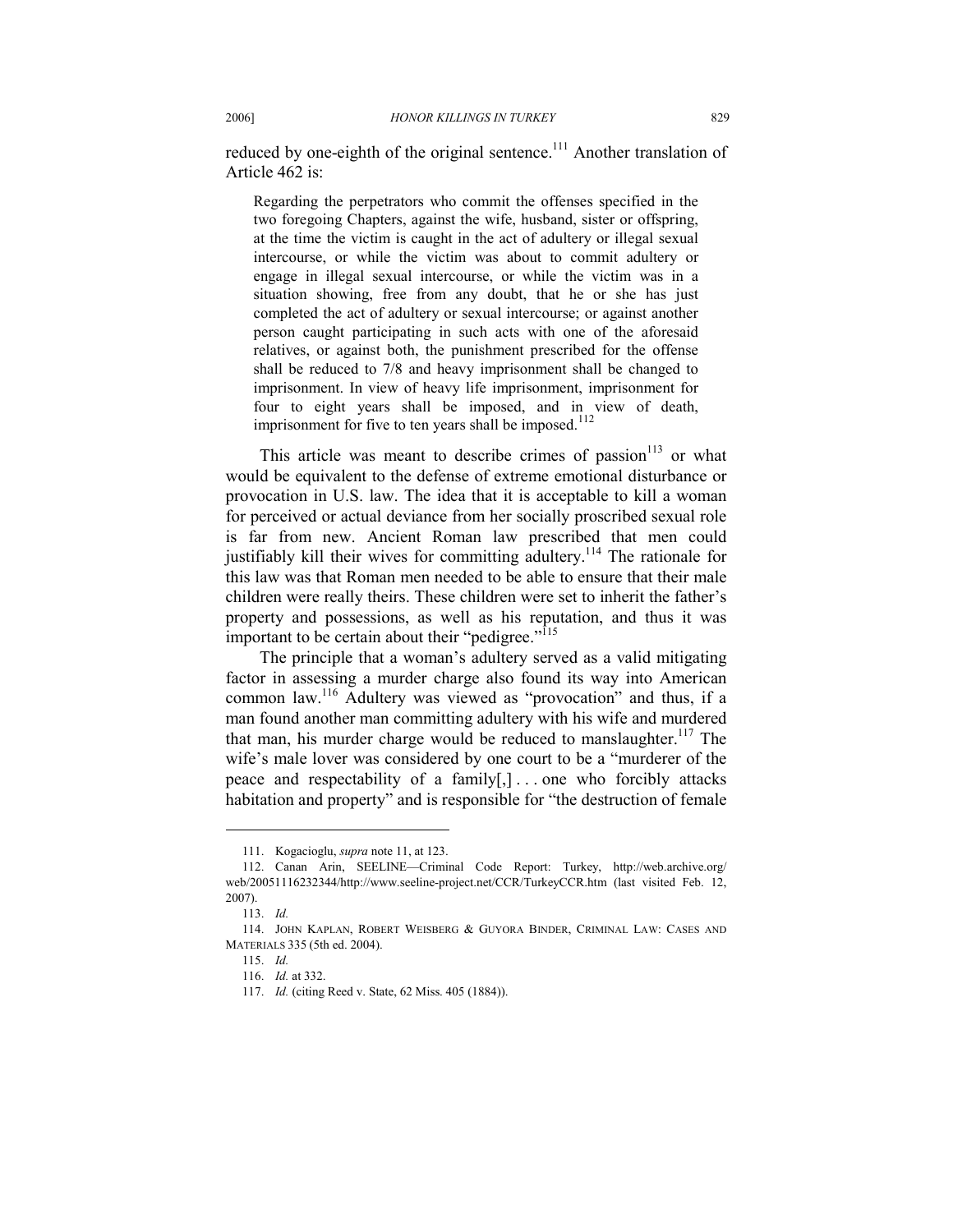innocence."<sup>118</sup> These personal assaults on the husband were viewed as understandably provoking him to kill the perpetrator: the male lover.

In some courts, the mitigation defense was extended to apply when a man killed his wife, rather than her lover: "And in principle there can be no difference in the degree of the crime, whether the betrayed husband slays the faithless wife or her guilty paramour. In either event the crime proven has uniformly been held to be, not murder, but manslaughter."<sup>119</sup> The idea here is that seeing one's wife in the act of adultery with another man would give rise to a reasonable and understandably passionate rage, and thus serve to provoke the murder of her or her lover.<sup>120</sup> By the mid-nineteenth century, American courts no longer required that the man actually see his wife in the  $act.^{121}$  If a reasonable, sensible man could conclude from the circumstances that his wife was committing adultery, the mitigation defense could apply. $122$ 

The provocation defense originated in the American context as an honor code.<sup>123</sup> In some states, husbands who claimed to have committed murder to protect their honor were acquitted.<sup>124</sup> Juries were thus able to apply the mitigation to manslaughter rule in "honor defense" cases.<sup>125</sup> As in the Turkish context, American husbands who were also murderers were seen as protecting not only their own honor but their wives' as well.<sup>126</sup> The Supreme Court of Georgia reasoned in 1860: "[I]f the wife is too weak to save herself, is it not the privilege of the jury to say whether the strong arm of the husband may not interpose, to shield her and defend her from pollution?"<sup>127</sup> Thus male violence, his "strong

j

 123. *See* Victoria Nourse, *Passion's Progress: Modern Law Reform and the Provocation Defense*, 106 YALE L.J. 1331, 1339 (1997) (explaining the early approach to the "passion" defense as one in which "the 'passion' depended upon the victim's wrong, in which the law assumed the victim partially deserved her fate").

 <sup>118.</sup> Biggs v. State, 29 Ga. 723, 728-29 (1860).

 <sup>119.</sup> Rowland v. State, 35 So. 826, 827 (Miss. 1904).

 <sup>120.</sup> *See* KAPLAN, WEISBERG & BINDER, *supra* note 114, at 333.

<sup>121.</sup> *Id.*

<sup>122.</sup> Price v. State, 18 Tex. Ct. App. 474, 482-83 (1885) (holding that homicide is justifiable where the husband sees his wife and her lover "in such a position as to indicate with reasonable certainty to a rational mind that they had just then committed the adulterous act, or were then about to commit it"). The husband does not have to be an "eye-witness to [the] physical coition of his wife with the other party" in order for the defense to apply. *Id.*

 <sup>124.</sup> KAPLAN, WEISBERG & BINDER, *supra* note 114, at 335-36.

<sup>125.</sup> *Id.* at 336; *See, e.g.*, Commonwealth v. Whitler, 2 Brewster 388, 393 (Pa. Ct. Oyer & Terminer 1868) (acquitting a husband who found his wife in bed with another man and killed that man with an axe on the grounds that "the frenzy which would take possession of a man under the circumstances would be tantamount to insanity, and would make him irresponsible for the time being").

 <sup>126.</sup> *See* Biggs v. State, 29 Ga. 723, 726, 728-29 (1860) (equating the seduction of another man's wife to "robbery" of her purity and innocence).

<sup>127.</sup> *Id.* at 729.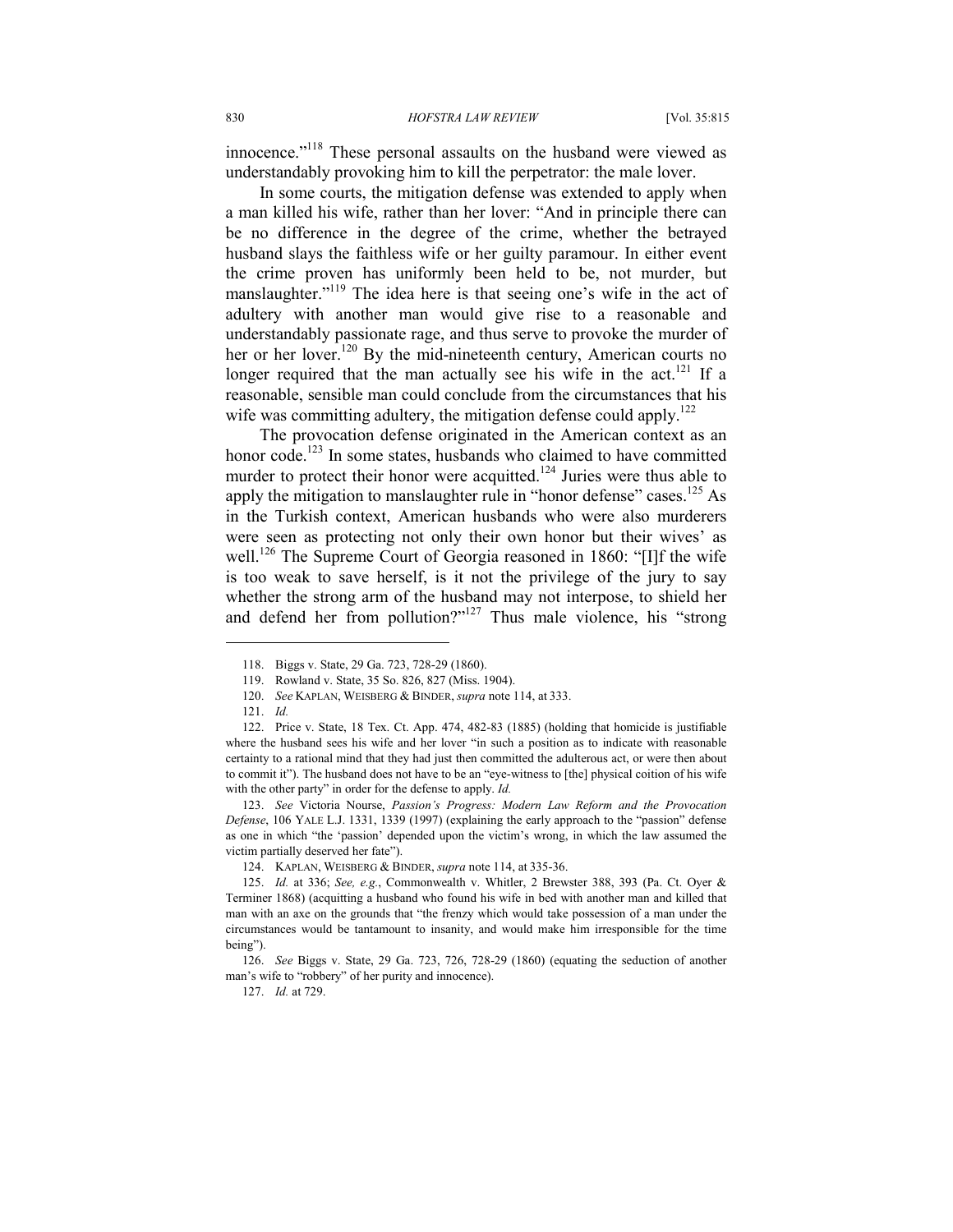arm," was considered justified when honor was at stake.

The idea that female innocence or virtue was to be protected at all costs and that the protection of virtue, even in the case of consensual, extramarital sexual relations, may justifiably require violence was a prominent concept in American nineteenth century thinking: "What is the annihilation of houses or chattels by fire and faggot compared with the destruction of female innocence; robbing woman of that priceless jewel which leaves her a blasted ruin?"<sup>128</sup> Under this logic, what man would be able to keep his cool in the face of such an extreme assault on his honor and that of his wife? Murder in this context becomes reasonable and legitimate.

Similar assumptions about gender roles are at play in the Turkish context. The American defense of provocation could hypothetically apply to a female murderer who caught her husband in the act of adultery, but this has very rarely happened.<sup>129</sup> In fact, most American women murderers who kill their husbands do so out of self-defense, while American men kill their wives because of perceived rejection or because their wives refuse to be dominated by their husbands.<sup>130</sup> Because the historical rationale for this law was grounded in the idea of male dominance and male protection of his property (wife and children), it is not surprising that the mitigation defense typically is not used by female defendants.<sup>131</sup> In the Turkish context, while on its face, Article 462 could be applied to both men and women, in practice this article was only applied to male perpetrators, and thus served to officially permit or encourage honor crimes.<sup>132</sup> Article 462 was traditionally combined with Article 51, the general mitigating clause, in order to reduce sentences for honor killings. $133$ 

Article 51, still valid Turkish law, is also comparable to the American concept of provocation. It states that if a perpetrator "has committed murder because of 'uncontrollable grief' or as a result of provocation, the sentence may be reduced by two-thirds."<sup>134</sup> Article 462 has been revoked as part of Turkey's effort to comply with EU guidelines but Article 51 has not. $135$ 

<sup>128.</sup> *Id.* at 728-29.

 <sup>129.</sup> KAPLAN, WEISBERG & BINDER, *supra* note 114, at 335.

<sup>130.</sup> *See id.*

<sup>131.</sup> *Id.* at 334-35.

 <sup>132.</sup> Arin, *supra* note 112; Pervizat, *supra* note 110, at 10.

<sup>133.</sup> *Id.*

 <sup>134.</sup> Kogacioglu, *supra* note 11, at 123.

 <sup>135.</sup> SECRETARIAT GEN. FOR EU AFFAIRS, REPUBLIC OF TURK. MINISTRY OF FOREIGN AFFAIRS, POLITICAL REFORMS IN TURKEY 20 (2004) [hereinafter POLITICAL REFORMS IN TURKEY]; Kogacioglu, *supra* note 11, at 123.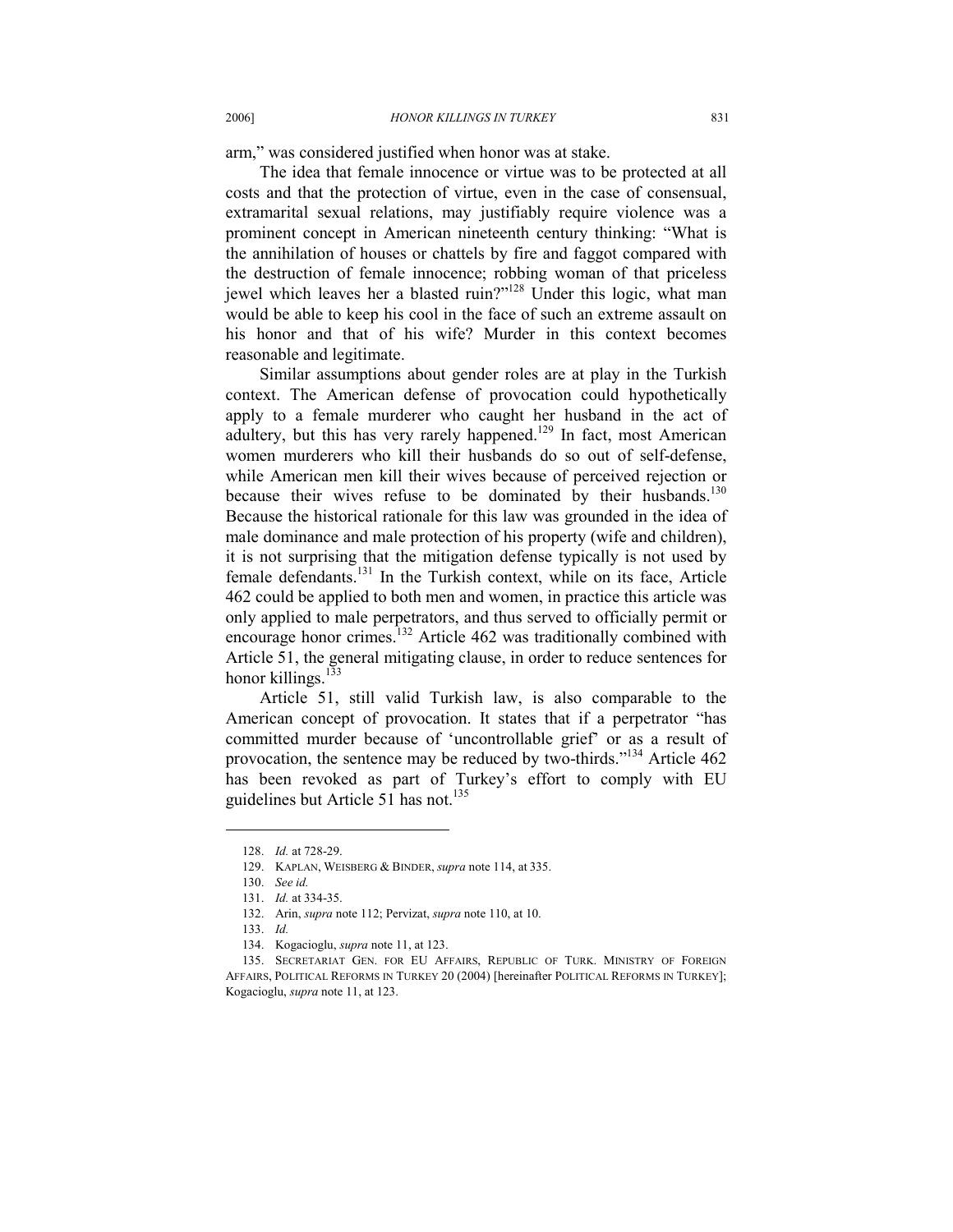#### 832 *HOFSTRA LAW REVIEW* [Vol. 35:815

A final penal code reform relevant to this issue is that Article 453 was amended to impose heavier sanctions for the "honour killings of children."<sup>136</sup> The sentence for honor killings of children has now been increased from four-to-eight years to eight-to-twelve years.<sup>137</sup> "Infanticide for family honor," the language used in Article 453, is the Turkish legal term that distinguishes this crime from that of manslaughter, which carries a sentence of twenty-four to thirty years.<sup>138</sup>

# *B. Other Legal Reforms*

In order to comply with the Copenhagen Criteria, Turkey enacted other legal reforms including amendments to the civil code that grant women more legal rights in marriage.<sup>139</sup> In his justification for the amendments, Justice Minister Mahmut Esat Bozkurt wrote that these amendments "bolstered the social status of Turkey's women, providing them with the same rights as any other citizen."<sup>140</sup> Additionally, on May 7, 2004, the Turkish Constitution was amended to include Article 10: "Equality before the Law."<sup>141</sup> This article now states: "Men and women shall have equal rights. The State has the duty to ensure that this equality is put into practice."<sup>142</sup> Thus, women's equality with men is now legally protected in Turkish law.

 <sup>136.</sup> POLITICAL REFORMS IN TURKEY, *supra* note 135, at 20.

 <sup>137.</sup> PARLIAMENTARY ASSEMBLY, COUNCIL OF EUROPE, HONOURING OF OBLIGATIONS AND COMMITMENTS BY TURKEY para. 262 (2004), http://assembly.coe.int/Documents/ WorkingDocs/doc04/EDOC10111.htm.

 <sup>138.</sup> Kogacioglu, *supra* note 11, at 123.

<sup>139.</sup> *See, e.g.*, Basin-Yayin ve Enformasyon Genel Müdürlügü, The Amendments to the Turkish Civil Code, http://www.byegm.gov.tr/on-sayfa/new-civil-code.htm (last visited Feb. 15, 2007). Amendments to the Civil Code recognize that: the "legal residence" of a married couple is no longer the husband's residence alone (Article 21); a couple can now get married in the province where either party resides, rather than just the husband's province (Article 134); a divorced woman can keep her former spouse's name and a married woman is now allowed to keep her maiden name though she must also take her husband's name (Article 173); the husband is no longer the de facto legal "head of the family" (Article 186); both parties can participate in the determination of the marital residence (Article 186) and a wife can now get a job without her husband's permission (Article 192). *Id.*

 <sup>140.</sup> *Id.*

 <sup>141.</sup> Press Release, Department for Political Affairs, Secretariat General for EU Affairs, Constitutional Amendments 1 (May 10, 2004) (on file with the *Hofstra Law Review*).

<sup>142.</sup> *Id.*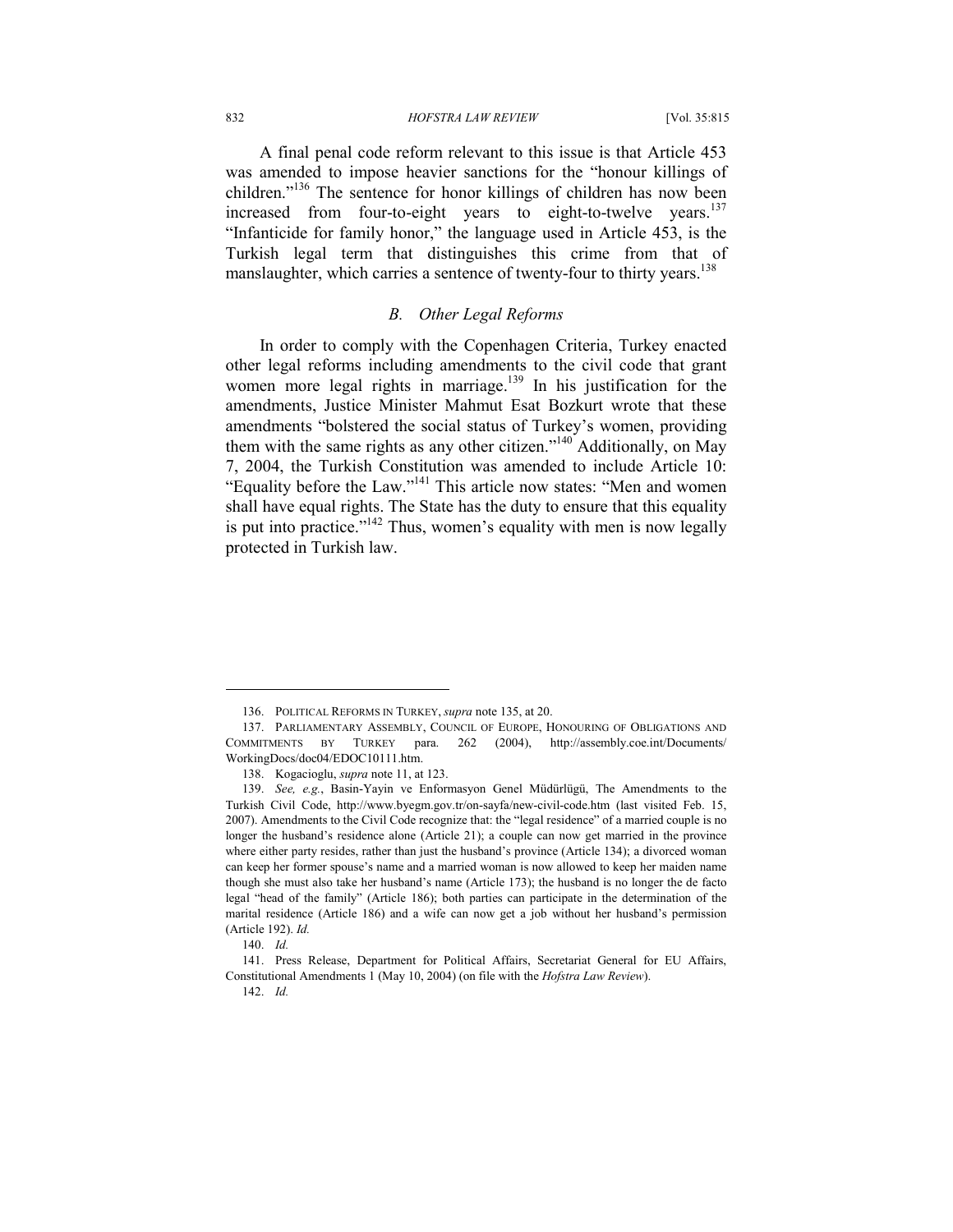#### V. REMAINING PROBLEMS

#### *A. Turkish Penal Code*

Between their implementation in June 2005 and the publication of the *2005 Report*, the revisions to the Penal Code were reported to have had an effect in only a few cases.<sup>143</sup> Notably, "in August 2005, the [Turkish] Court of Cassation overturned the decision of a lower court, which had reduced a prison sentence in relation to an honour crime because the perpetrator was ... 'provoked' by the victim."<sup>144</sup> The decision suggested that the new Penal Code did not stipulate that sentences for honor crimes should be reduced.<sup>145</sup> Unfortunately, this is merely the decision in one case and may not necessarily reflect the current state of the law, let alone its practice. As explained above, Article 462 was mostly used in conjunction with Article 51, which has not been repealed. Article 51 states that "if a suspect has committed murder because of 'uncontrollable grief' or as a result of provocation, the sentence may be reduced by two-thirds."<sup>146</sup> This has left a loophole in the law in that the general mitigation provision could readily be applied to honor crimes without Article 462.<sup>147</sup>

A similar loophole remains in U.S. law. Section 210.3 of the Model Penal Code (adopted by about a third of the states),<sup>148</sup> specifies that murder may be mitigated to manslaughter when:

a homicide which would otherwise be murder is committed under the influence of extreme mental or emotional disturbance for which there is reasonable explanation or excuse. The reasonableness of such explanation or excuse shal [sic] be determined from the viewpoint of a person in the actor's situation under the circumstances as he believes them to be. $149$ 

Feminists have deeply criticized this newfound personalization of the provocation defense as promoting continued gender bias.<sup>150</sup> The loophole that remains is that men who kill their wives may be able to use

<sup>143.</sup> *2005 Report*, *supra* note 25, at 32.

<sup>144.</sup> *Id.*

<sup>145.</sup> *Id.*

<sup>146.</sup> *See* Kogacioglu, *supra* note 11, at 123.

 <sup>147.</sup> Sebnem Arsu, *Turks to Fight 'Honor Killings' of Women*, N.Y. TIMES, May 16, 2005, at A13.

<sup>148.</sup> MODEL PENAL CODE § 210.3 cmt. 3 (1980).

 <sup>149.</sup> MODEL PENAL CODE § 210.3(b) (1980).

<sup>150.</sup> *See* Nourse, *supra* note 123, at 1384-89 (describing a feminist critique of provocation reform and the liberal response to it).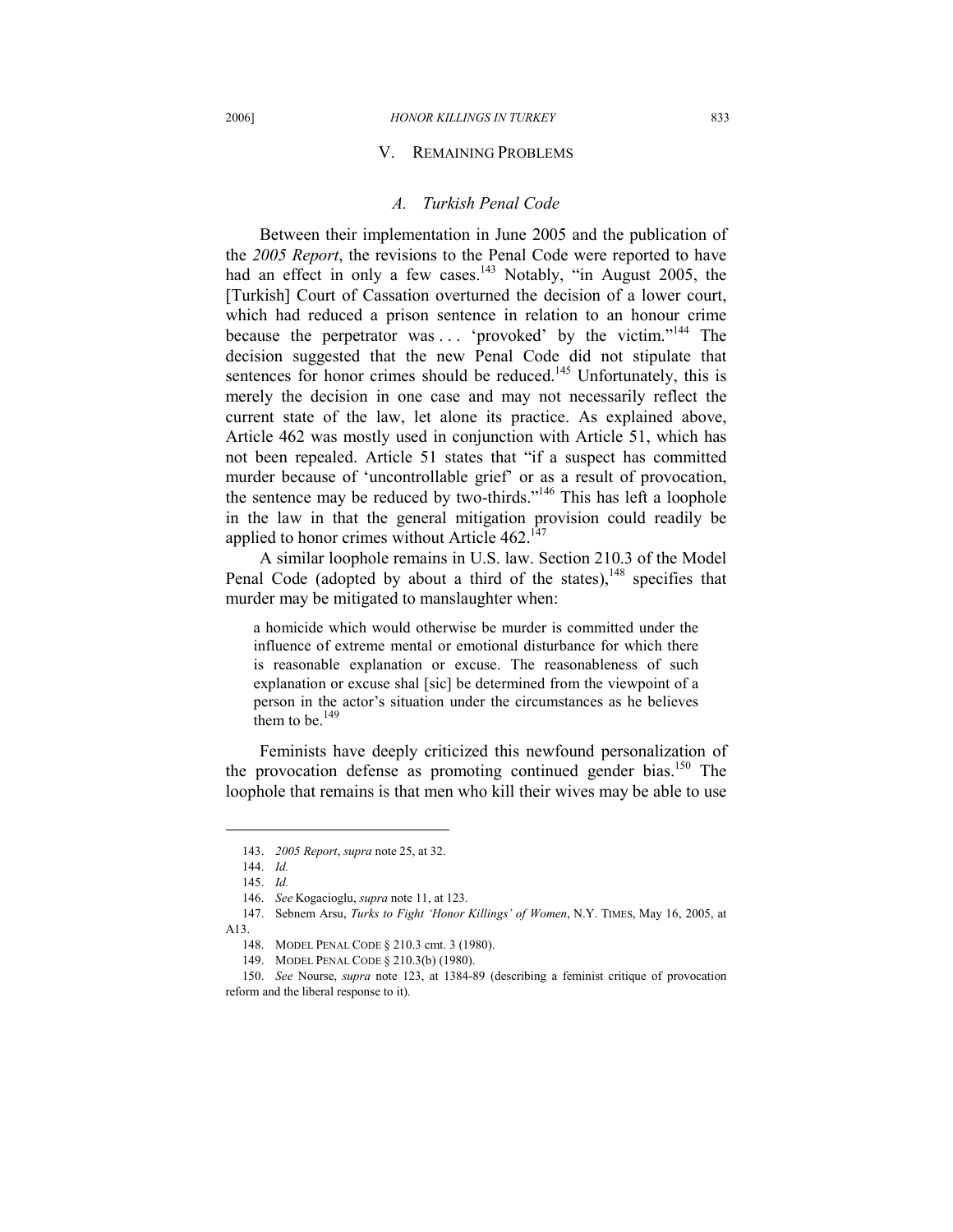their wife's separation, dancing with another person, bringing a divorce action or seeking a protective order, as grounds for a provocation mitigation defense. $151$ 

An inconsistency arises when American law recognizes a woman's right to divorce her husband or go dancing, and then the provocation defense can be used to mitigate a sentence for killing a woman who engaged in one of these legally protected acts.<sup>152</sup> In this way, the provocation defense that remains on the books in the United States can still be used by batterers to control their partners and thus serves as a broader societal tool that can be used to control women as a class, despite the fact that American laws officially protect women's rights.

In response to the legal loophole in Turkish law, and due to the work of women's rights organizations in Turkey, the Turkish Penal Code was amended to include two more provisions that are applicable to honor crimes.<sup>153</sup> Article 29, formerly known as the Unjust Provocation article and now called the Unjust Acts article suggests that sentence reductions for unjust provocation do not apply to honor crimes.<sup>154</sup> "However, the Justification [of Article 29] goes on to say that this may not be the case in all honor killings" and thus, still allows for the possibility that the mitigation defense will be used in some cases.<sup>155</sup> As in the American context,<sup>156</sup> where a mitigation defense exists in the law, it can be applied to male-on-female gender-based violence, even if that violence was a Turkish "honor crime."

Additionally, Article 82 covers aggravating circumstances for homicide and has been amended to include "killings in the name of custom."<sup>157</sup> The provision's applicability is narrowed by the use of the word "custom" instead of "honor," as different varieties of honor crimes may not be covered.<sup>158</sup> In addition, Article 82 allows for the "unjust act"

<sup>151.</sup> *Id.* at 1332-33.

<sup>152.</sup> *Id.* at 1334.

 <sup>153.</sup> ELA ANIL ET AL., WOMEN FOR WOMEN'S HUMAN RIGHTS (WWHR), TURKISH CIVIL AND PENAL CODE REFORMS FROM A GENDER PERSPECTIVE: THE SUCCESS OF TWO NATIONWIDE CAMPAIGNS 62 (2005).

<sup>154.</sup> *Id.* at 62-63.

<sup>155.</sup> *Id.* at 63.

<sup>156.</sup> *See, e.g.*, People v. Berry, 556 P.2d 777, 782 (Cal. 1976). In this case, a husband murdered his wife by strangling her with a telephone cord. The husband's claim of provocation, supported only by his own and his psychiatrist's testimony, was based on incidents in which his wife allegedly told him that she was in love with another man. A police record existed showing that the husband had choked his wife on at least one other occasion. *Id.* at 779.

<sup>157.</sup> ANIL ET AL., *infra* note 165, at 63.

<sup>158.</sup> *Id.* Substituting "custom" instead of "honor killings" implies that these crimes occur only in parts of Turkey where people adhere to these "customs." Those regions that adhere to "customs" in this context are those governed, at least in part, by feudal law. *See* Arin, *supra* note 109.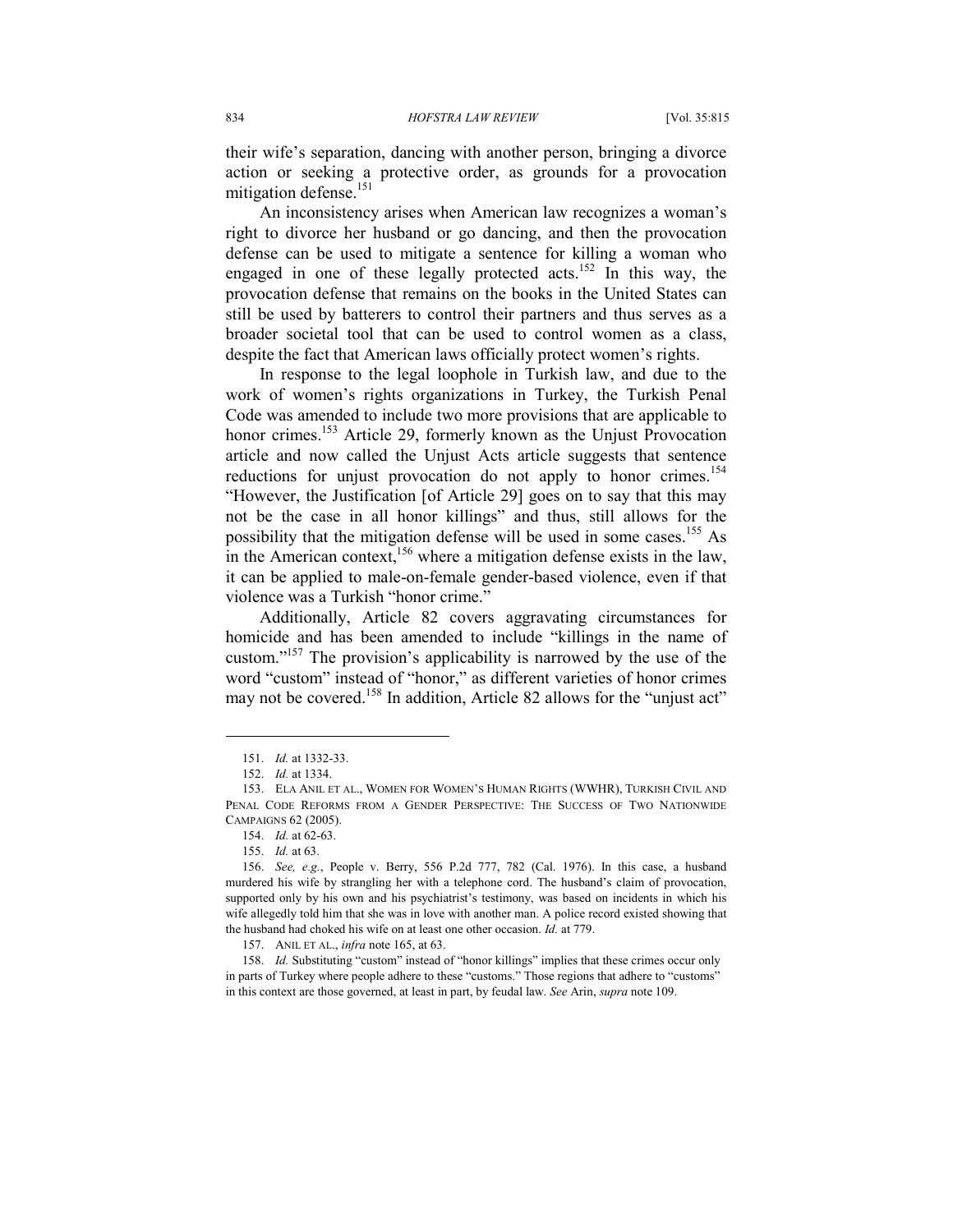provocation defense to be used in a case where a "killing[] in the name of custom" has occurred.<sup>159</sup> Thus, while these amendments are significant steps in the right direction, they do not completely eliminate the possibility of sentence reductions for honor crimes. It is unlikely, in light of the U.S. example, that we can expect Turkey to eliminate the possibility of sentence reductions for honor crimes entirely. As previously described, a defense for extreme emotional disturbance or provocation still exists in American law and can be used to reduce sentences in cases of male-on-female spousal violence.<sup>160</sup>

Another problematic aspect of the Turkish Penal Code is that the concept of "family honor" remains prevalent throughout it. For example, Article 453 was amended to increase the sentence of perpetrators for committing "infanticide for family honor" but only by four years.<sup>161</sup> Additionally, Article 475 calls for a reduction in punishment between one-third to one-sixth of the regular sentence for child abandonment "if members of [a] 'dishonored' family abandon an illegitimate child."<sup>162</sup>

Articles 453 and 475 were historically used in combination with other mitigating provisions that provided for reductions in sentencing based on age—to exploit these provisions, the family council would designate a young family member to commit the crime. <sup>163</sup> If the murderer was less than eleven years old, he would not be charged for murder at all.<sup>164</sup> If he was between eleven and eighteen years old, he would be given a reduced sentence and his male family members would not be charged.<sup>165</sup> Under the amended Turkish Penal Code, due to pressure from women's rights groups, Article 38 now states that both the perpetrator and the person who forced him to commit the crime are punished equally.<sup>166</sup> Most importantly, if the person who commits the crime under the American equivalent of duress is a minor, then the adult who forced the child is given a longer sentence.<sup>167</sup>

While this is another significant step in the right direction, there are numerous other problematic provisions that remain in the Turkish Penal

<sup>159.</sup> ANIL ET AL., *infra* note 165, at 63. Successfully alleging an "unjust act" defense will not result in a sentence of life in prison. *Id.* 

<sup>160.</sup> *See* Nourse, *supra* note 123, at 1334-35 (noting that leaving or separating from spouse often constitutes provocation and that trial courts have applied the defense to the defendant's violent battering of his partner).

 <sup>161.</sup> *See supra* note 138 and accompanying text.

<sup>162.</sup> Kogacioglu, *supra* note 11, at 123.

<sup>163.</sup> *Id.*

<sup>164.</sup> ANIL ET AL., *supra* note 153, at 63.

<sup>165.</sup> *Id.*

<sup>166.</sup> *Id.*

<sup>167.</sup> *Id.*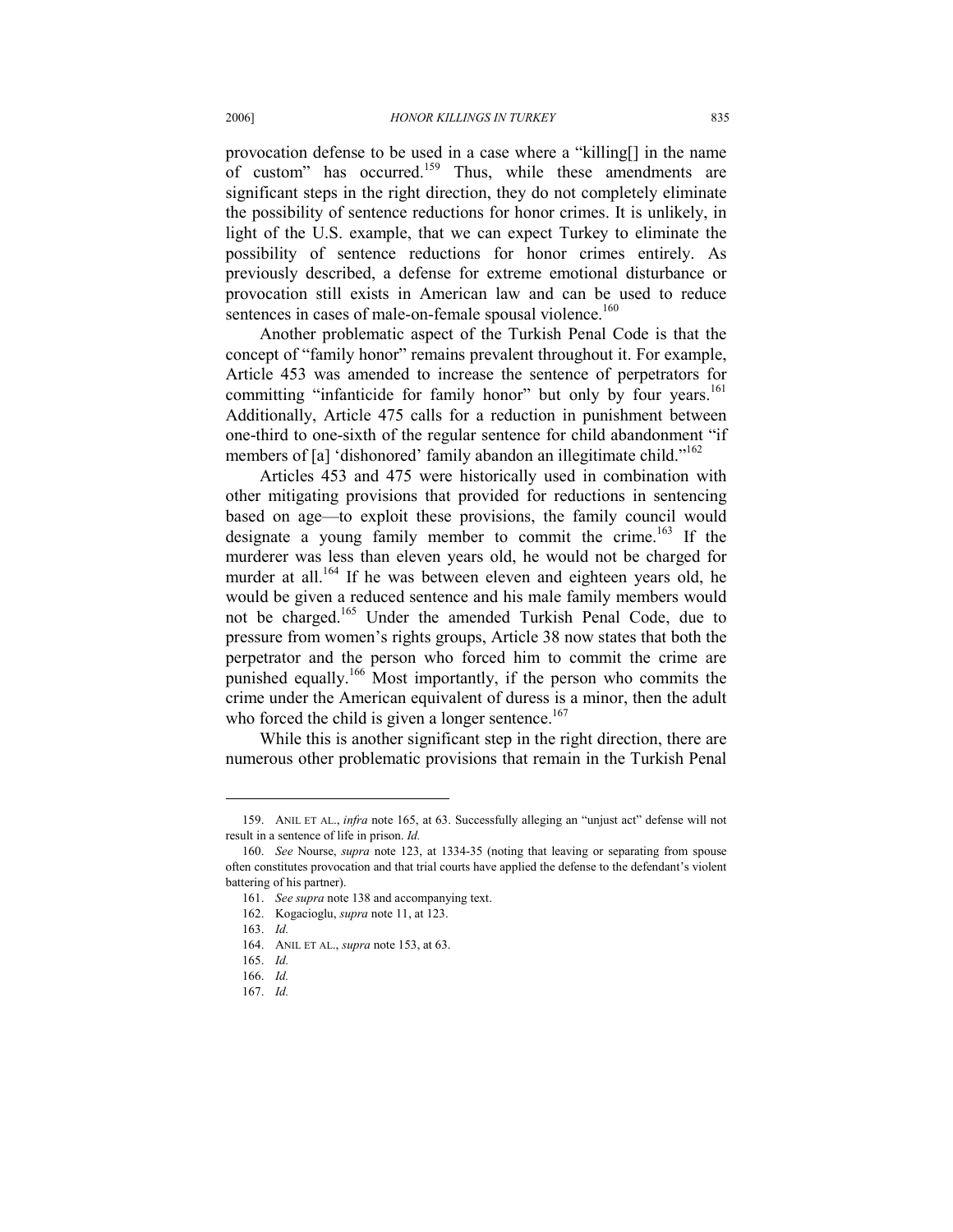Code. For example, Article 430 states that if a person abducts a minor "with the intention of marriage" or "through force, violence, threats or fraud and under lascivious feeling," the punishment is merely five to ten years.<sup>168</sup> Article 423 imposes a six month to two year sentence for promising to marry a woman over fifteen years old, "removing" her virginity, and breaking that marriage promise thereafter.<sup>169</sup> Both of these provisions perpetuate the idea that a woman's autonomy is not protected by the law.

Whether a man "intends" to marry a woman should not affect the legal punishment for kidnapping her. Such reasoning assumes that the woman has no agency, that her intentions do not matter and that her value as a person is substantially less than that of a male person. The virginity removal law also detracts from a woman's autonomy by assuming that no woman would engage in pre-marital sex without the promise of marriage. The law also presumes that a woman's worth is directly tied to her virginal status by punishing a man for "removing" that status. Again the law presupposes that the woman has no control over this virginity removal.

In this way, a law which at first seems like it may be beneficial to women—the idea of a man promising to marry a woman, having sex with her and then breaking that promise suggests that the woman in question was manipulated, used or defrauded—may not really benefit women at all. Instead, because these laws perpetuate the stereotype of women as sexually passive victims they effectively allow maledominated society to regulate women's sexuality.

The remaining problematic penal code provisions shed light on the fact that it is crucial that Article 462 not become the "scapegoat" for a much larger problem. Even before the reform of the penal code, judges did not usually think about or even apply Article  $462<sup>170</sup>$  In a study of 200 cases in which judicial rationale included reference to "defence of honour," only three cases were tried under Article 462.<sup>171</sup> In short, despite the repeal of Article 462, honor killings persisted.<sup>172</sup> In the American context, Victoria Nourse suggests that legal reform cannot eliminate the possibility that the same stories of male-on-female violence and the same power dynamics found within them will find new "doctrinal homes," regardless of changes in the law itself.<sup>173</sup> She also

 <sup>168.</sup> Arin, *supra* note 112.

<sup>169.</sup> *Id.*

 <sup>170.</sup> *See* Pervizat, *supra* note 110, at 10.

<sup>171.</sup> *Id.*

<sup>172.</sup> *See id.* (citing the Judicial Statistics of the State Institute of the Statistics).

 <sup>173.</sup> Nourse, *supra* note 123, at 1405.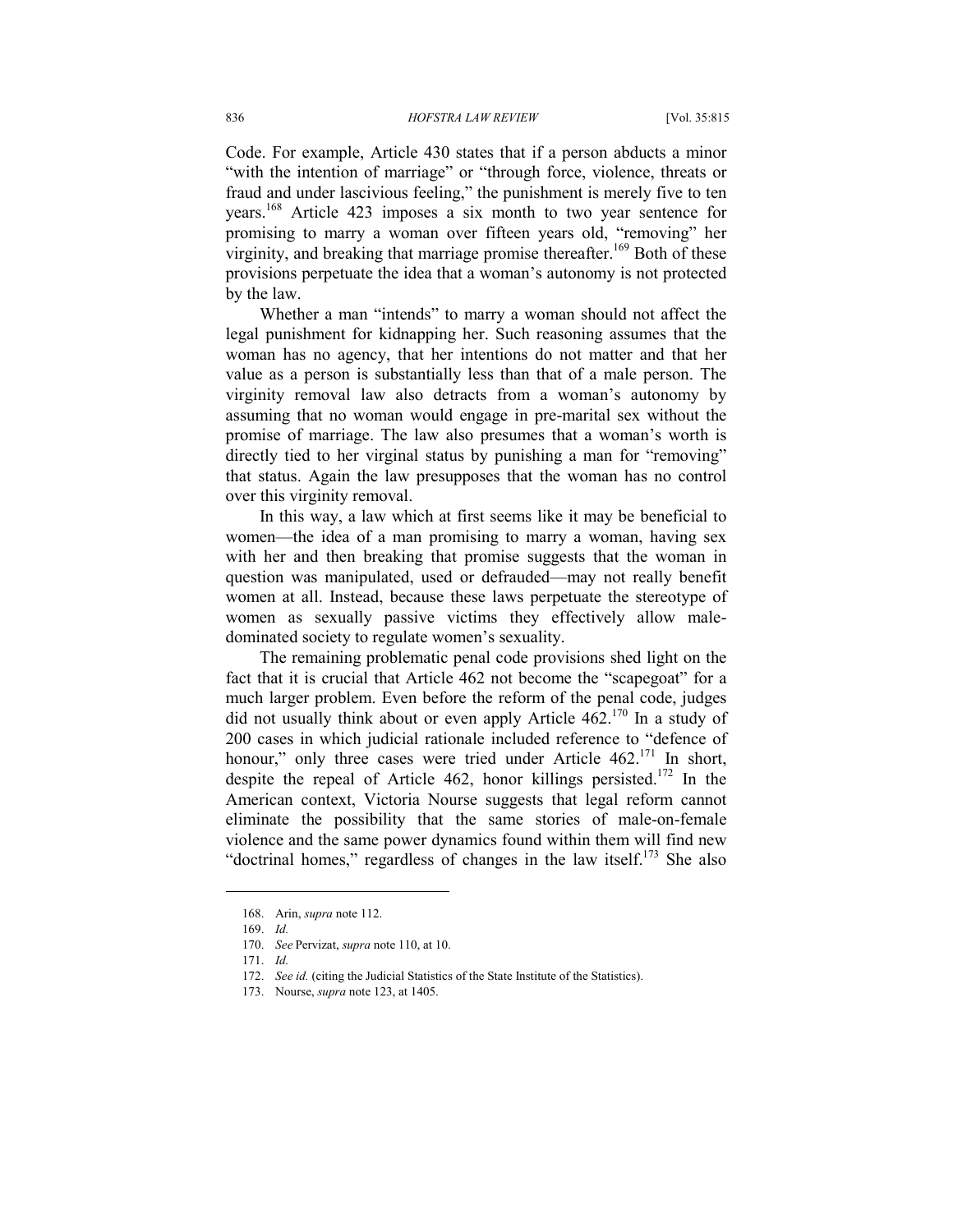points out that eliminating the passion defense altogether is not an appropriate solution. Emotions are often relevant in determining whether there was malicious intent in a murder trial and thus are useful in ascertaining guilt. $174$  Nourse argues:

All one [American] can do is make it clear to juries, in this and other contexts, that they cannot find the defendant guilty of a lesser crime (whether that crime is second degree murder, passion manslaughter, or reckless homicide) simply because of the decedent's departure or moving out or dancing; that they cannot do this lest they contradict the law's own commitments to such freedoms for all. There is no assurance of justice here, only hopes that we may, at least, see some partialities in law's own mirror.<sup>17</sup>

In the Turkish context, Article 29, the Unjust Acts article, which suggests that the Turkish provocation defense should not apply to honor crimes, is a small step in this direction. It seems however that much broader social reform is necessary. In law and in practice, Turkish society must recognize that women have the right to socialize with whomever they want, go out, talk to men that are not related to them and engage in day-to-day interactions without having to fear a violent attack from their own family members. Resistance to this type of idea makes it no surprise that problems in implementing the reforms and problems with judicial practice remain prevalent, despite the change in the law.<sup>176</sup>

## *B. Implementation, the Judiciary and Prosecution*

The disconnection between reforming laws to comply with international changes and implementing those changes on the ground is often large. As Nüket Kardam writes: "The 'translation' of international norms to national and local levels remains elusive, and there are many gaps between global norms and local responses when it comes to implementation."<sup>177</sup> The *2004 Report* on Turkey identified the general problem that "[o]n the ground, implementation of the reforms is uneven. In some cases, executive and judicial bodies entrusted with the implementation of the political reforms relating to fundamental freedoms adopted by Parliament have narrowed the scope of these reforms by establishing restrictive conditions, hindering the objectives initially

<sup>174.</sup> *Id.* at 1404-05.

<sup>175.</sup> *Id.* at 1405.

 <sup>176.</sup> EUR. PARL. DOC. (A6-0175) 4 (June 10, 2005) [hereinafter EUROPEAN PARLIAMENT].

 <sup>177.</sup> NÜKET KARDAM, TURKEY'S ENGAGEMENT WITH GLOBAL WOMEN'S HUMAN RIGHTS 30 (2005).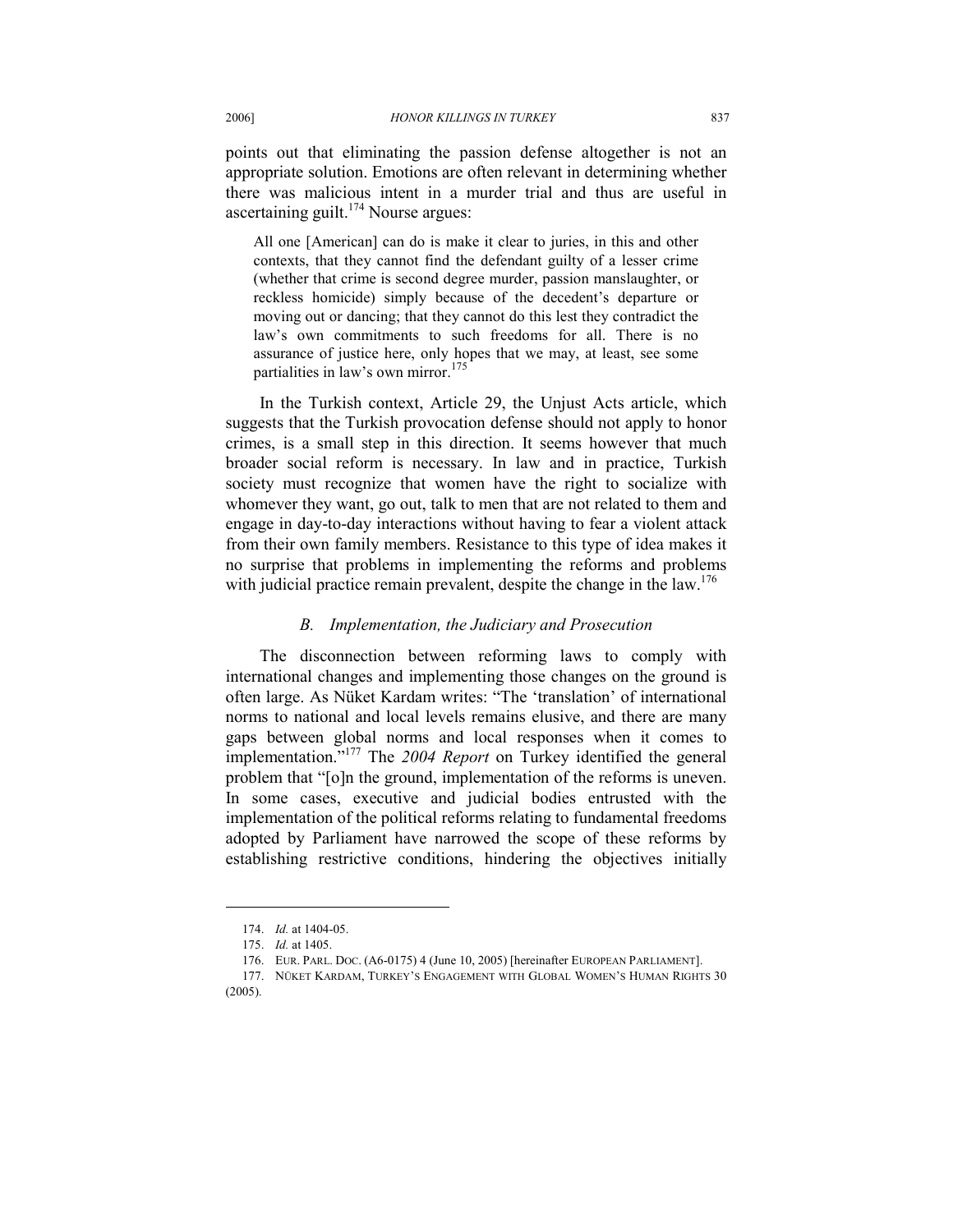pursued."<sup>178</sup>

The U.S. government recognized this problem, saying: "The [Turkish] Constitution provides for an independent judiciary; however, the judiciary was sometimes subject to outside influences."<sup>179</sup> Judges still systematically interpret laws in ways that privilege family honor: "The value placed on family honor at the expense of women's welfare is evident both in legal text and legal practice; it is not the problem of just a few problematic codes."<sup>180</sup> Interviews with Turkish civil court judges have shown that they were open about their value of family honor and the fact that they take it into account daily when dealing with cases:

They said they were certainly against the victimization of women in these cases, yet they sympathized with their colleagues in the criminal courts who routinely ordered reduced punishments for perpetrators of honor crimes. Civil court judges saw their colleagues as "appropriately" taking social norms into consideration when judging.<sup>181</sup>

Additionally, one of these civil court judges has remarked: "[I]t wouldn't be appropriate to hand [the wife in a custody case] the child if she sleeps around all the time. She has to behave in socially accepted ways, in line with what is customarily considered to be a good mother. Honor, after all, is a very important virtue."<sup>182</sup> These comments illustrate the systematic moral evaluation of women in terms of their "honor" in the courts.

Given this context, it is not surprising that implementation of the penal reforms has continued to be a serious problem in Turkey.<sup>183</sup> In the more recent *2006 Report*, the EC concluded that implementation of penal reforms in the courts presents a "mixed picture."<sup>184</sup> The EC reports that while the courts imposed life sentences consistent with legal reforms in some cases, they continued to administer lighter sentences in others, especially if the perpetrators were minors.<sup>185</sup> It is clear that prevalent social attitudes do not change automatically with the law. On the contrary, they likely contribute to the persistence of family violence in Turkey, which includes honor crimes as well as domestic violence, and

<sup>178.</sup> *2004 Report*, *supra* note 73, at 12 (quoting EC's *2003 Report*).

 <sup>179.</sup> U.S. RECORD 2004-2005, *supra* note 105, at 156.

 <sup>180.</sup> Kogacioglu, *supra* note 11, at 124 (citation omitted).

<sup>181.</sup> *Id.* 

<sup>182.</sup> *Id.*

<sup>183.</sup> *See 2005 Report*, *supra* note 25, at 32.

<sup>184.</sup> *2006 Report*, *supra* note 94, at 18.

<sup>185.</sup> *Id.*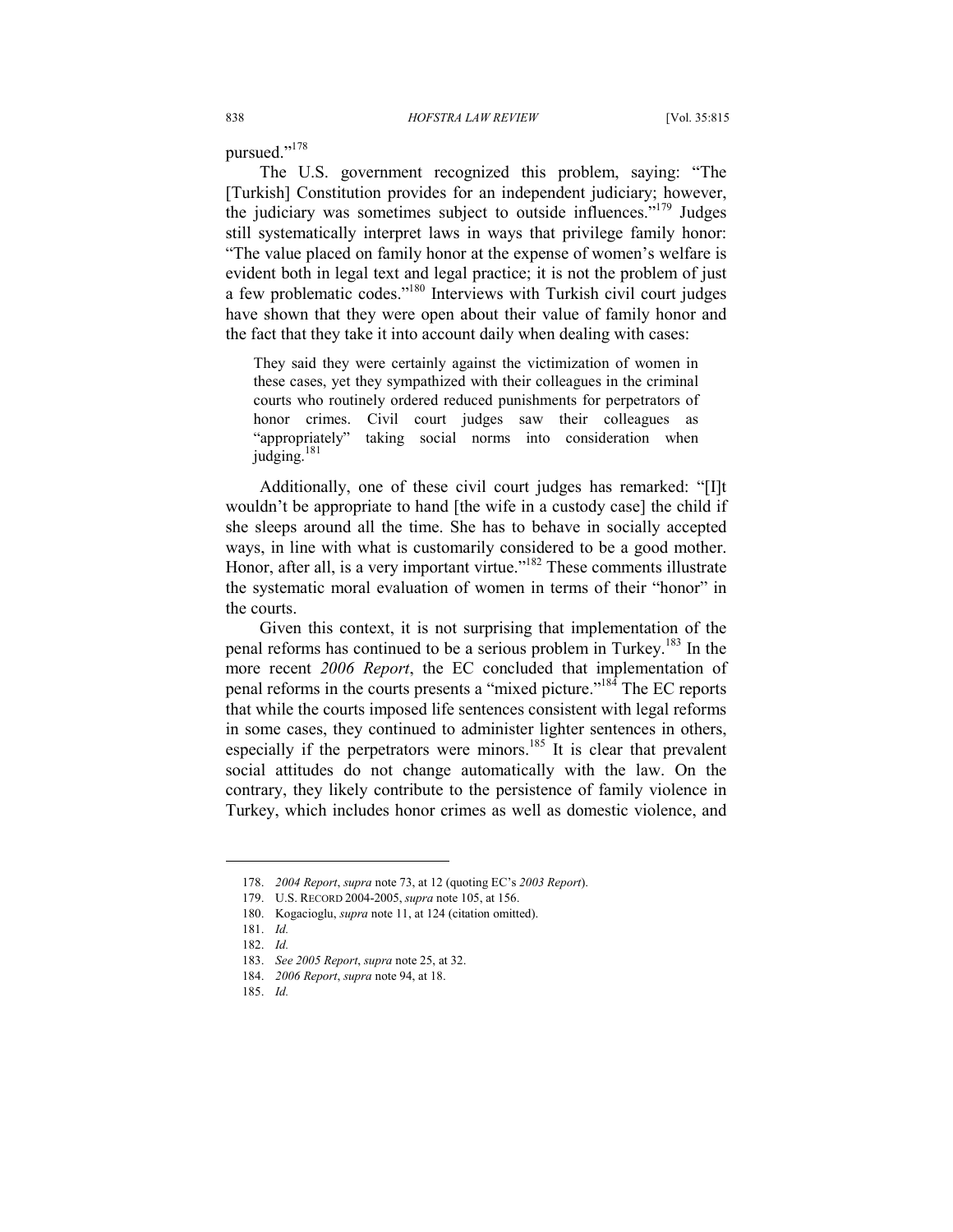forcing young women into marriage.<sup>186</sup> Turkey's lack of statistics as well as a lack of effective protection for victims or potential victims frustrates efforts to directly address this problem.

Low-ranking state officials and the local police have widespread sympathy for the perpetrators of honor crimes.<sup>187</sup> These low-ranking officials also engage in abuse and intimidation of women activists.<sup>188</sup> It is this injustice, combined with the inability and unwillingness of judges at the local level to meet international human rights standards or even to comply with newer Turkish legal reforms, $189$  that perpetuates the fact that one can commit an honor crime with the expectation of light sentencing or none at all. There is also evidence that high-ranking officials have engaged in sexual abuse, rape and even torture of women in their custody,<sup>190</sup> which further perpetuates the persistence of human rights abuses and reinforces the idea that going to the police may not be a safe option for a woman in fear for her life.

Additionally, there are only approximately thirty shelters for victimized women in all of Turkey.<sup>191</sup> If a woman did feel that her life was at risk and sought to take preventive measures, she would not easily be able to seek refuge. The absence of shelters or other non-familial safe spaces is especially problematic in the context of honor killings, where violence is almost exclusively inflicted on the victim by members of her own family. Seeking protective shelter with extended family members is likely impossible. These circumstances severely inhibit preventive efforts and also make it difficult for women to get help after violence occurs. Throughout southeast Turkey, parents have continually chosen to not register girl babies at birth, making it impossible for authorities to locate these women if they fall victim to an honor crime and

<sup>186.</sup> *See id.* (observing that these circumstances are a premiere cause of "suicides committed by women due to the influence of the family").

<sup>187.</sup> *See* Kurdish Media, Ongoing Violence Against Kurdish Women in Turkey: What the EU-Turkey Accession Talks Offer Women, Feb. 4, 2006, http://www.kurdmedia.com /news.asp?id=11281.

<sup>188.</sup> *Id.* 

<sup>189.</sup> *See id.*

<sup>190.</sup> *See, e.g.*, KWAHK, Turkey: The Women Who Have Spoken Out, Mar. 9, 2003, http://www.kwahk.org/articles.asp?id=16. In 1996, Zeynep Avci, a twenty-one year old Kurdish woman, was tortured while detained in Izmir over the course of twenty-five days in violation of the Turkish Penal Code's mandate of fifteen days maximum detention. Her torture included electric shock, rape by an officer of high rank and being forced to sit with an object in her anus, causing anal bleeding. No action was taken against the perpetrators of this torture in Turkey. Furthermore, when Avci's case went to the ECHR, Turkish authorities alluded to previous alleged sexual misconduct to try to detract from her credibility. *Id*.

<sup>191.</sup> *2006 Report*, *supra* note 94, at 18 & n.11. This figure is "tentative." There are only seventeen shelters instituted by the Social Services and Child Protection Institute. *Id.*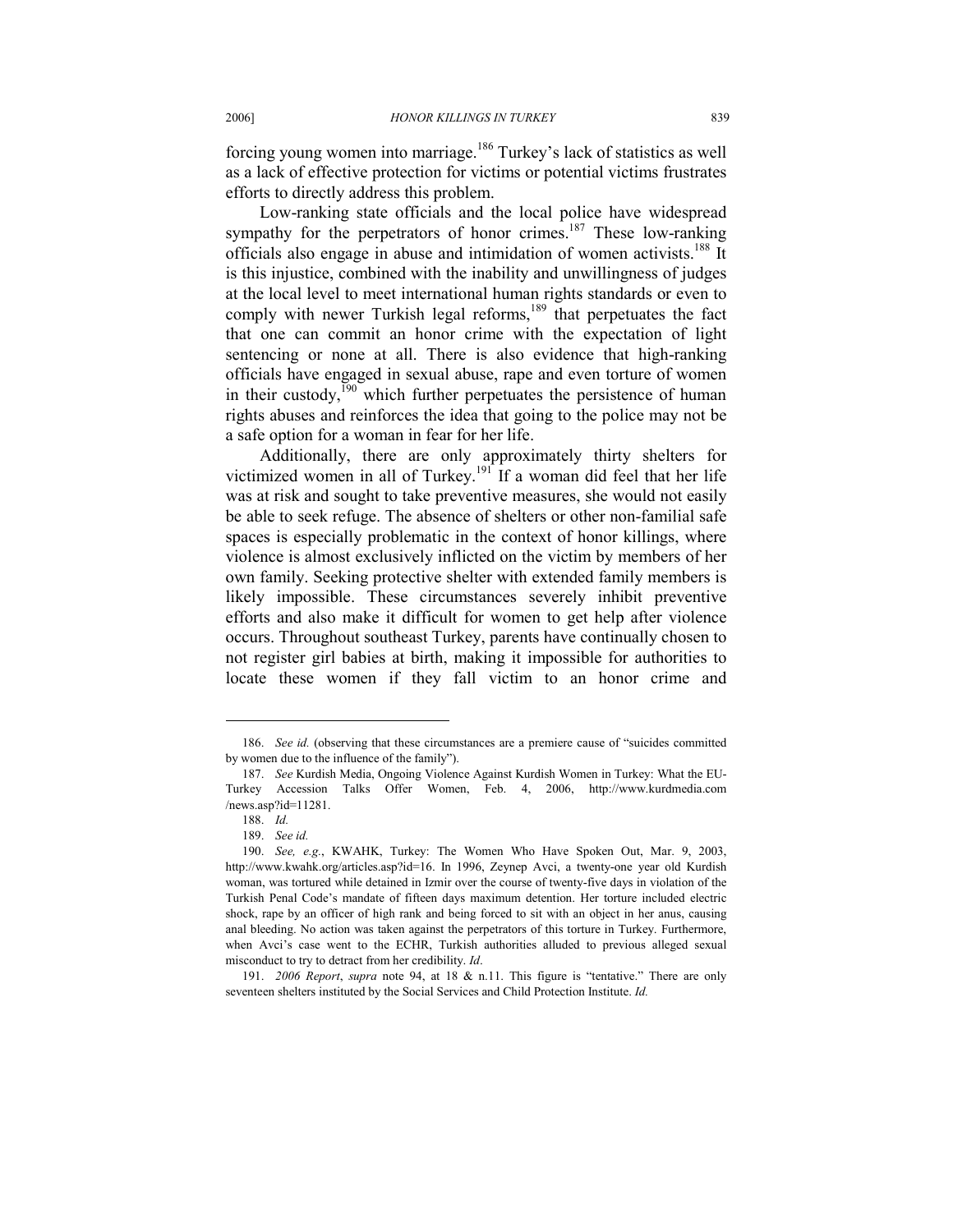disappear.<sup>192</sup>

Another problem is that Turkish women do not necessarily know what rights they possess: "[W]omen are not necessarily informed about their rights even if laws are passed and even if they are, they may be powerless in the face of competing social norms of gender that promote women's inferiority to men."<sup>193</sup> Furthermore, women in Turkey remain largely uneducated and illiterate.<sup>194</sup> The combination of ignorance surrounding the law on the part of the judiciary, local police, state officials and Turkish women themselves; general societal views about women's proper role in Turkish society and the value placed on honor and the lack of effective preventive or protective structures frustrates any implementation of recent legal reforms.

In light of recent penal code changes and a movement to change societal attitudes about honor crimes, the crimes themselves have begun to take a different form—suicide.<sup>195</sup> The preliminary report of the U.N. Special Rapporteur on Violence against Women states that honor crimes are one of the causes of suicides among Turkish women and that these suicides are often ignored by authorities, particularly in southeast Turkey.<sup>196</sup> For example, in Batman, Turkey, a city in the southeast, there have been 102 suicide attempts by women between 2000 and 2006.<sup>197</sup> One woman who attempted suicide, seventeen year old Derya, had a romantic relationship with a boy in school.<sup>198</sup> When her mother found out, she warned Derya that her father was going to kill her. Despite the fact that Derya's own aunt had been killed by her grandfather for allegedly sullying the family's honor, Derya ignored her mother's warning.<sup>199</sup> Then she started to get text messages from her uncles and brothers, sometimes fifteen a day, threatening her life: "'You have blackened our name. . . . Kill yourself and clean our shame or we will kill you first."<sup>200</sup> Derya decided that she had no other option but death, so she unsuccessfully tried to kill herself numerous times: by drowning herself in the Tigris River, hanging herself and cutting her wrists with a knife.<sup>201</sup> Derya revealed: "'My family attacked my personality, and I felt

<sup>192.</sup> *Id.*

 <sup>193.</sup> KARDAM, *supra* note 177, at 30.

<sup>194.</sup> *2006 Report*, *supra* note 94, at 18.

<sup>195.</sup> *Id.*

<sup>196.</sup> *See id.*

 <sup>197.</sup> Dan Bilefsky, *'Virgin Suicides' Save Turks' 'Honor'*, INT'L HERALD TRIB., July 13, 2006, at 1.

<sup>198.</sup> *Id.*

<sup>199.</sup> *Id.*

<sup>200.</sup> *Id.* (quoting her family members' order).

<sup>201.</sup> *Id.*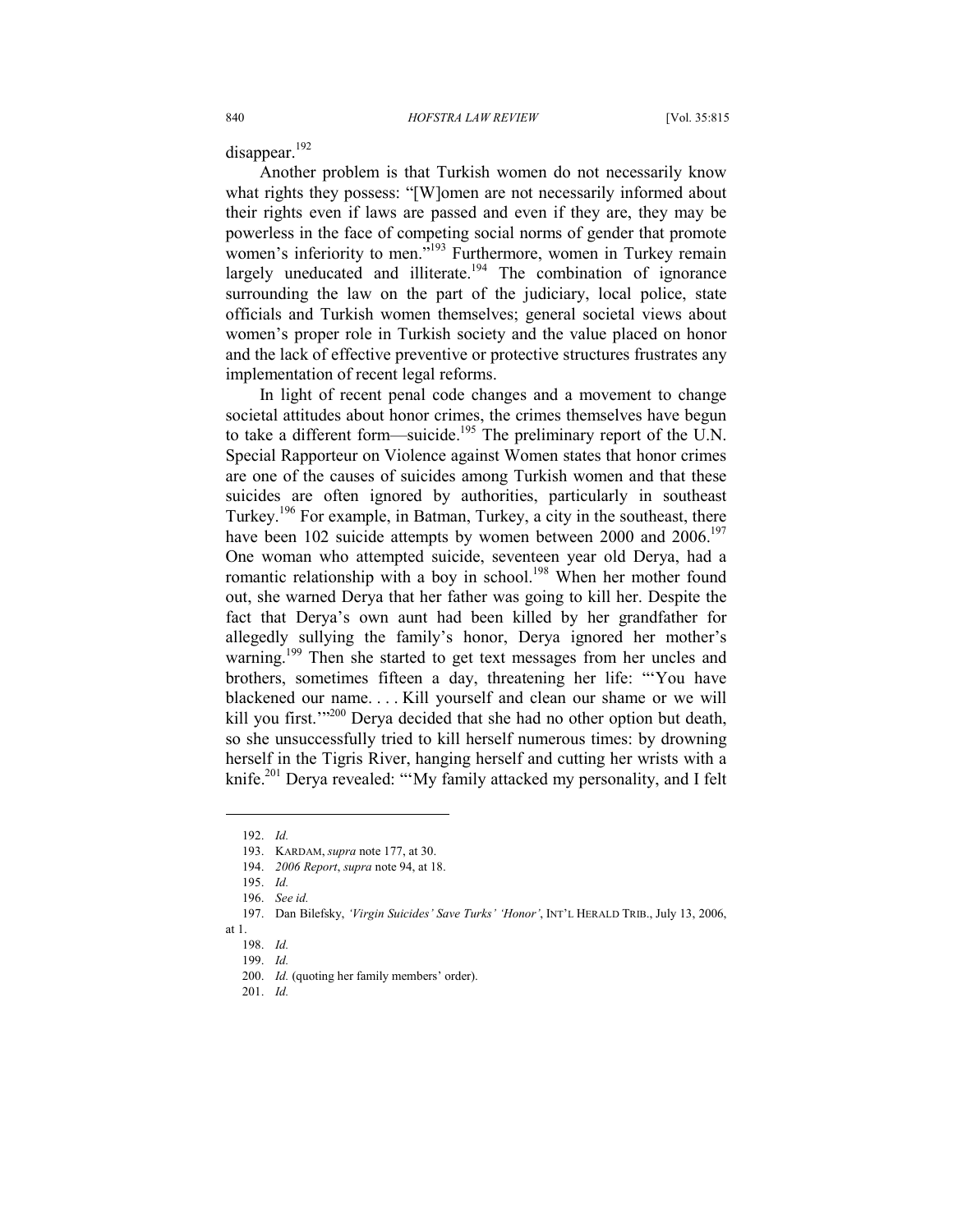I had committed the biggest sin in the world. . . . I felt I had no right to dishonor my family, that I have no right to be alive. So I decided to respect my family's desire and to die.'"<sup>202</sup> Only by fleeing to a women's shelter was Derya able to save her life.<sup>203</sup>

Derya's case is an example of an emerging trend of "honor suicide" in Turkey.<sup>204</sup> In response to the penal code reforms, families have replaced pressure on younger male family members to kill their female family members, with pressure on their female family members to kill themselves. This pressure often consists of locking a girl in a room for an extended period of time with nothing but rat poison, a gun or a rope and telling her that the only salvation from disgrace for her and her family is suicide. Families also continue to kill their female relatives themselves, but disguise the death as suicide.<sup>205</sup> As Derya aptly put it, as long as gender inequality is explicitly and implicitly sanctioned in Turkey, these crimes will continue: "'In my village and in my father's tribe, boys are in the sky while girls are treated as if they are under the earth."<sup>206</sup> Notably, Derya blames family paranoia surrounding their female relatives for the persistence of this problem: "As long as families do not trust their daughters, bad things will continue to happen."207 The tendency to replace "honor killings" with "honor suicide" is a disturbing reaction to reforms that Turkey has enacted in the interest of accession.

# *C. "Tradition"*

TEVYE AND PAPAS *Who, day and night, Must scramble for a living, Feed a wife and children, Say his daily prayers? And who has the right, As master of the house, To have the final word at home?* 

*The Papa, the Papa—Tradition. The Papa, the Papa—Tradition.*

DAUGHTERS

- 205. *Id.*
- 206. *Id.* (quoting Derya).
- 207. *Id.* (quoting Derya).

<sup>202.</sup> *Id.* (quoting Derya).

<sup>203.</sup> *See id.*

<sup>204.</sup> *Id.*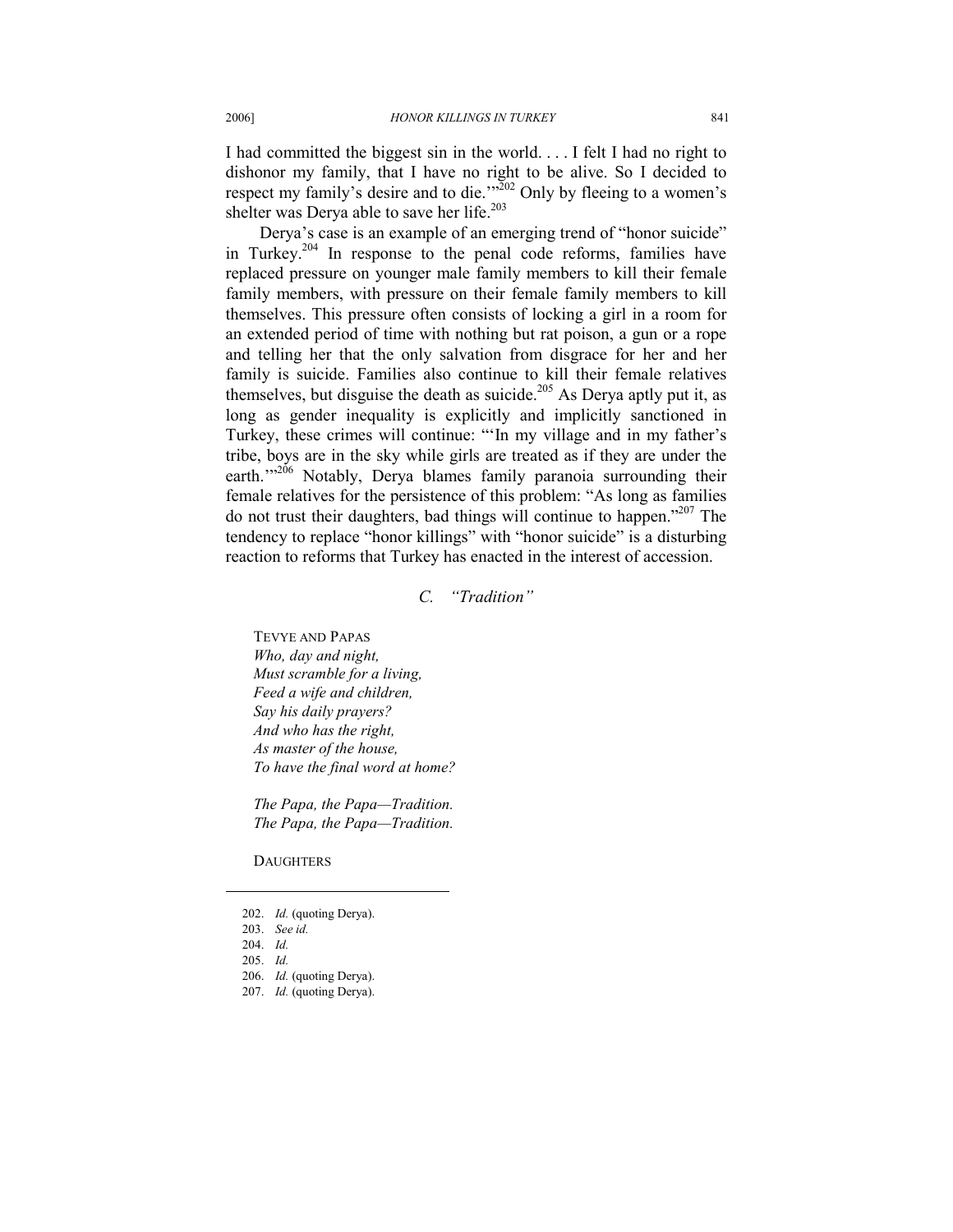*And who does Mama teach To mend and tend and fix, Preparing me to marry Whoever Papa picks?* 

*The daughters, the daughters—Tradition. The daughters, the daughters—Tradition.*<sup>208</sup>

Another factor that frustrates efforts to target honor killings in Turkey is the fact that the West, the international community more broadly and even many Turkish citizens, including Turkish judges attribute honor killings to "tradition."<sup>209</sup> This construction of the problem ignores the complexity of the issue and negates structures of inequality and power that contribute to the prevalence of honor killings. The "tradition effect," the idea that modernization (or increased westernization, for example, accession to the EU) will automatically solve the problem of honor killings, is a dangerous and problematic notion.<sup>210</sup>

The "tradition effect" perpetuates the idea that the existence of honor killings is somehow distinct from the institutions that may perpetuate their existence: "When violence against women is framed as a matter of 'tradition,' a distinction is established between, on the one hand, traditions—which are seen to be native, timeless, and unchanging—and on the other, institutions—which appear as contemporary and timely."<sup>211</sup> This characterization detracts attention from ways that institutions could be changed to attack the problem of honor killings, creates a sense of perpetual, unavoidable victimization of Turkish women and helps to perpetuate the myth that honor killings only occur in less-modern rural areas.

For example, in April 2001, male relatives reportedly shot and killed two sisters (twelve and fourteen years old) and their female cousin (seventeen years old) for allegedly socializing with boys.<sup>212</sup> Ismail Kaya, a relative of the family, was understandably saddened by these events: "They were children; they were very young."<sup>213</sup> However, Kaya accepted the violence as natural or part of tradition: "'This is our tradition. Tradition has to be followed.<sup>51,214</sup> And so, social and political

 <sup>208.</sup> Sheldon Harnick, *Tradition*, *in* JOSEPH STEIN, FIDDLER ON THE ROOF 3-4 (1964).

 <sup>209.</sup> Kogacioglu, *supra* note 11, at 118-20.

<sup>210.</sup> *Id.* at 120-21.

<sup>211.</sup> *Id.* at 120.

 <sup>212.</sup> Moore, *supra* note 1.

<sup>213.</sup> *Id.* (quoting Ismail Kaya).

<sup>214.</sup> *Id.* (quoting Ismail Kaya).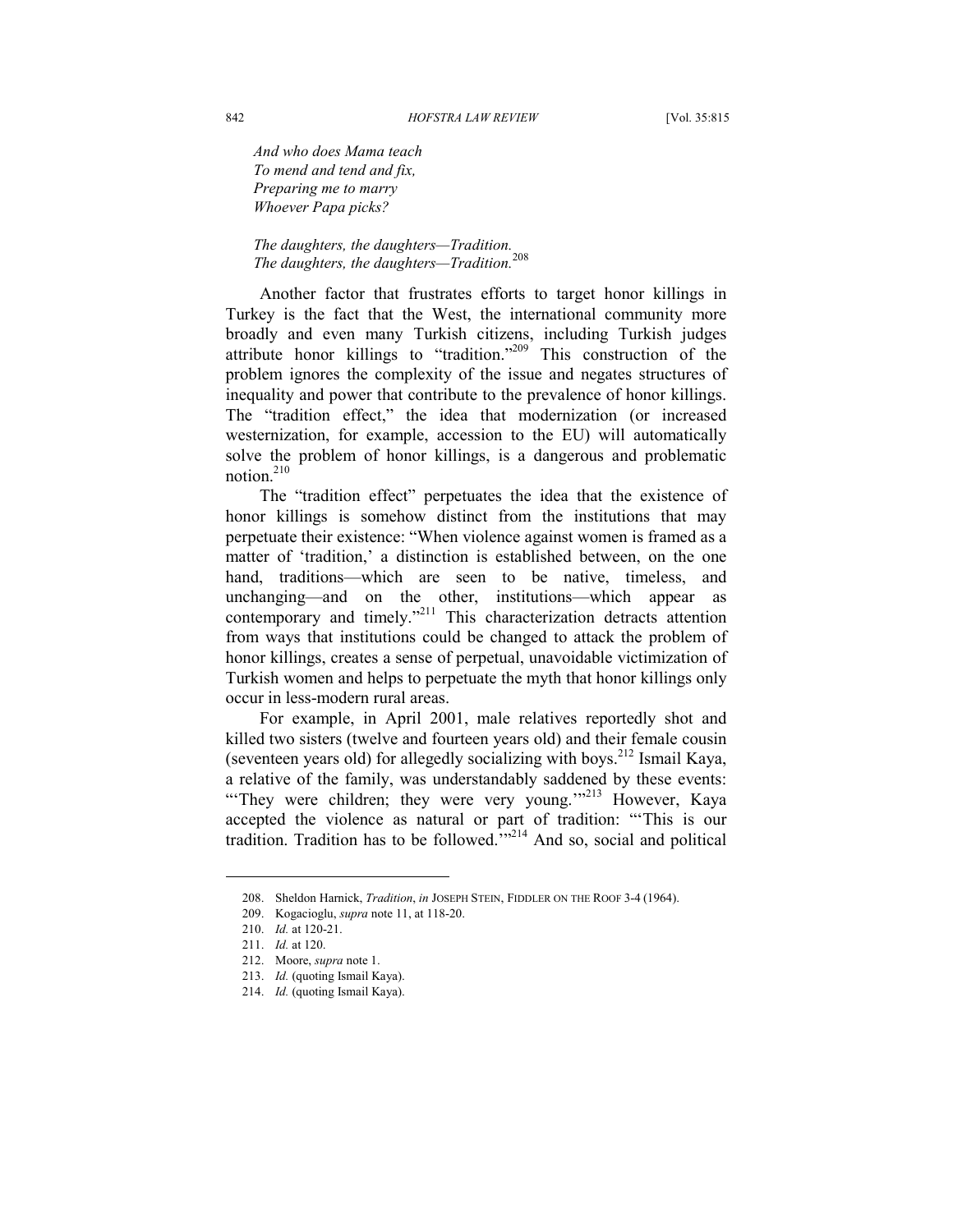institutions are viewed by men and women alike as separate from the inevitable violence: "[O]nce tradition is invoked, the complex picture in which honor crimes come to occur, including the involvement of the institution, is ignored."<sup>215</sup> Modern legal reforms, thus, are viewed as not having any connection to or effect on this "traditional" form of violent social control. Laws change, yet honor crimes continue to occur.

This view is prevalent even in foreign countries with immigrant populations, such as England and Germany.<sup>216</sup> A psychologist who works at a shelter for abused women in Germany stated: "'People come to Germany for the privileges of a free society—education, social security—but they don't always want everything else that comes with it. They don't want girls doing whatever they want or women revolting against patriarchal order. . . . Nationalities and passports may change, but attitudes don't."<sup>217</sup> Even in countries with more established and developed penal law, the notion that honor crimes are intrinsically and almost unavoidably linked to national or ethnic identities or traditions prevails.

The idea that traditional forms of violence against women are beyond the arm of the law is a gendered concept, as illustrated by a comparison to the "tradition" of blood feud.<sup>218</sup> Blood feud is a rivalry between two families where each family kills a male member of the other family. The victims in this "tradition" of violence are always male. There are no legal reductions in Turkish law for blood feud, and in fact, the legal penalty for this crime is increased if the death is found to be the consequence of blood feud. In practice, judges also consistently denounce blood feud. Thus, in law and in practice, Turkish authorities treat this "tradition" of violence against males in the exact opposite way that they have historically viewed honor killings.<sup>219</sup> A "tradition" of violence against males is condemned, whereas a "tradition" of violence against females is viewed as an unchangeable, intrinsic part of Turkish society.<sup>220</sup>

This "tradition effect" is analogous to modern feminist debates about the use of the term "culture." As Bonnie Honig points out: "When men or states claim that 'my culture made me do it,' they are claiming a kind of privacy or privilege that must surely be resisted for the sake of

 <sup>215.</sup> Kogacioglu, *supra* note 11, at 121.

<sup>216.</sup> *See* Christine Spolar, *For Family Honor, She Had to Die*, CHI. TRIB., Nov. 17, 2005, at C1 (reporting on incidents of honor killings by Turkish families living in Berlin, Germany and West London, England).

<sup>217.</sup> *Id.* (quoting Corinna Ter-Nedden).

 <sup>218.</sup> Koglacioglu, *supra* note 11, at 125.

<sup>219.</sup> *Id.*

<sup>220.</sup> *See id.*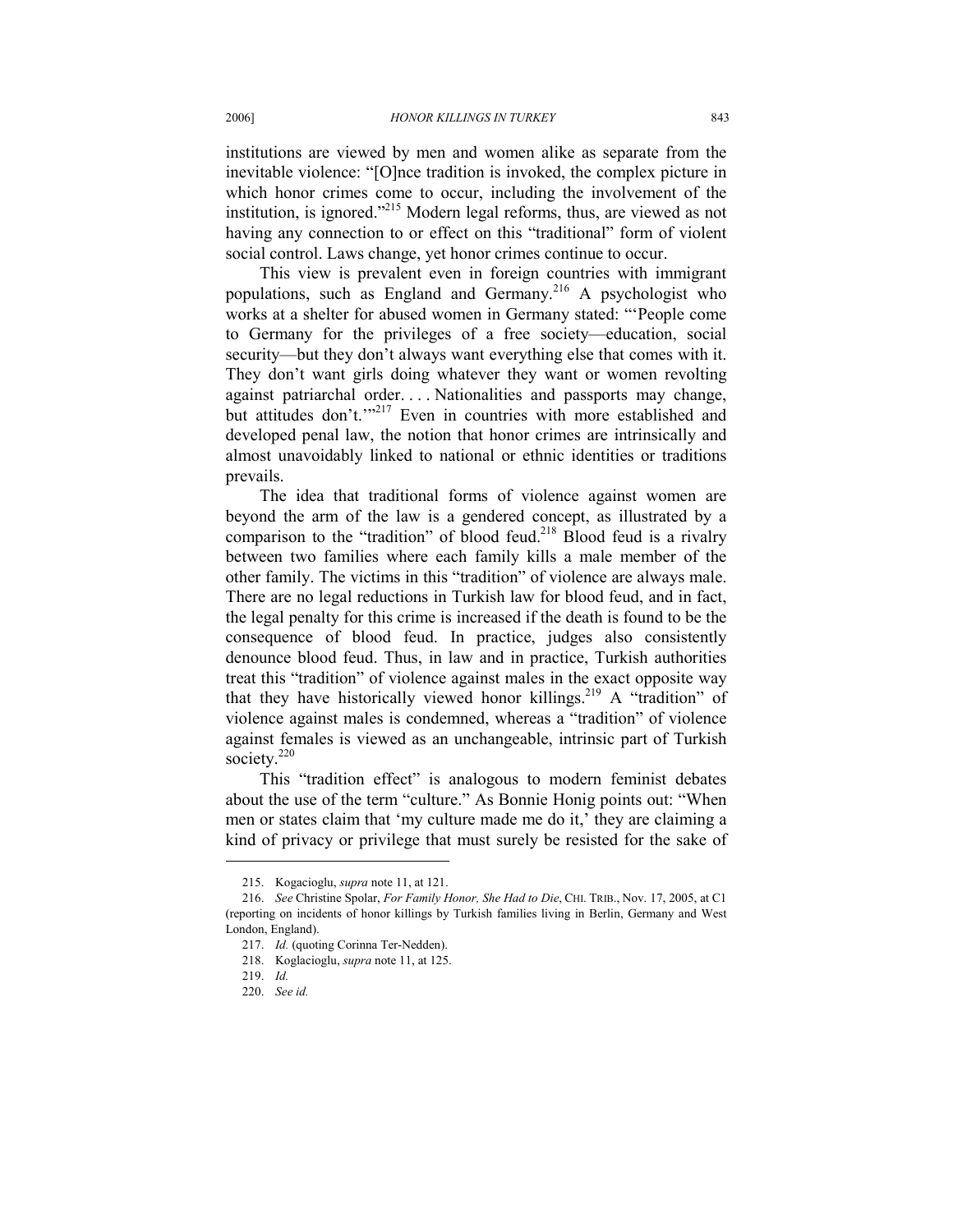both human rights and 'culture': neither is well served by it."<sup>221</sup> Not only is it harmful for perpetrators to use this excuse in attempting to avoid serving adequate time in prison, but it is also harmful when people both inside and outside the culture use this explanation for the phenomenon of honor crimes.

Attributing honor crimes to "tradition" or "culture" leads to the conclusion that the problem is too pervasive to effectively target within the culture itself and also allows outsiders to dismiss the problem as a foreign phenomenon. Blaming honor crimes on "tradition" also leads to offensive ethnic and racial stereotyping. For western feminists, attributing this form of violence to a culture's "tradition" enables us to detach ourselves from it, evoking the idea that such violence is a part of someone else's less civilized or less developed culture. As the familiar (to most Americans) lyrics of *Fiddler on the Roof* illustrate, the idea of "tradition" as a justification for upholding gender norms that privilege men over women is really prevalent across cultures, and not solely located in a non-Western context like Turkey.

As previously discussed, American legal history has similarly recognized the idea of male "honor" as directly tied to a female family member's virtue.<sup>222</sup> American law continues to allow a mitigation defense of extreme emotional disturbance or "provocation" that is used, in some cases, as a justification or mitigating explanation for male-onfemale violence.<sup>223</sup> Furthermore, Americans have a long history of ignoring domestic violence or dismissing it as a family matter, making it seem inappropriate for public law to interfere.<sup>224</sup> Acknowledging the "tradition" of tolerating male-on-female violence in our own American culture renders the ascription of honor crimes to a foreign culture's "tradition" suspect.

The fact of the matter is that male violence exists everywhere and cannot and should not be explained away by the perpetrator's ethnic or religious affiliation. This argument has gained much validity in feminist camps that seek to make women's rights human rights,<sup>225</sup> and could

 <sup>221.</sup> Bonnie Honig, *"My Culture Made Me Do It"*, *in* SUSAN MOLLER OKIN, IS MULTICULTURALISM BAD FOR WOMEN? 35, 36 (Joshua Cohen, Matthew Howard & Martha C. Nussbaum eds., 1999).

<sup>222.</sup> *See* KAPLAN, WEISBERG & BINDER, *supra* note 114, at 335-36.

<sup>223.</sup> *See, e.g.*, People v. Berry, 556 P.2d 777 (Cal. 1976).

 <sup>224.</sup> For example, the English common law "rule of thumb," adopted by the American colonies, legally sanctioned domestic violence. *See, e.g.*, VICTOR RIVAS RIVERS, A PRIVATE FAMILY MATTER: A MEMOIR (2005) (recounting the story of the author's abusive father, the inadequacy of legal remedies and his eventual kidnapping by his own father).

<sup>225.</sup> *See generally* Dorothy Q. Thomas & Michele E. Beasley, *Domestic Violence as a Human Rights Issue*, 15 HUM. RTS. Q. 36 (1993) (arguing that in order for domestic violence to be a human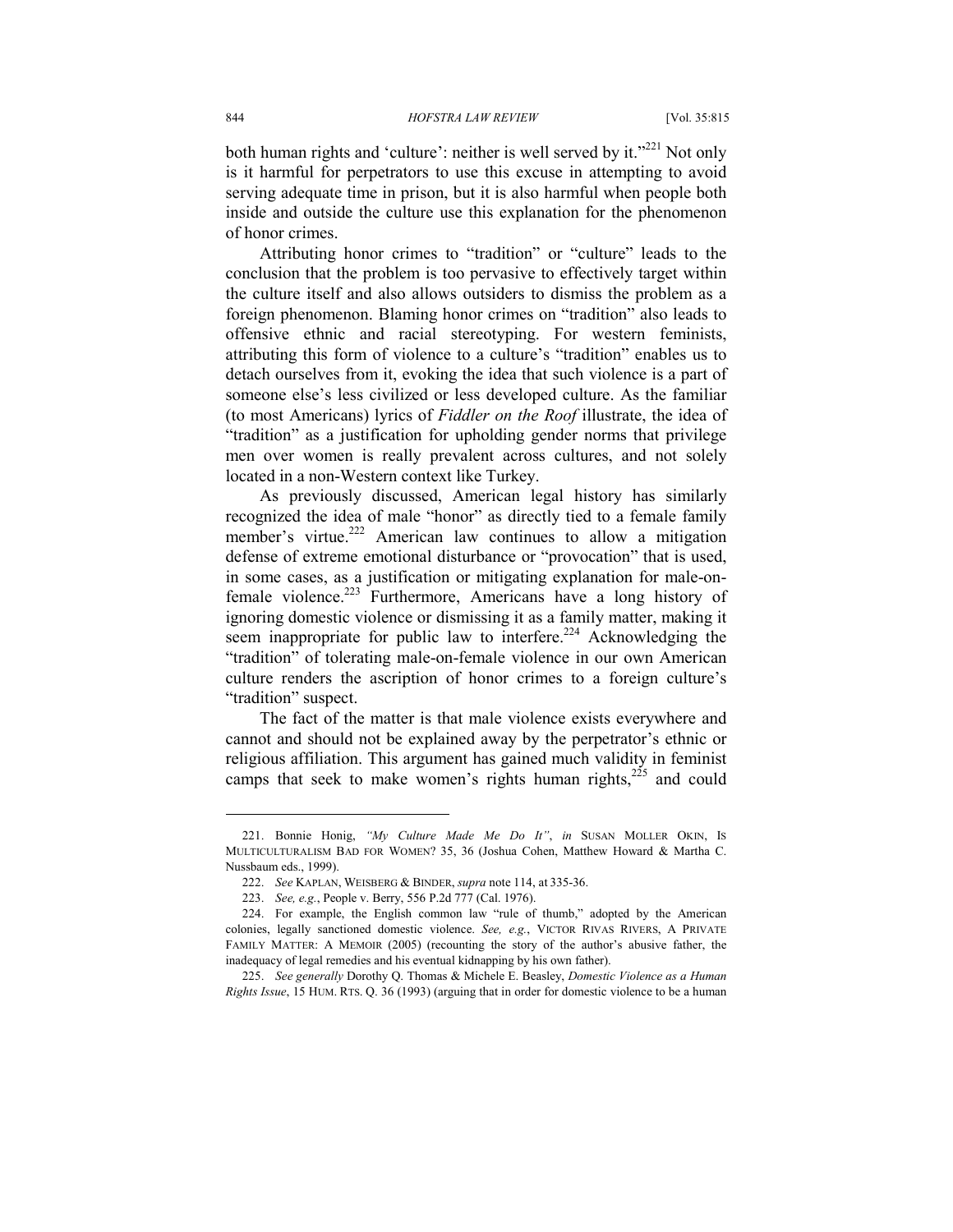prove useful in this context. Attributing basic human rights violations, such as the murder of women for the sake of "honor," to "tradition" or "culture" serves to validate or justify practices that would otherwise be condemned as unacceptable.<sup>226</sup> Furthermore, it reinforces the complex social structures, institutions and practices that perpetuate the human rights violations. Rather than focusing on courthouse practice or the unavailability of safe spaces for women who feel that they are in danger of becoming victims of an honor crime, blaming honor crimes on "tradition" leads those both inside and outside the "culture" to, albeit perhaps unintentionally, allow the practice to continue.<sup>227</sup> Viewing women's rights as human rights may allow attention to be refocused on reforming the institutions that tacitly allow the practice to continue.

## *D. The EU's Gender Mainstreaming Approach to Gender Equality*

The EU's own framework for analyzing gendered issues may also contribute to the persistence of honor killings despite all of the attempts at reform. The EU's gender mainstreaming approach does not lend itself to in-depth analysis of the honor killing problem, which is seen as only affecting women, not both genders.<sup>228</sup> In her article on gender mainstreaming in the United Nations, Hilary Charlesworth describes the process of gender mainstreaming as a strategy that seeks to prevent issues of gender inequality from being addressed in separate women's institutions, instead to be addressed in the "mainstream" or "central, normal" institutions.<sup>229</sup> Charlesworth argues that this approach "detracts attention from the ways that sexed and gendered inequalities are woven into the international system" and effectively makes it harder to identify and target problems of gender inequality.<sup>230</sup> Perhaps this approach helps to account for the EU's focus on general human rights and gender equality, rather than the specific problem of honor killings, a violent

rights issue, states must apply domestic criminal law in a nondiscriminatory, systematic manner).

<sup>226.</sup> *See generally* UMA NARAYAN, DISLOCATING CULTURES: IDENTITIES, TRADITIONS, AND THIRD-WORLD FEMINISM 83-157 (1997) (examining misconceptions in the ways that Westerners understand Indian bride-burning and comparing this practice of "death by culture" to domestic violence in the United States); Leti Volpp, Essay, *Blaming Culture for Bad Behavior*, 12 YALE. J.L. & HUMAN. 89 (2000) (explaining that Americans tend to attribute inhumane practices to "culture" when they occur in non-white, non-Western contexts, and examining this concept in the context of forced child marriages).

 <sup>227.</sup> Kogacioglu, *supra* note 11, at 121 ("With the utterance of tradition, questions of violence against women and of the violation of their most basic rights fade away without being seriously addressed.").

<sup>228.</sup> *Id.* at 136-37.

 <sup>229.</sup> Hilary Charlesworth, *Not Waving But Drowning: Gender Mainstreaming and Human Rights in the United Nations*, 18 HARV. HUM. RTS. J. 1, 1 (2005).

<sup>230.</sup> *Id.* at 2.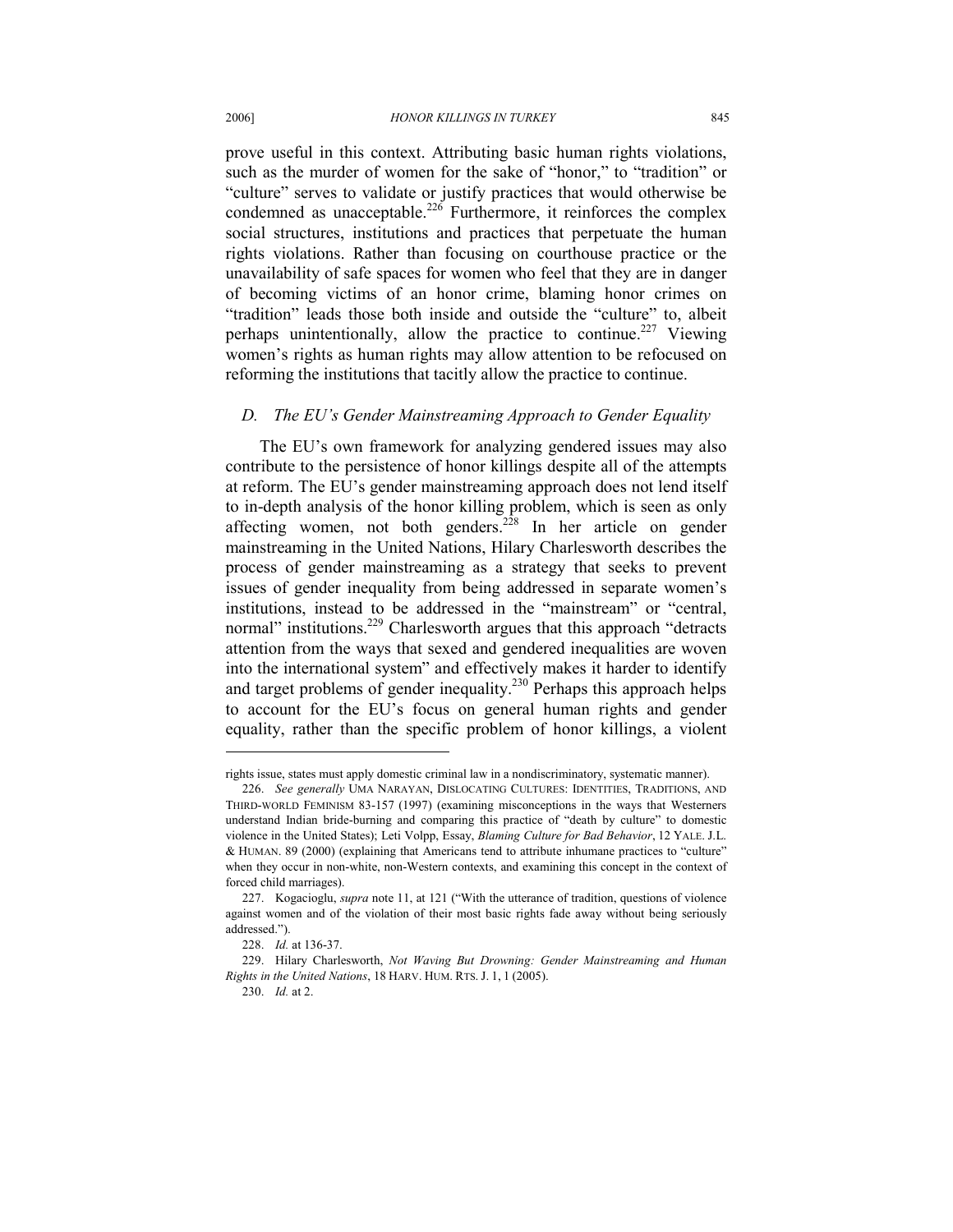crime that is only committed against women.

While the goals of the gender-mainstreaming approach are valid to prevent women's issues from falling to the wayside or being swept up under the umbrella of a larger problem and then ignored<sup>231</sup>—this approach arguably does not work well in the Turkish context where honor killings are viewed as an issue that only affects women.<sup>232</sup> In Turkey, institutional resources and mechanisms designed to prevent violence against women are either insufficient or do not exist. Thus, basic institutional changes, such as increasing the availability of safe spaces for victims in the form of shelters or hotlines, educating the judiciary on violence against women or training local law enforcement in how to respond to or prevent family violence could significantly combat the problem.<sup>233</sup> The issue of honor killings, thus, directly conflicts with the EU's current approach: "[T]he issue of honor crimes as it currently stands lands squarely in the arena of specific projects targeting women, which lie in the opposite direction of gender mainstreaming."<sup>234</sup>

Reframing honor killings as an issue that affects both men and women would allow it to be incorporated into the array of issues addressed by EU gender mainstreaming. However, it may result in the difficulties that Charlesworth has identified. While it is necessary to recognize that Turkish women's rights are human rights, that is, that every Turkish woman is guaranteed fundamental freedoms under the law, the method that would most effectively enable Turkish women to exercise these freedoms may involve women-specific initiatives, rather than a gender-mainstreaming approach. EU methodology creates a loselose situation for victims of honor killings. If the issue of honor killings is reframed as an issue that affects both men and women alike and society as a whole, which I argue, it certainly does, the EU's gender mainstreaming approach may apply. However, re-conceptualizing the problem in this way may not allow for the kinds of gender-targeted reforms that are necessary to really make a difference.

## VI. A WORKABLE SOLUTION AND U.S. INTERESTS

#### *A. What the EU Should Do*

Perhaps the solution to the problem identified above is for the EU

 <sup>231.</sup> Kogacioglu, *supra* note 11, at 136.

<sup>232.</sup> *Id.* at 137.

<sup>233.</sup> *See id.*

<sup>234.</sup> *Id.*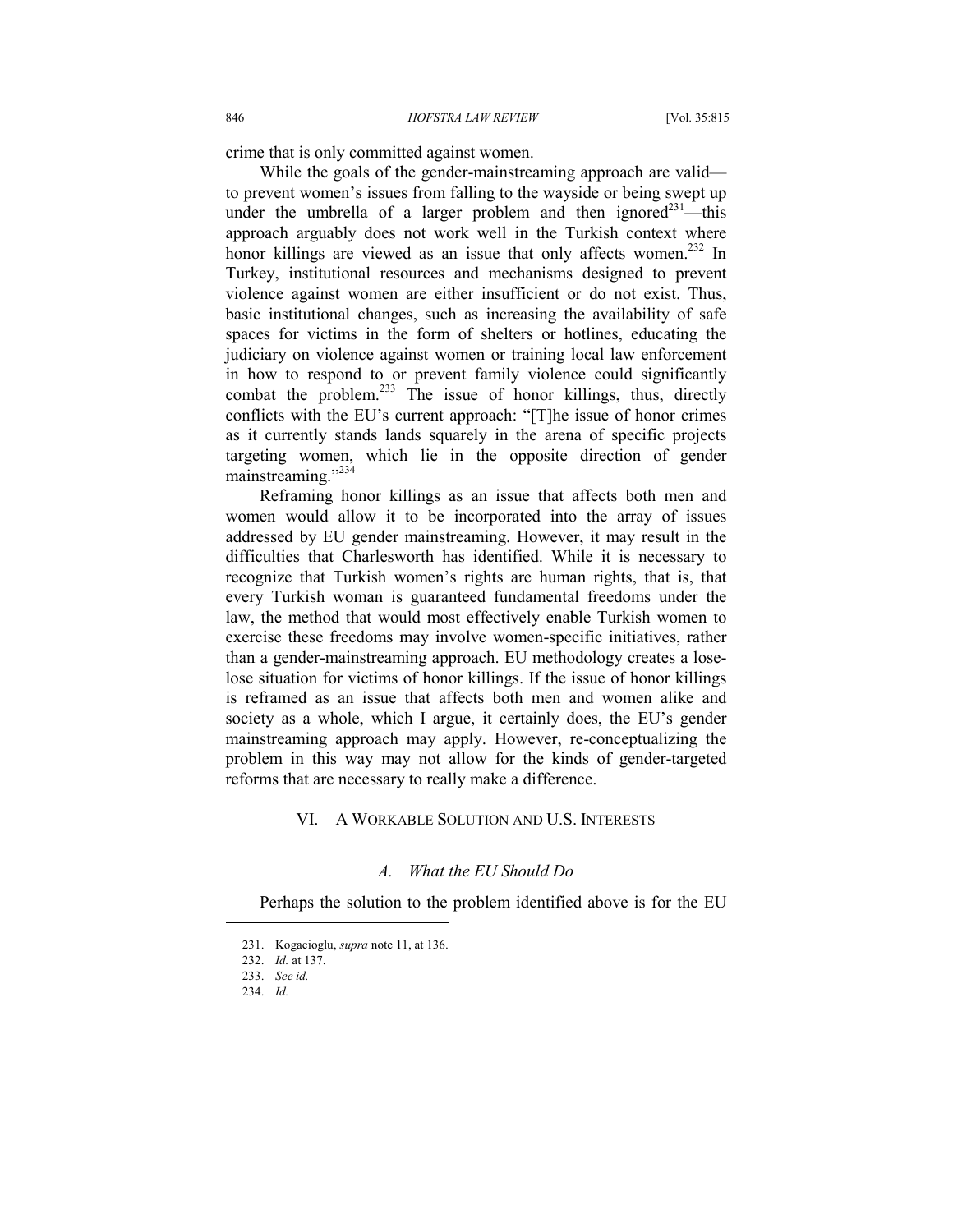to fund pre-existing grassroots efforts targeting honor killings in Turkey, rather than forming new EU-run organizations that risk being viewed as foreign, rejected and thus, rendered ineffective. This may avoid the tensions between EU methodology and realistic necessity. Turkish women are arguably in a better position than western bureaucrats to judge what will work in their country and have already advanced suggestions for ways that Europeans can help them in their fight against honor killings. $235$ 

In fact, Turkey has already begun to see the birth of a national campaign targeting honor killings, specifically, and violence against women, more generally.<sup>236</sup> The nationwide awareness-raising campaign is a result of a governmental and non-governmental joint effort with grant financing from the British Foreign and Commonwealth Office.<sup>237</sup> The campaign consists primarily of television awareness advertisements starring prominent Turkish personalities, billboards and flyers.<sup>238</sup> As of November 2006, "most" newspapers and television stations publicize advertisements that are part of the "Stop Domestic Violence" campaign. $^{239}$ 

Unfortunately, as previously discussed, help for victims remains limited. Estella Schmid, active in the Peace in Kurdistan campaign, has said that the changes in Turkey have thus far "largely only been of a cosmetic nature."<sup>240</sup> Deputy director of the Diyarbakir Human Rights Association,<sup>241</sup> Reyhan Yalcindag, has pointed out: "Even if [women] had the courage to file an official complaint, they still must go back to the home where they are targets, and live among the very people they have made charges against."<sup>242</sup> Thus, without a safe space to shelter potential victims, the ability to file an official complaint is rendered less significant and doing so may even exacerbate violence once a woman returns home. These are problems that could be more effectively addressed by those familiar with them if more funds were available.

In furtherance of the national awareness campaign, other Turkish

<sup>235.</sup> *See, e.g.*, Kurdish Media, *supra* note 187 (discussing the events of a "public meeting hosted by Lynne Featherstone [a member of the British Parliament] that took place in the House of Commons" on Jan. 30, 2006).

 <sup>236.</sup> *See* Arsu, *supra* note 147.

<sup>237.</sup> *Id*.

<sup>238.</sup> *Id*.

<sup>239.</sup> *See 2006 Report*, *supra* note 94, at 18.

 <sup>240.</sup> Kurdish Media, *supra* note 187.

 <sup>241.</sup> Diyarbakir is the largest city in southeast Turkey; as of May 2005, there were no shelters there. Arsu, *supra* note 147.

 <sup>242.</sup> *Id.* (quoting Reyhan Yalcindag).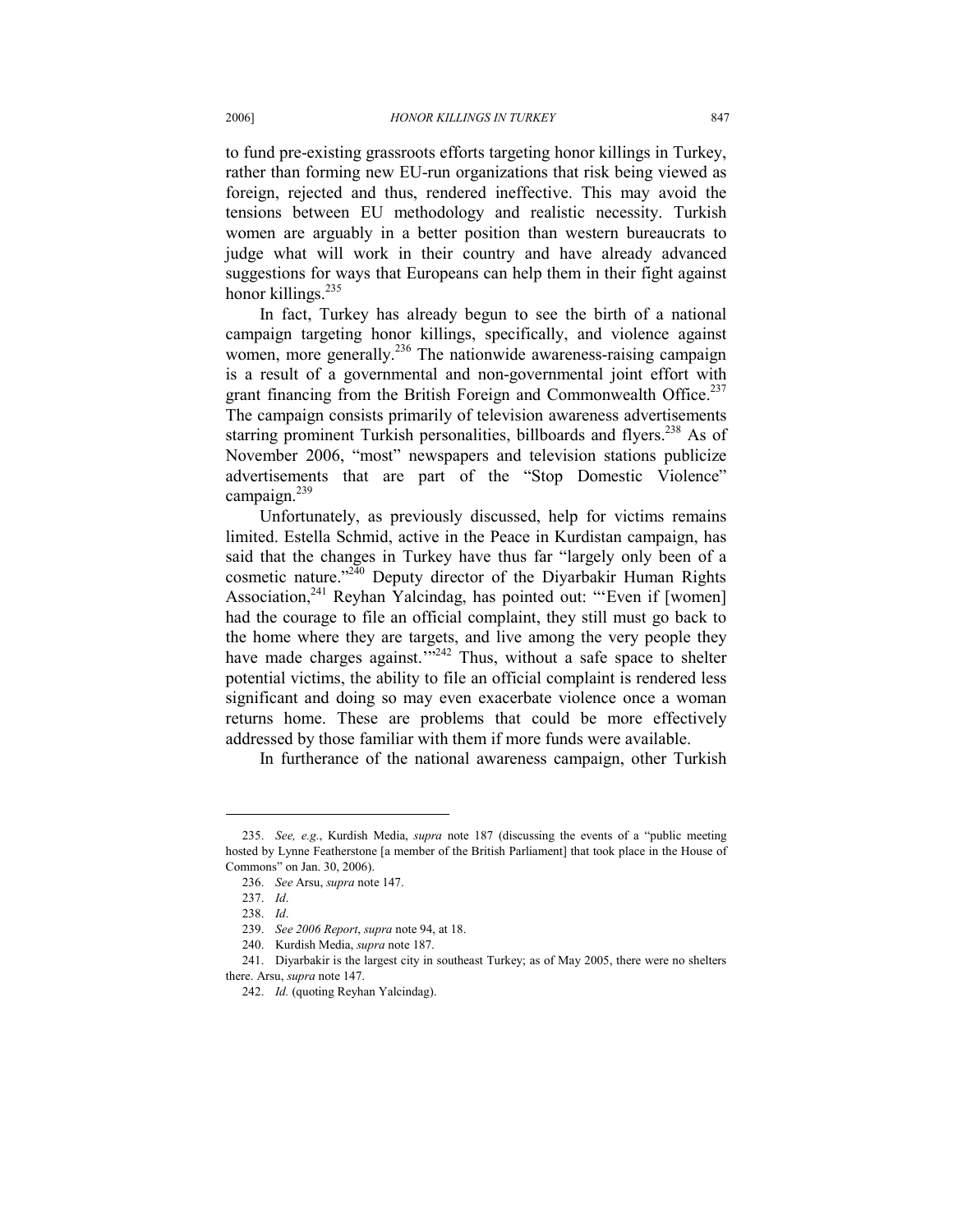initiatives have been undertaken.<sup>243</sup> In November 2004, the Law Establishing the Directorate General for the Status and Problems of Women was enacted.<sup>244</sup> The Directorate is charged with coordinating efforts to attack the problem of honor crimes.<sup>245</sup> In August 2005, "a regulation was issued on the establishment of an Advisory Board on the Status of Women," which includes "representatives from all Turkish ministries as well as individuals from relevant academic institutions and NGOs."<sup>246</sup> This group was set up to advise on the execution of state policies regarding the status of women and to regulate the Directorate General.<sup>247</sup> Other groups were established, including a Parliamentary Committee on Women's Rights and Gender Equality and a Committee on Violence against Women and Children.<sup>248</sup> The Committee on Violence against Women and Children's purpose is to study the causes of honor killings and develop ways to prevent them.<sup>249</sup> While these efforts are commendable, as of 2006, the Directorate remained understaffed and the Advisory Board on the Status of Women had not met once during the  $2006$  reporting period.<sup>250</sup> As the European Parliament has resolved, "a clear mandate and sufficient funding and staff" are necessary to effectively launch Turkey's nationwide campaign.<sup>251</sup> Time shall tell how effective these bureaucracies will be.

One thing the EU can and should do is to ensure that programs currently receiving or that will in the future receive EU funding are adequately respecting women's rights. The EU should also ensure that those in charge of developing and implementing strategies for change are extensively familiar with the real concerns and actual living conditions of Turkish women from varying geographic, socioeconomic and cultural backgrounds. Ideally, Turkish women will play an integral role in each part of this process, which will avoid a situation where a Western, foreign power is dictating what life is like and controlling the actions of citizens of another country. This will help prevent resistance to foreign-funded efforts.

Primarily, those working for the EU-funded initiatives should be talking to Turkish women to identify problems and come to solutions that may actually work. Women all over the world are already meeting

<sup>243.</sup> *See, e.g.*, *2005 Report*, *supra* note 25, at 32.

<sup>244.</sup> *Id.*

<sup>245.</sup> *See 2006 Report*, *supra* note 94, at 18.

<sup>246.</sup> *2005 Report*, *supra* note 25, at 32.

<sup>247.</sup> *Id.*

<sup>248.</sup> *Id.*

<sup>249.</sup> *Id.*

<sup>250.</sup> *2006 Report*, *supra* note 94, at 19.

<sup>251.</sup> EUROPEAN PARLIAMENT, *supra* note 176, at 6.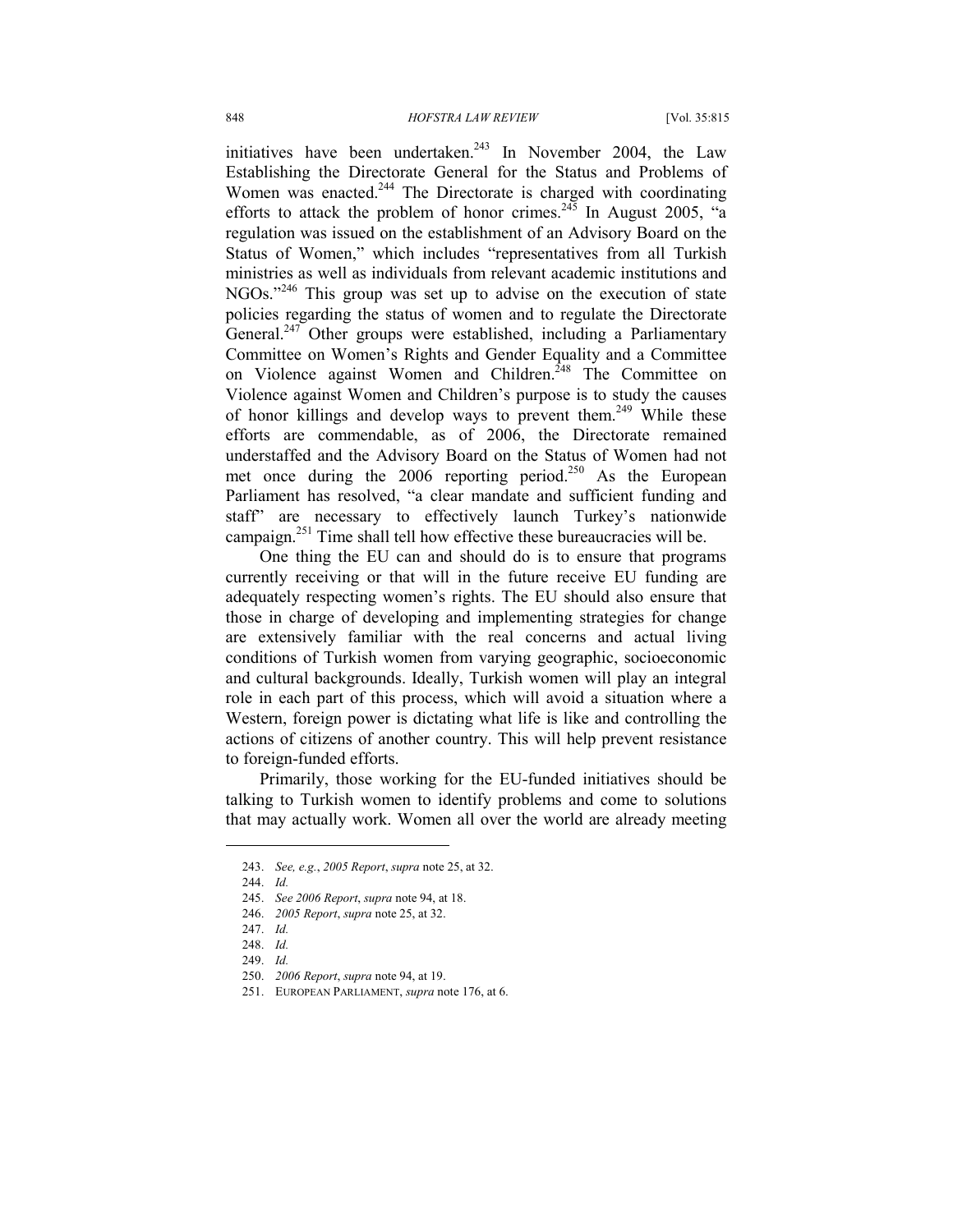to discuss this problem and what to do about it.<sup>252</sup> EU-funded initiatives could provide a forum for their ideas to be heard. Basic socioeconomic programs would also be a crucial part of this process. As Abdulkerim Adem, mayor of Yalim, stated: "'People here are unaware of their rights. Poverty has left them prisoners of the feudal way of life.<sup> $2253$ </sup> For many in more rural areas, disobeying tribal law is not a realistic option. Selahattin Demirtas, from the Diyarbakir Human Rights Association identified this problem: "'What father wants to kill his daughter? It is impossible for many to defy the tribe. Its power can crush the love a parent feels for his child.'"<sup>254</sup> Education and awareness-raising measures in areas dominated by tribal clans may more effectively address this phenomenon. An influx of trained, local law enforcement authorities would also help, especially when combined with programs that develop strategies to empower Turkish women.<sup>255</sup>

Talking about the problem, something that the discussion surrounding Turkey's accession to the EU has precipitated, is a first step towards finding ways to attack it.<sup>256</sup> Improving shelters and community services for women who fear that they may become victims of honor killings is a crucial part of the process as well. A focus on both prevention and protection is necessary in this type of context, where change is not quick. Europeans should be encouraged to visit Turkey to see for themselves what is taking place and talk to Turkish women about what to do about it.<sup>257</sup> Speakers have also identified the value of and necessity for collecting evidence and statistics about honor crimes, in order to show Turkish authorities and the world just how extensive the problem is.<sup>258</sup> Additionally, it is clear that in-depth training is needed on the local level to combat both ignorance of the law and bias or prejudice against the victims. The police, low-ranking state officials and judges play a crucial role in implementing any platform for change and should be a focus of EU-funded efforts.<sup>259</sup>

<sup>252.</sup> *See, e.g.*, Kurdish Media, *supra* note 187.

 <sup>253.</sup> Ayla Jean Yackley, *Honour Killings Tarnish Turkey's Rights Drive*, REUTERS, Apr. 26, 2004, *available at* http://kwahk.org/articles.asp?id=46 (quoting Abdulkerim Adem).

<sup>254.</sup> *Id.*

 <sup>255.</sup> For a discussion of different strategies for the empowerment of Turkish women, see Filiz Kardam & Nüket Kardam, *Empowerment Through Training*, *in* KARDAM, *supra* note 177, at 82, 82- 107.

 <sup>256.</sup> Yackley, *supra* note 253.

 <sup>257.</sup> Kurdish Media, *supra* note 187.

<sup>258.</sup> *Id.*

<sup>259.</sup> *Id.*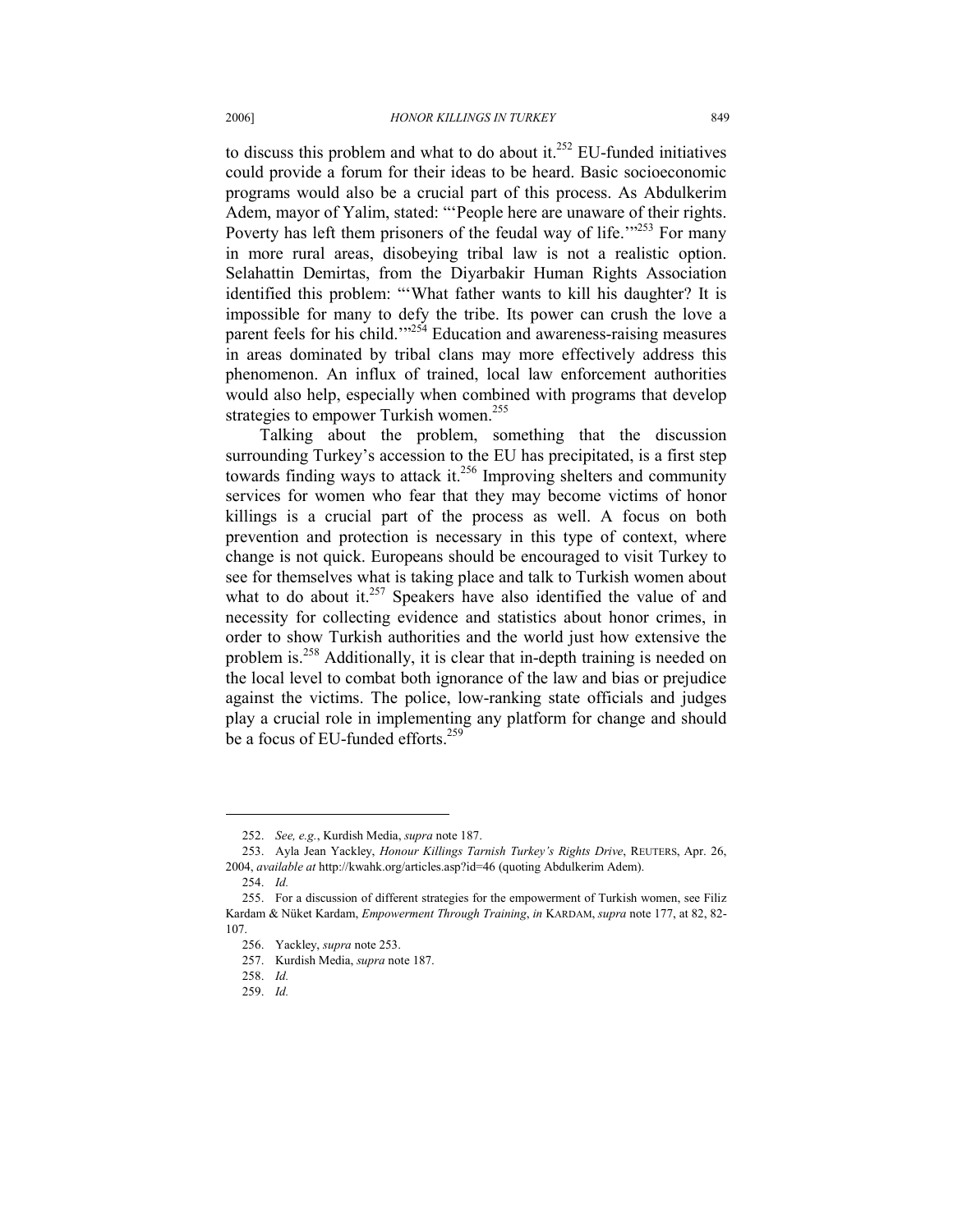*B. Turkey as a Model for Iraq: What the United States Can Gain* 

*"Human rights are defined by a constitution; they're defended by an impartial rule of law; they're secured in a pluralistic society. The advance of women's rights and the advance of liberty are ultimately inseparable."*<sup>260</sup>

Since the very early stages of the Iraqi project, President Bush has insisted that the position of Iraqi women and women's rights, generally, are an important part of the development of Iraqi democracy.<sup>261</sup> The Bush Administration has continued to adamantly assert that things have improved for Iraqi women since the U.S.-U.K.-led invasion.<sup>262</sup> For example, recall the moving photos of Iraqi women holding up inkstained fingers to show that they voted in the recent elections, symbolizing the interconnectedness of democracy and women's rights and widely circulated throughout the nation's press. The Bush Administration has, furthermore, consistently maintained that it and the American plan for Iraq stand in direct opposition to the "terrorists" who oppress women and upon whom Bush has waged war. $263$ 

These bold statements and the claim that women's rights in Iraq have improved dramatically seem to be at odds with reports from human rights organizations and women's groups who claim that conditions for Iraqi women actually have worsened in concrete ways since the fall of Saddam and the U.S.-U.K.-led occupation.<sup>264</sup> Just as the EC and prominent Turkish authorities hope that Turkey will provide a model of a truly modern Arab state, so too, the Bush Administration wants Iraq to serve as a model of democracy and women's rights for the rest of the Arab world. With such closely related goals in mind, the fact that Turkey

 <sup>260.</sup> U.S. Department of State, United States Supports Women's Empowerment in Iraq: Fact Sheet, Aug. 15, 2005, http://usinfo.state.gov/mena/Archive/2005/Aug/15-797327.html [hereinafter State Department Fact Sheet] (quoting George W. Bush, Remarks at Conference: Efforts to Globally Promote Women's Human Rights (Mar. 12, 2004)).

<sup>261.</sup> *See, e.g.*, RESULTS IN IRAQ: 100 DAYS TOWARD SECURITY AND FREEDOM 21-22 (2003), *available at* http://www.whitehouse.gov/infocus/iraq/100days/100days.pdf (discussing steps taken by the United States to involve Iraqi women in the new government).

<sup>262.</sup> *See, e.g.*, State Department Fact Sheet, *supra* note 260.

<sup>263.</sup> *See, e.g.*, George W. Bush, Address of the President to the Nation (Dec. 18, 2005), *available at* http://usinfo.state.gov/mena/Archive/2005/Dec/19-15664.html (urging that the fight is one against "a global terrorist movement that exploits Islam in the service of radical political aims a vision in which books are burned, women are oppressed, and all dissent is crushed").

<sup>264.</sup> *See, e.g.*, AMNESTY, IRAQ, *supra* note 22, at 1 (explaining that killings, abduction and rape have increased since the U.S.-led invasion); *see also* HUMAN RIGHTS WATCH, CLIMATE OF FEAR: SEXUAL VIOLENCE AND ABDUCTION OF WOMEN AND GIRLS IN BAGHDAD 1 (2003) [hereinafter CLIMATE OF FEAR] (explaining that sexual violence and abduction of women have increased in Baghdad because of a complete lack of public security following the U.S.-led invasion).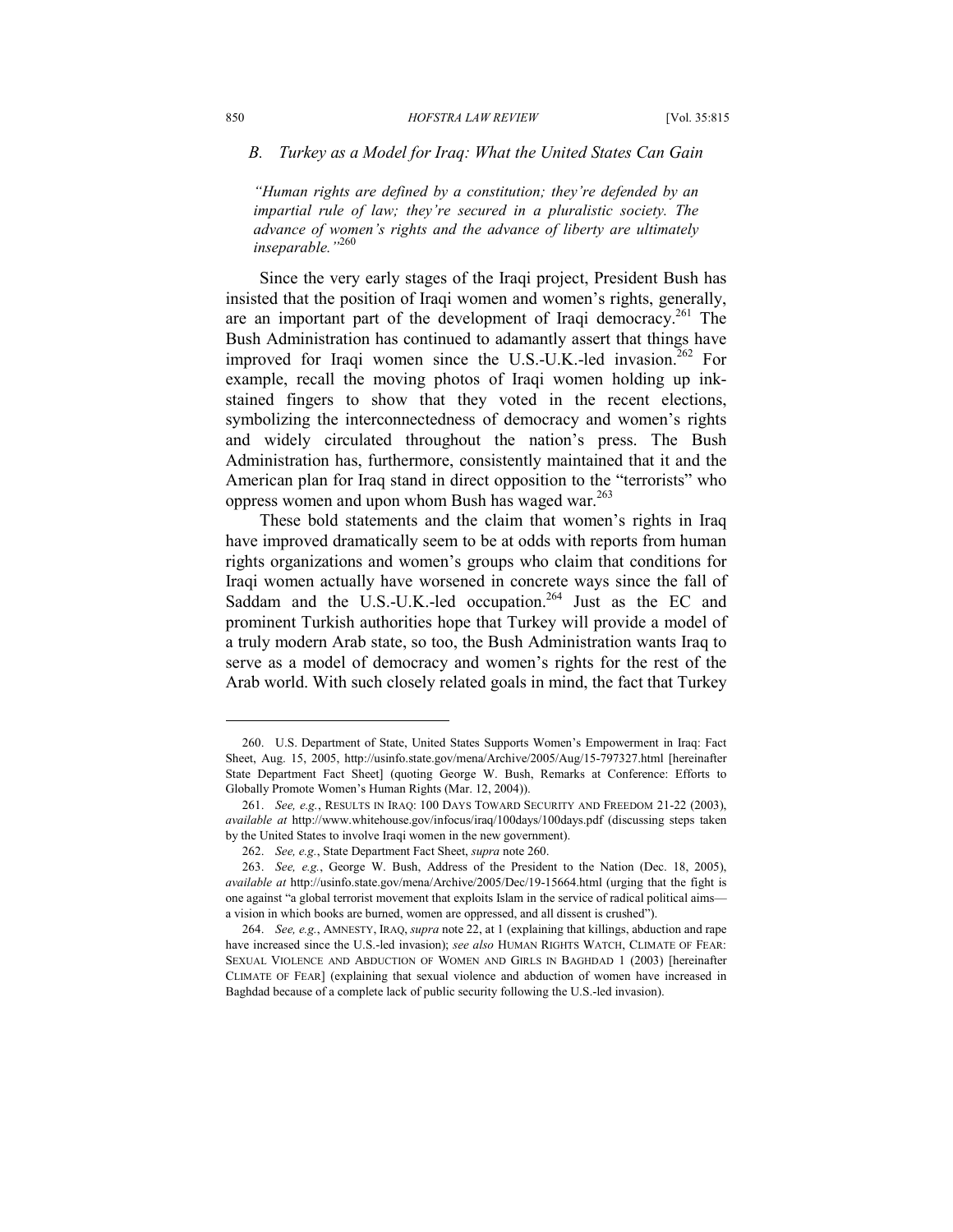is arguably further along in its work towards reaching that goal (albeit with a long way to go), leads to the conclusion that if honor killings were effectively targeted in Turkey, Turkey could in fact serve as a model for Iraq in its own fight against the prevalence of honor crimes.

Iraqi women have historically been active in civil society, and before the Gulf War in 1991, they were able to exercise relatively more rights than women could in neighboring Middle Eastern countries.<sup>265</sup> Prior to 1968, a number of women's organizations were active in Iraq. The Ba'ath party, which took power by coup d'etat in 1968, eliminated these pre-existing groups, but established a General Federation of Iraqi Women ("GFIW") that ran more than 250 centers in both rural and urban areas that provided a variety of social programs and training to Iraqi women.<sup>266</sup> While some Iraqi women have criticized this organization as too politically oriented to adequately represent oppressed Iraqi women, women did play prominent roles in the organization, and the organization lobbied for a number of legal reforms to improve conditions for Iraqi women.<sup>267</sup> Ba'ath initiatives also included legislation of compulsory education for women, of literacy initiatives run by the GFIW and of labor and employment laws, including maternity benefits and protection against sexual harassment at work.<sup>268</sup> The number of Iraqi women working outside the home steadily increased during this time period.<sup>269</sup>

Following the Gulf War in 1991, conditions for women worsened for a number of reasons.<sup>270</sup> Saddam's strategic celebration of Islamic tribal traditions; U.N. sanctions that disproportionately affected female children (when faced with the financial necessity of only being able to send one child to school, parents chose the male), and changes in the labor code, criminal justice system and personal status laws hurt the legal status of Iraqi women and also facilitated many of their exits from the workplace and returns to the home.<sup>271</sup> The U.N. reported that from 1991-2001, approximately 4000 women were victims of honor killings

 <sup>265.</sup> Human Rights Watch, Background on Women's Status in Iraq Prior to the Fall of the Saddam Hussein Government 1 (Nov. 2003) (Human Rights Watch Briefing Paper) [hereinafter HRW Brief], *available at* http://www.hrw.org/backgrounder/wrd/iraq-women.pdf. The Iraqi Provisional Constitution of 1970 gave women formal equality, as well as the rights to vote, go to school, hold political office and own property. *Id.*

<sup>266.</sup> *Id.*

<sup>267.</sup> *Id.* at 1-2.

<sup>268.</sup> *Id.* at 2.

<sup>269.</sup> *See id.* at 2-3.

<sup>270.</sup> *Id.* at 3.

<sup>271.</sup> *Id*. at 3-4. For example, by the end of 2000, less than twenty-five percent of Iraqi women were literate—down from the seventy-five percent literacy rate among women in 1987. *Id.*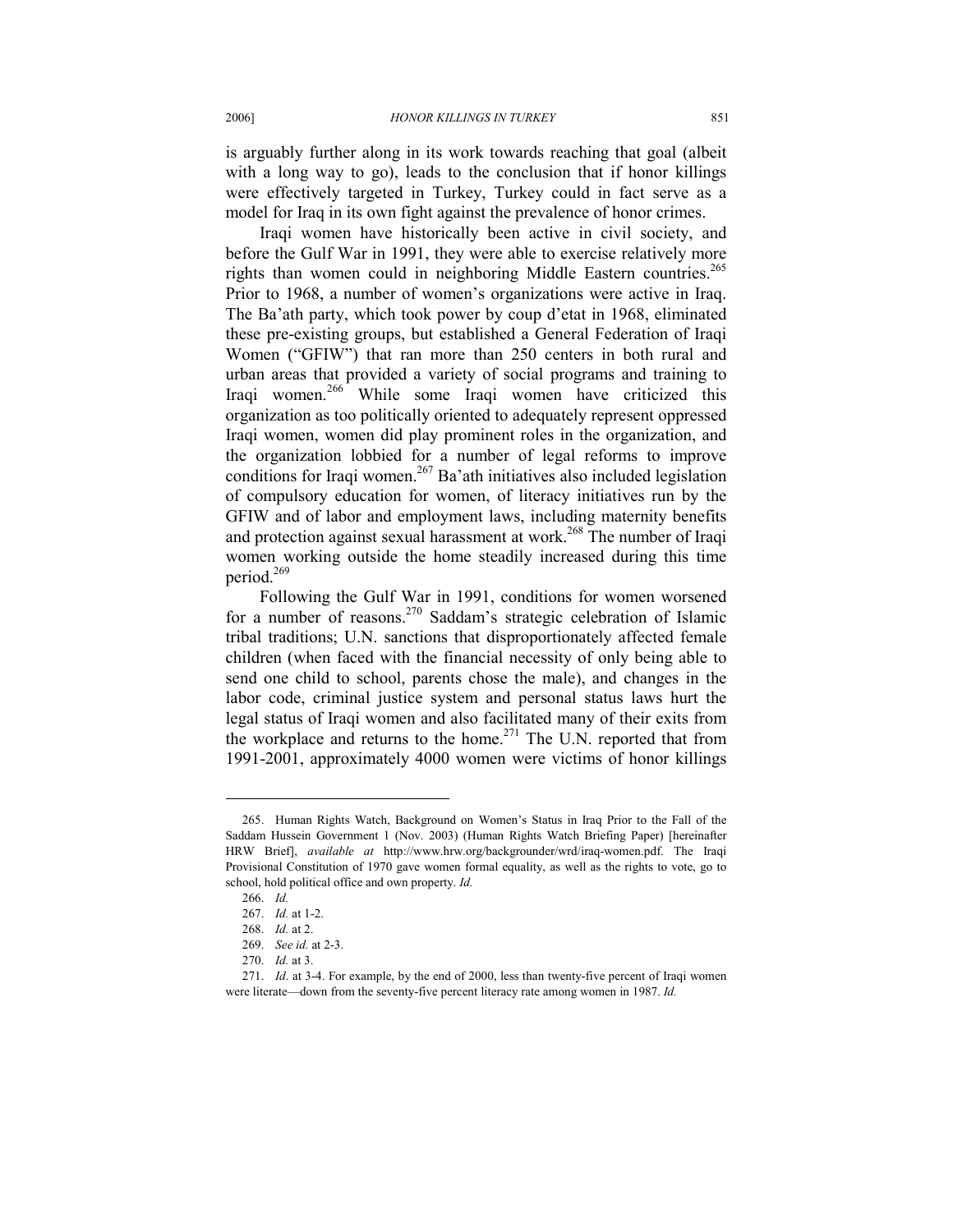in Iraq.<sup>272</sup> A report from KWAHK confirms that this crime occurred frequently throughout the 1990s.<sup>273</sup>

While Kurds in northern Iraq outlawed honor killings<sup>274</sup> and suspended laws allowing for mitigation defenses such as "honourable motivation,"<sup>275</sup> there is no question that these crimes still occur and that their perpetrators often receive light sentences, if they are prosecuted at all.<sup>276</sup> Just as in Turkey, legal reforms, including the removal of a mitigating defense to honor crimes is not enough to eliminate the phenomenon in Iraq. Families may hide or mutilate the bodies to conceal evidence, choose not to prosecute or bribe officials for protection.<sup>277</sup> Police protection is far from adequate<sup>278</sup> and safe houses, though growing, are still few and far between.<sup>279</sup>

The instability and violence that characterized Iraq following the official end of the war have, without a doubt, had a concrete negative effect on the lives of Iraqi women.<sup>280</sup> While Iraqi women face newer horrors such as being kept virtual prisoners in their homes because of the dangers of walking outside at night, and a rise in sexual violence and the abduction of Iraqi girls and women, $281$  the older practice of honor killings remains a prevalent problem.<sup>282</sup> Perpetrators of honor killings, like other criminals, were not prosecuted in the chaos following the war.<sup>283</sup> In fact, the lack of a functional judicial system in the wake of the 2003 war led tribal authorities to assume larger roles in conflict resolution, including proceedings for honor crimes.<sup>284</sup> The decisions of tribal councils often do not reflect an engagement with or respect for women's rights. For example, in 2004 in al-'Amara, a husband with two wives killed the younger one for allegedly having an affair during a period of his prolonged absence. In the ensuing settlement, the tribunal did not impose any punishment on the perpetrator. Instead, the tribunal

276. *See* AMNESTY, IRAQ, *supra* note 22, at 18.

<sup>272.</sup> *Id.* at 4 (citing U.N. Comm'n on Human Rights, *Report of the Special Rapporteur on Violence Against Women*, U.N. Doc. E/CN.4/2002/83 (Jan. 31, 2002)).

<sup>273.</sup> AMNESTY, IRAQ, *supra* note 22, at 16 (citing KWAHK, *Honour Killing—A Catalogue of Horror*, May 2000 (reporting hundreds of instances of honor killing in northern Iraq alone)).

 <sup>274.</sup> Spolar, *supra* note 216.

<sup>275.</sup> HRW, Brief, *supra* note 265, at 4.

<sup>277.</sup> *Id.*

<sup>278.</sup> *See id.* at 19.

 <sup>279.</sup> *See* Vivienne Walt, *Marked Women*, TIME, July 26, 2004, at 42.

<sup>280.</sup> *See* CLIMATE OF FEAR, *supra* note 264, at 1; Walt, *supra* note 279, at 42.

<sup>281.</sup> *See, e.g.*, CLIMATE OF FEAR, *supra* note 264, at 3-7.

<sup>282.</sup> Walt, *supra* note 279, at 43.

<sup>283.</sup> AMNESTY, IRAQ, *supra* note 22, at 19.

<sup>284.</sup> *Id.*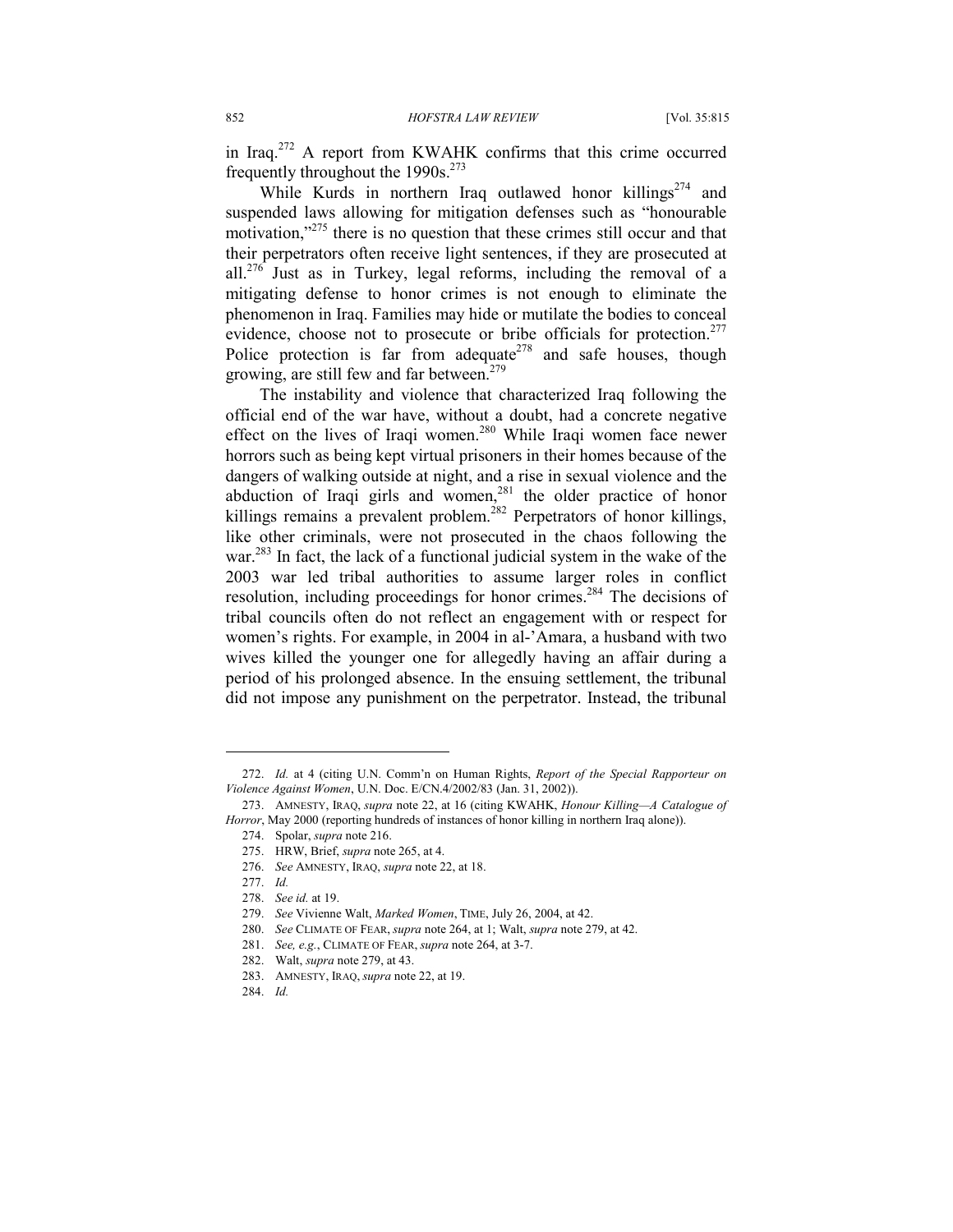required the family of the victim to pay the husband.<sup>285</sup>

Vivienne Walt, reporting from Baghdad, wrote that there had been a dramatic increase in honor crimes following the U.S.-U.K.-led occupation, citing Iraqi professionals who "believe that women are now being murdered by their kin at an unprecedented rate."<sup>286</sup> Amnesty International, however, reported that there was not enough evidence available to determine whether the number of killings has increased.<sup>287</sup> However, there is agreement that honor killings do occur and that prosecution of the perpetrators does not.<sup>288</sup> Furthermore, honor crimes encompass many more violations of women's rights in Iraq than murder alone—honor crimes do not just consist of honor killings.<sup>289</sup> Iraqi victims of honor crimes are often subject to mutilation rather than outright murder and they are forced to live in fear once suspicions of sexual misconduct are made known because there are not adequate shelters in Iraq. $^{290}$ 

Additionally, the practice of virginity testing is widespread in Iraq.<sup>291</sup> It is common, even more so following the war, for a woman to be brought to the virginity-testing room of a place like the Baghdad Forensics Institute where her genitals are examined by three male doctors who then conclude whether or not the woman is a virgin. For many Iraqi women, the results of this "test" mean the difference between life and death.<sup>292</sup> If an honor crime case arises later on, the results serve as evidence for the defense if the woman is found not to be a virgin.<sup>293</sup> Police and judges continue to be widely sympathetic to the perpetrators of honor crimes.<sup>294</sup>

There are a number of parallels between the occurrence of these crimes in Iraq and in Turkey. The fact that these crimes are often attributed to the Kurdish minority in both of these countries has created a sense of solidarity between some Iraqi and Turkish Kurdish women and has prompted joint discussions of this problem.<sup>295</sup> The idea that honor crimes are so ingrained in culture and tradition that the problem is insurmountable is also prevalent in both societies. As one Iraqi put it:

<sup>285.</sup> *Id.*

 <sup>286.</sup> Walt, *supra* note 279, at 42.

<sup>287.</sup> AMNESTY, IRAQ, *supra* note 22, at 19.

 <sup>288.</sup> *See id.*; Walt, *supra* note 279, at 44.

 <sup>289.</sup> *See* Walt, *supra* note 279, at 44.

<sup>290.</sup> *Id.* at 45; *see also* AMNESTY, IRAQ, *supra* note 22, at 17.

<sup>291.</sup> Walt, *supra* note 279, at 44.

<sup>292.</sup> *Id.*

<sup>293.</sup> *Id.*

<sup>294.</sup> *Id.*

<sup>295.</sup> *See, e.g.*, Kurdish Media, *supra* note 187.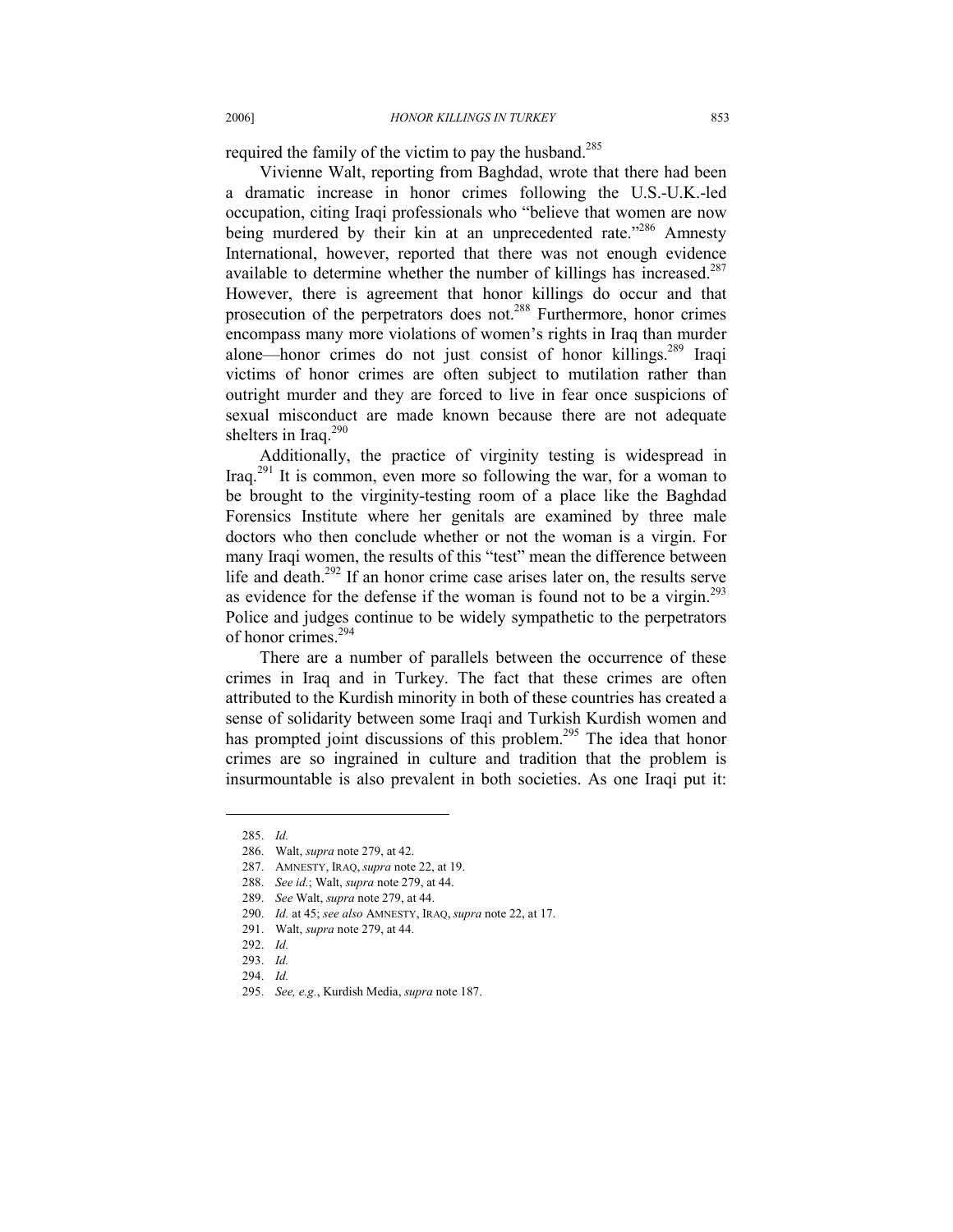"The idea of honor is in our cultural backyard. Ethnically and culturally, we believe it.""296

Cultural, ethnic and religious ties, when combined with the practice of honor killings in both societies, breed potential commonalities in targeting this problem. Shared American and European goals of creating a model Arab state in Iraq and Turkey, respectively, should facilitate mutual support and encouragement of these projects. Thus, the United States does have something to gain by supporting the movement to combat honor killings in Turkey: It can learn lessons that may prove useful to its own democracy project in Iraq, a project in which the United States has invested an incredible amount of time, money, manpower and American lives.

## VII. CONCLUSION

*"'I think now I have the power to fight with injustice. And my family cannot oppress me as before. They are aware that I'm not alone, I* have friends and an organization behind me . . . . ''<sup>297</sup>

In order for Turkey to fulfill the Copenhagen Criteria, a necessity for its accession into the EU, honor killings must be effectively targeted and eliminated in Turkey. This practice should not be dismissed as an infallible part of "tradition" or written off as a remote practice of a particular, stigmatized ethnic group. Rather, Turks and the EU need to acknowledge that not only are honor crimes pervasive throughout the country, but that they reflect a broader societal practice of disrespecting women's rights due to ignorance and lack of education or even overt denial.

While legal reforms that promote women's equality and changes to the penal code that eliminate the mitigation defense are a step in the right direction, without a broader grassroots movement that addresses the socioeconomic and institutional factors that contribute to the pervasiveness of the crime and the ability of the perpetrators to avoid legal consequences, this problem will not go away. As Abdulkerim Adem observed: "'It will take more than a pronouncement from Ankara to change the structures that led to this death."<sup>298</sup>

 <sup>296.</sup> Spolar, *supra* note 216 (quoting Mohammed Ahmed).

 <sup>297.</sup> Kardam & Kardam, *supra* note 255, at 82 (quoting thirty-seven year old Zeliha from Ka-Mer, which is the Women's Center in Diyarbakir—an organization established to help victims of domestic violence). Zeliha suffered abuse at the hands of her husband and his family as well as her own parents, when she returned to their home after her husband's abandonment. *Id.*

 <sup>298.</sup> Yackley, *supra* note 253 (quoting Adem's response to Semse Allak's honor killing). Allak was raped and impregnated and then forced to marry the perpetrator in a southeastern Turkish town.